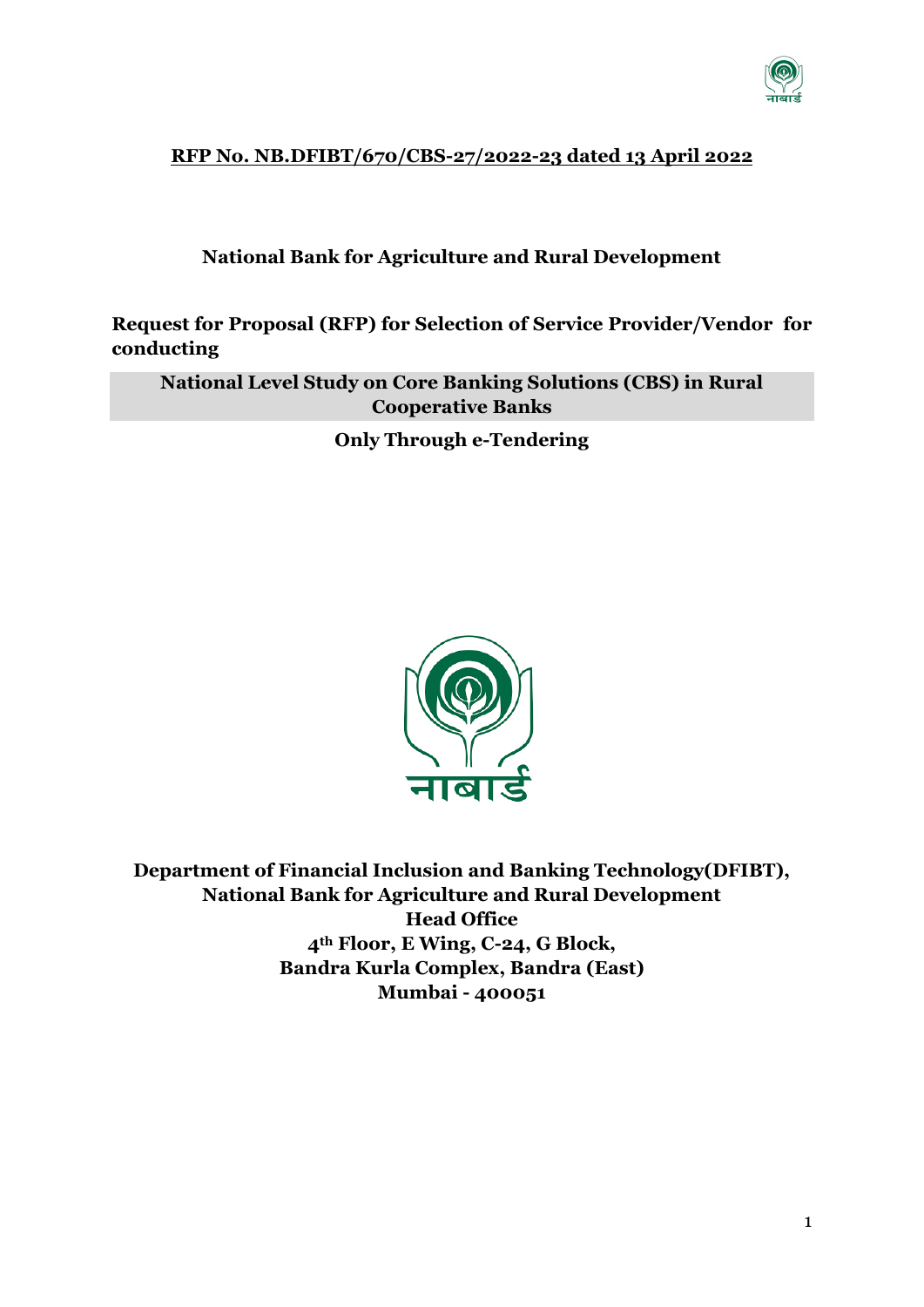

# **Request for Proposal**

**NABARD hereby invites proposals from the eligible Service Providers/Vendors for taking up the assignment for the submission of the proposal. The proposal has to be submitted online on or before 11 May 2022.**

| <b>Important Dates</b> |  |
|------------------------|--|
|------------------------|--|

| Date of issue of RFP document                                                                                                              | 13 April 2022                           |
|--------------------------------------------------------------------------------------------------------------------------------------------|-----------------------------------------|
| Last date for receiving queries<br>by <sub>1</sub><br><b>NABARD</b>                                                                        | 05:00 PM on 22 April 2022               |
| Pre-Bid meeting (Through MS Teams)                                                                                                         | 03:00 PM on 28 April 2022               |
| Clarifications to Bidders' queries to be<br>issued by NABARD                                                                               | 06 May 2022                             |
| Last date and time for submitting a<br>detailed application, including <b>Technical</b><br>& Financial Bids/Proposals                      | 05:00 PM on 11 May 2022                 |
| Date and time of opening general<br>Technical<br>information<br>and<br>Bids/Proposals                                                      | 11:00 AM on 12 May 2022                 |
| Declaration of Names of Service<br>Providers/Vendors shortlisted for Stage-<br>$\rm II$                                                    | Will be uploaded on NABARD's<br>website |
| Date of Presentations by shortlisted<br><b>Bidders</b>                                                                                     | Will be informed on NABARD's<br>website |
| Date and time of opening of financial bids   Will be informed on NABARD's<br>shortlisted<br>Service<br>for<br>(only)<br>Providers/Vendors) | website                                 |

**This document is the property of the National Bank for Agriculture and Rural Development (NABARD). The use of the contents of this document, even by the authorized personnel or Service Providers/Vendors for any purpose other than the purpose specified herein, is strictly prohibited.**

#### *Disclaimer*

- a) This Request for Proposal (RFP) is neither an agreement nor an offer and is only an invitation by NABARD to the interested parties for submission of their bids/ offers.
- b) The information contained in this document or information provided subsequently to the bidders whether verbally or in documentary form by or on behalf of NABARD is provided to the bidders on the terms and conditions set out in this RFP and all other terms and conditions subject to which such information is provided.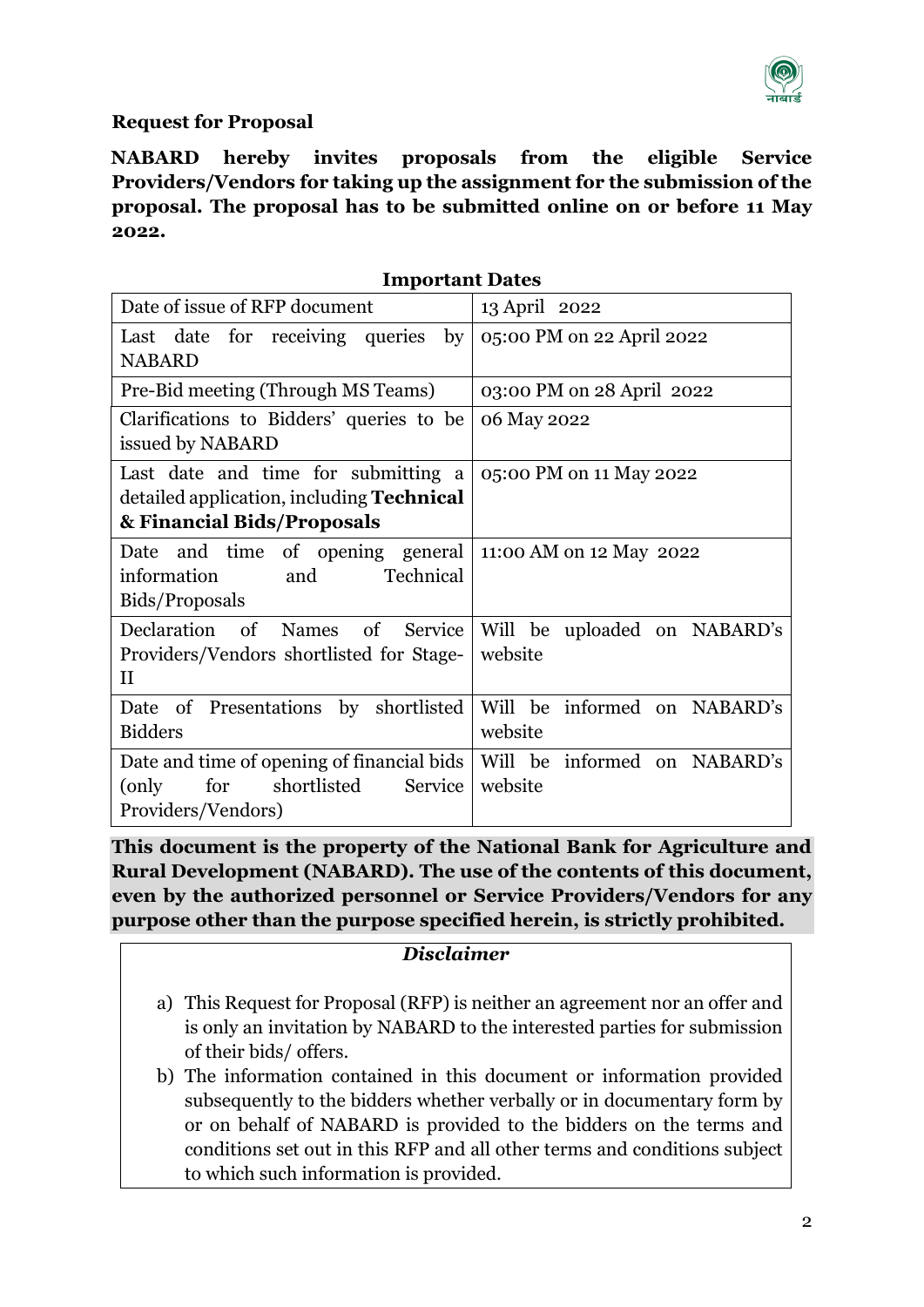

- c) The purpose of this RFP is to provide the bidders with information to assist the formulation of their bids/ proposals. This RFP does not claim to contain all the information each bidder may require. Each bidder should conduct his/her own investigations and analysis and should check the accuracy, reliability and completeness of the information in this RFP and, wherever necessary, may obtain independent advice.
- d) NABARD makes no assertion or warranty and shall incur no liability under any law, statute, rules or regulations as to the accuracy, reliability or completeness of this RFP. NABARD may in its absolute discretion, but without being under any obligation to do so, update, amend or supplement the information in this RFP.
- e) This RFP an invitation to receive a response from an eligible interested Service Providers/Vendors for conducting National Level Study on Core Banking Solutions (CBS) in Rural Cooperative Banks. No contractual obligation whatsoever shall arise from the RFP process unless and until a formal contract is signed and executed by NABARD with the selected bidder. This document should be read in its entirety.

*Because of COVID or any other unforeseen circumstances, if NABARD feels that a situation has arisen wherein it is not conducive for conducting the e-tendering process, NABARD reserves the right to Reschedule/Modify/Cancel the process at any stage without assigning any reason thereof. However, the relevant information in such regard will be posted on our website suitably.*

#### **Response Format for RFP**

If you intend to respond to this proposal, please follow the schedule given above.

Your proposal must include the name of the authorized person or team that NABARD can call directly.

# **Address for communication**

**The Chief General Manager National Bank for Agriculture and Rural Development Department of Financial Inclusion and Banking Technology Head Office, BT Vertical 4th Floor, 'E' Wing Head Office, C-24, G- Block Bandra-Kurla Complex Bandra (East), Mumbai 400051 India Email: [dfibt@nabard.org](mailto:dfibt@nabard.org)**

In case of any further guidance, help, and support while submission of e-bid, bidders may contact the following: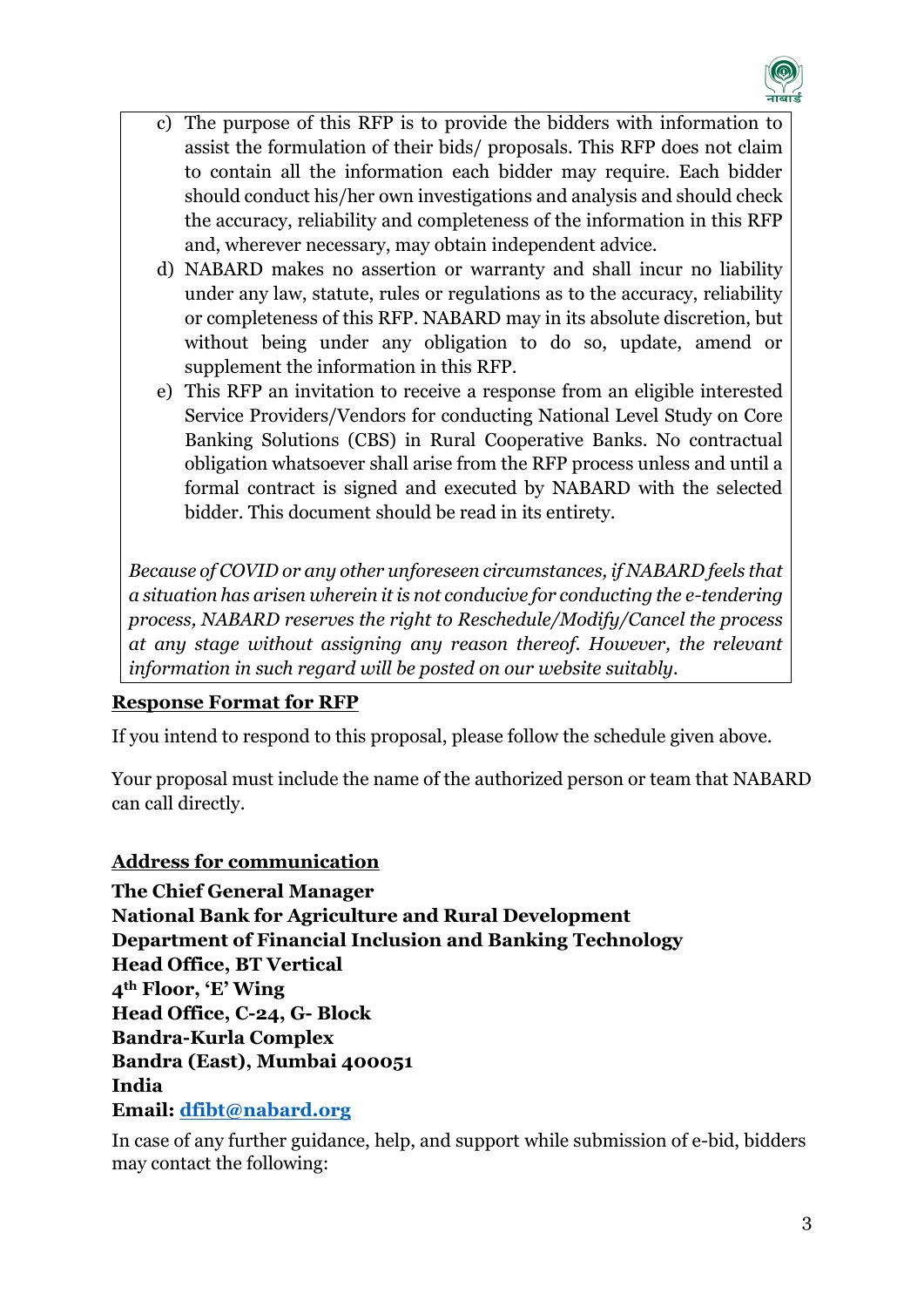

| <b>Contact Persons - NABARD</b>   |                                   |
|-----------------------------------|-----------------------------------|
| Smt Surbhi                        | Shri A G Mavinkurve               |
| Manager                           | <b>Assistant General Manager</b>  |
| Deptt. of Financial Inclusion and | Deptt. of Financial Inclusion and |
| <b>Banking Technology</b>         | <b>Banking Technology</b>         |
| Phone: 022-26539590               | Phone-022-26539735                |
| Email-surbhi@nabard.org           | Email-ag.mavinkurve@nabard.org    |
|                                   |                                   |
| Shri Prakash C Dash               | Smt Anjana Lama                   |
| <b>Deputy General Manager</b>     | <b>General Manager</b>            |
| Deptt. of Financial Inclusion and | Deptt. of Financial Inclusion and |
| <b>Banking Technology</b>         | <b>Banking Technology</b>         |
| Phone: 022-26539336               | Phone: 022-26539153               |
| Email: praksh.dash@nabard.org     | Email: anjana.lama@nabard.org     |
|                                   |                                   |

The Bank assumes no responsibility or liability for any costs you may incur in responding to this RFP, including attending meetings, visits, etc.

*Note: The word 'Service Provider/Vendor /Service Providers/Vendors has been used interchangeably with 'Bidder/Bidders for the purpose of this document.*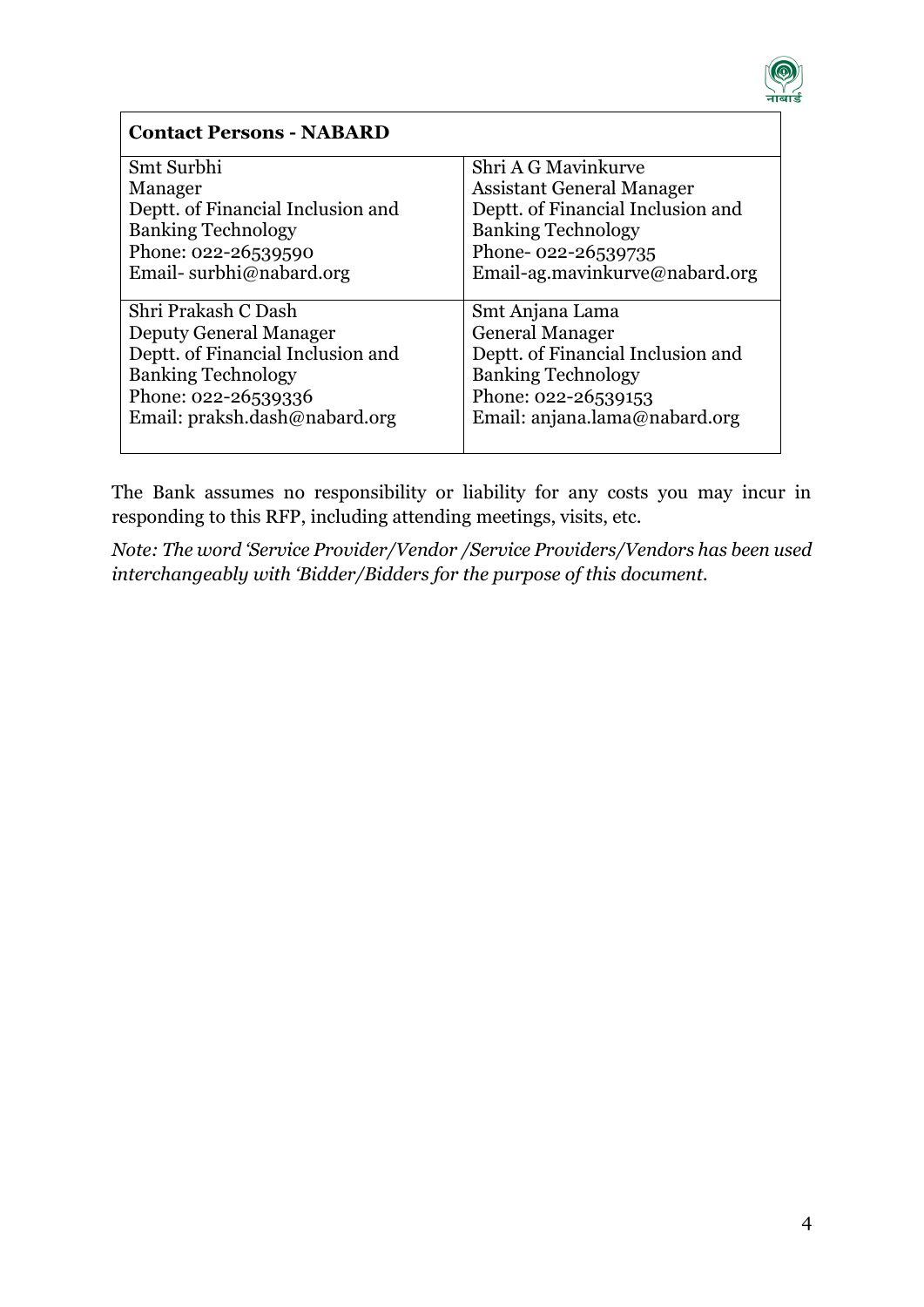

# **Contents**

| 1              |                                                                                    |
|----------------|------------------------------------------------------------------------------------|
| $\overline{2}$ |                                                                                    |
| 3              |                                                                                    |
| $\overline{4}$ |                                                                                    |
| 5              |                                                                                    |
| 6              |                                                                                    |
| 7              |                                                                                    |
| 8              |                                                                                    |
| 9              |                                                                                    |
| 10             |                                                                                    |
| 11             |                                                                                    |
| 12             |                                                                                    |
| 13             |                                                                                    |
| 14             |                                                                                    |
| 15             |                                                                                    |
| 16             | Stage-I: General Profile / Information and Technical Proposals 21                  |
| 17             |                                                                                    |
| 18             |                                                                                    |
| 19             |                                                                                    |
| 20             |                                                                                    |
| 21             |                                                                                    |
| 22             |                                                                                    |
| 23             |                                                                                    |
| 24             |                                                                                    |
| 25             |                                                                                    |
| 26             |                                                                                    |
| 27             |                                                                                    |
| 28             |                                                                                    |
| 29             |                                                                                    |
| 30             |                                                                                    |
| 31             |                                                                                    |
| 32             |                                                                                    |
| 33             |                                                                                    |
| 34             |                                                                                    |
| 35             |                                                                                    |
| 36             |                                                                                    |
| 37             |                                                                                    |
| 38             |                                                                                    |
|                | Annexure I: Technical Bid for National Level Study on Core Banking Solutions (CBS) |
|                |                                                                                    |
|                | Annexure II: Financial Proposal for National Level Study on Core Banking Solutions |
|                |                                                                                    |
|                | Annexure III: Proforma for CV for persons responsible for National Level Study on  |
|                |                                                                                    |
|                |                                                                                    |
|                | Annexure IV: Bank Guarantee Form for Performance Security- National Level Study    |
|                | on Core Banking Solutions (CBS) in Rural Cooperative Banks  42                     |
|                |                                                                                    |
|                |                                                                                    |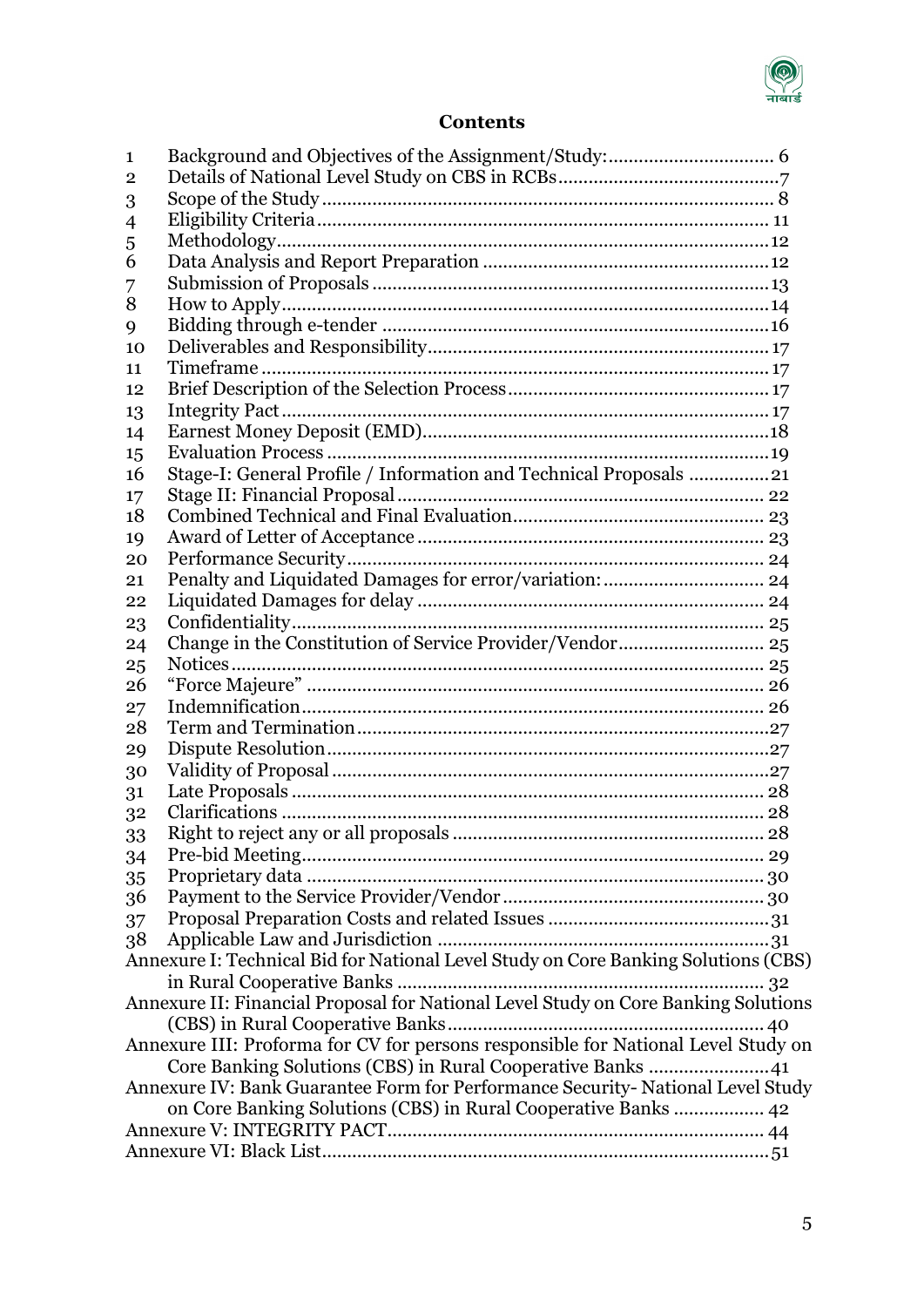

#### **National Bank for Agriculture and Rural Development (NABARD) Bandra-Kurla Complex, Bandra East, Mumbai-400051**

#### **RFP No. NB.DFIBT/670/CBS-27/2021-22 dated 13 April 2022**

**Request for Proposal (RFP) for selection of Service Provider/Vendor for conducting "National Level Study on Core Banking Solutions (CBS) in Rural Cooperative Banks" on behalf of NABARD**

#### <span id="page-5-0"></span>**1 Background and Objectives of the Assignment/Study:**

#### **About NABARD**  $1.1$

National Bank for Agriculture and Rural Development (hereinafter referred to as "NABARD") is an apex development financial institution established under the National Bank for Agriculture and Rural Development Act, 1981, having its Head Office at Plot No. C-24, Block G, Bandra-Kurla Complex, Bandra (East), Mumbai –400051. NABARD's mission is to promote sustainable and equitable agriculture and rural development through participative financial and non-financial interventions, innovations, technology and institutional development for securing prosperity. NABARD, as a part of its mandate, has been taking various initiatives for financial inclusion.

- $1.2$ In order to promote financial inclusion and strengthen the banking infrastructure of Rural Cooperative Banks, NABARD has been providing financial support through various schemes. One such initiative of NABARD was the implementation of Core Banking Solutions in Rural Cooperative Banks (RCBs), i.e., State Cooperative Banks (StCBs) and District Central Cooperative Banks (DCCBs). In 2012, NABARD initiated the CBS Project for RCBs propagating the Application Service Provider (ASP) model, which used the concept of cloud computing. The project thus enabled the banks to move to CBS faster, placed an advantage in reducing overall project cost by aggregating demand across States, ensured a good quality of the product while meeting their requirements and released management bandwidth at individual banks, which would otherwise have to deal with implementation pressures.
- Core Banking Solution stands for Centralized Online Real-time Exchange  $1.3$ (CORE) based banking solution. This helps the banks in maintaining a single set of books of accounts in electronic form, located at the Data Centre (DC). This electronic set of books of account is accessible to customers of the bank as well as other banks, who transact business with the bank. Reserve Bank of India (RBI) made CBS implementation mandatory for all banks including Regional Rural Banks (RRBs) as well as RCBs under the Short Term Cooperative Credit Structure (STCCS).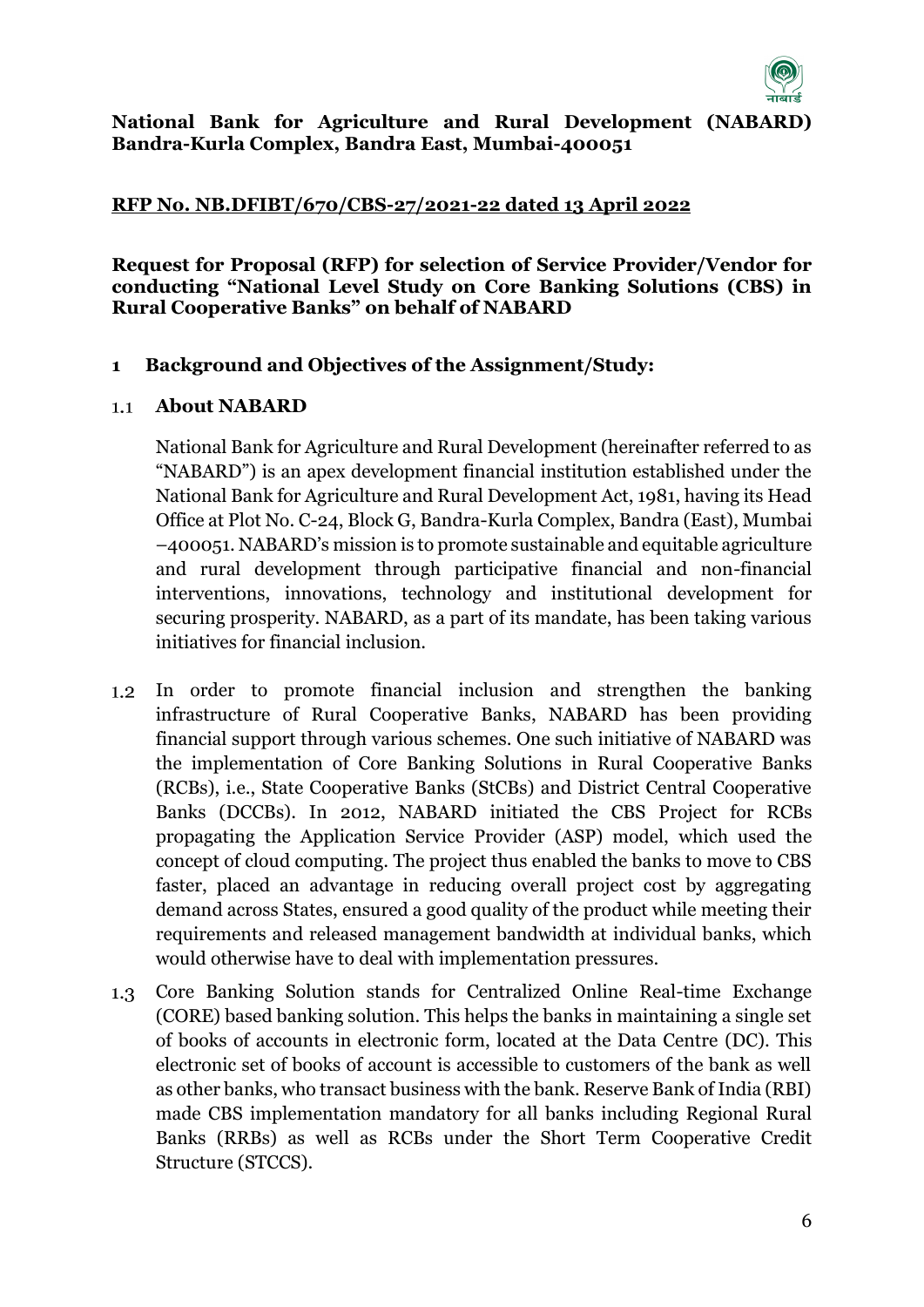

 $1.4$ NABARD now proposes to facilitate a "National Level Study on Core Banking Solutions (CBS) in Rural Cooperative Banks (RCBs)", covering 15 States/UT of the country to capture the existing infrastructure & provide an overview of the CBS environment, through a competent and reputed Service Provider/Vendor on a turnkey basis. The eligible Service Providers/Vendors desirous of conducting the study may apply for the same, as per the procedure mentioned in this document.

# <span id="page-6-0"></span>**2 Details of National Level Study on CBS in RCBs**

#### $2.1$ **Objective**

- 2.1.1 To study the existing arrangement of CBS in RCBs and to suggest suitable options for CBS architecture in RCBs with surround applications, like mobile banking, internet banking, payment systems, cyber security, fraud risk management, etc. including the one for a uniform CBS for all Rural Cooperative Banks.
- 2.1.2 Through "National Level Study on Core Banking Solutions (CBS) in Rural Cooperative Banks", NABARD aims to understand the current status of the core banking infrastructure of RCBs in different regions to capture the existing infrastructure and an overview of the CBS environment comprehensively so that NABARD can guide the RCBs for appropriate technology upgradation.

# **Other Details of National Level Study on CBS in RCBs**

2.2.1 **Geographic Coverage:** The proposed National Level Study on CBS in RCBs

is to be conducted in 18 RCBs covering all regions, spread over 15 States/UT.

| Sl.<br>N <sub>0</sub> | <b>State</b>  | <b>Region</b>           | <b>Bank Name</b>                        | <b>Name of the CBS</b><br><b>Service</b><br>Provider/Vendor   |
|-----------------------|---------------|-------------------------|-----------------------------------------|---------------------------------------------------------------|
| $\mathbf{1}$          | Uttar Pradesh | Central                 | Sitapur DCCB                            | <b>Megasoft Information</b><br><b>Systems Private Limited</b> |
| $\overline{2}$        | Bihar         | Eastern                 | DCCB Begusarai                          | Wipro                                                         |
| 3                     | Odisha        | Eastern                 | <b>Bolangir DCCB</b>                    | VS oft Technologies Ltd,<br>Hyderabad                         |
| $\overline{4}$        | Jharkhand     | Eastern                 | <b>Jharkhand StCB</b>                   | Nelito Systems Ltd,<br>Mumbai                                 |
| 5                     | Mizoram       | North Eastern<br>Region | Mizoram StCB                            | Virtual Galaxy Infotech<br>Pvt. Ltd, Nagpur                   |
| 6                     | Assam         | North Eastern<br>Region | Co-operative<br>Assam<br>Apex Bank ltd. | <b>Infrasoft Technologies</b><br>Ltd, Mumbai                  |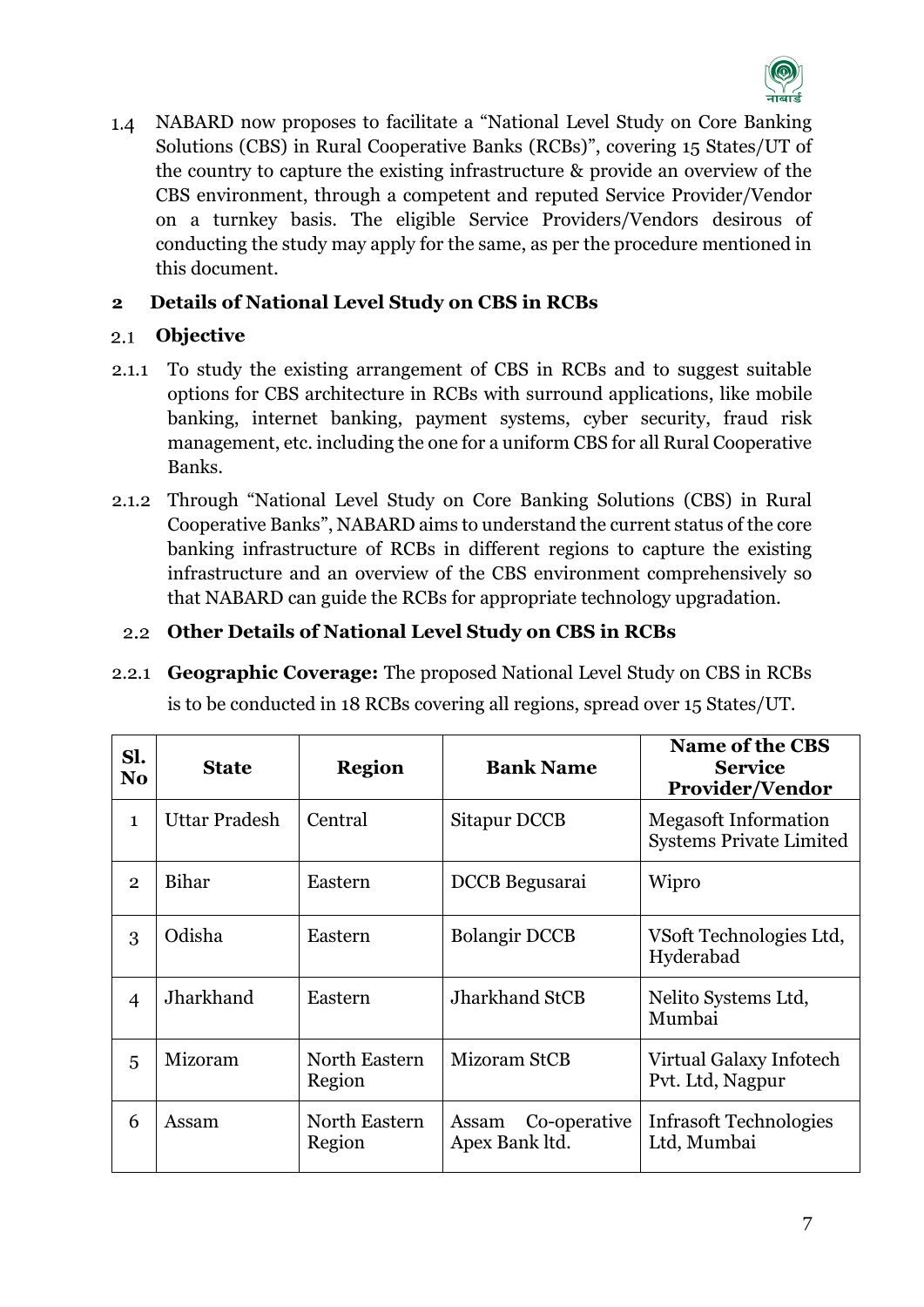

| Sl.<br>N <sub>0</sub> | <b>State</b>      | <b>Region</b> | <b>Bank Name</b>                    | <b>Name of the CBS</b><br><b>Service</b><br><b>Provider/Vendor</b> |
|-----------------------|-------------------|---------------|-------------------------------------|--------------------------------------------------------------------|
| 7                     | New Delhi         | Northern      | Delhi StCB                          | VSoft Technologies Ltd,<br>Hyderabad                               |
| 8                     | Madhya<br>Pradesh | Central       | <b>MP</b> State Cooperative<br>Bank | <b>TCS</b>                                                         |
| 9                     | Kerala            | Southern      | Malappuram DCCB                     | Wipro                                                              |
| 10                    | Tamil Nadu        | Southern      | <b>Cuddalore DCCB</b>               | <b>TCS</b>                                                         |
| 11                    | Karnataka         | Southern      | Raichur DCCB                        | <b>Megasoft Information</b><br><b>Systems Private Limited</b>      |
| 12                    | Telangana         | Southern      | Karimnagar DCCB                     | <b>Infrasoft Technologies</b><br>Ltd, Mumbai                       |
| 13                    | Karnataka         | Southern      | Karnataka StCB                      | <b>DataVision Software</b><br>Solutions Pvt. Ltd.                  |
| 14                    | Maharashtra       | Western       | <b>Buldhana DCCB</b>                | Virtual Galaxy Infotech<br>Pvt. Ltd, Nagpur                        |
| 15                    | Maharashtra       | Western       | Ratnagiri DCCB                      | Virmati<br>Software<br>and<br>Telecommunication Ltd.               |
| 16                    | Maharashtra       | Western       | <b>Nasik DCCB</b>                   | Nelito Systems Ltd,<br>Mumbai                                      |
| 17                    | Maharashtra       | Western       | Ahmednagar DCCB                     | <b>DataVision Software</b><br>Solutions Pvt. Ltd.                  |
| 18                    | Gujarat           | Western       | Jamnagar DCCB                       | Software<br>Virmati<br>and<br>Telecommunication Ltd.               |

# <span id="page-7-0"></span>**3 Scope of the Study**

The scope of work/Terms of Reference, shall include, but not limited to, the  $3.1$ following:

| Undertake a study of the existing CBS systems of Rural             |
|--------------------------------------------------------------------|
| Cooperative Banks (RCBs). This will involve, inter-alia, the study |
| of impediments in the existing system, its pros and cons, and role |
| of CBS in the broad area of functioning of the Bank and suggest    |
| areas and measures for improvement. The study should cover         |
| selected 18 RCBs.                                                  |
|                                                                    |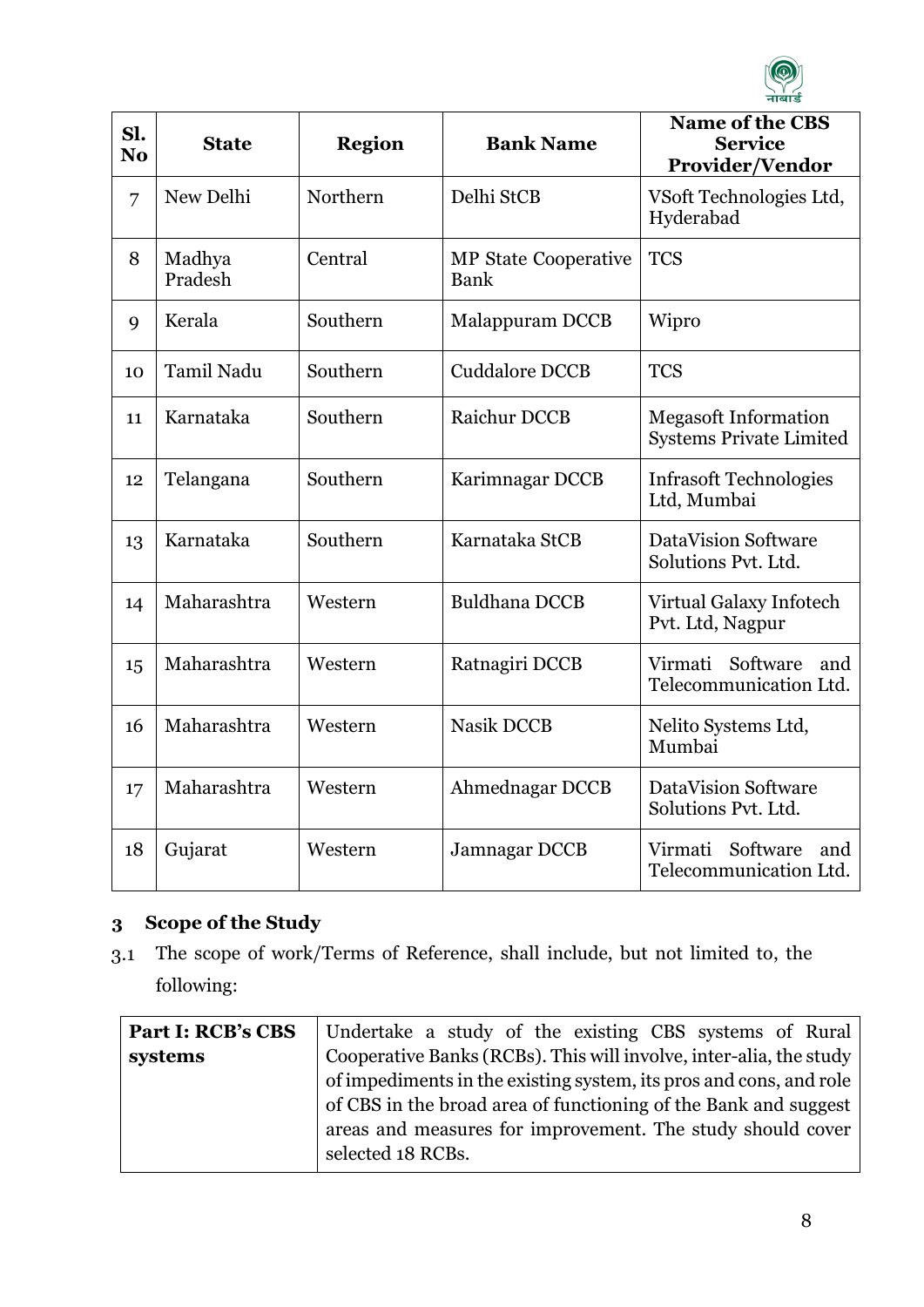

| Part II-Study of       | i.   | Review existing technology of RCBs with that of peers and              |
|------------------------|------|------------------------------------------------------------------------|
| Operational            |      | identify gaps, if any.                                                 |
| <b>Structure</b>       | ii.  | Assess the availability of CBS plus services including MIS in          |
|                        |      | the Bank.                                                              |
|                        | 111. | Suggest/identify roles and responsibilities of officers                |
|                        |      | operating bank functionalities through CBS.                            |
|                        |      | iv. Suggest/identify roles and responsibilities of the CBS vendor      |
|                        |      | of RCBs and their current arrangement with RCBs.                       |
|                        | V.   | Availability of customer support including call centre, if any.        |
|                        | Vl.  | Study the level of engagement between CBS vendor and                   |
|                        |      | other vendors of the RCB.                                              |
|                        |      | vii. Study the level of integration of CBS/data flow of RCBs with      |
|                        |      | the lower tiers (DCCB/PACS), if any.                                   |
| Part III-              | i.   | and<br>share<br>best<br>solutions<br><b>Suggest</b><br>existing<br>for |
| <b>Recommendations</b> |      | gaps/impediments and assist in defining methodology for                |
| on Best Solutions      |      | bridging up those gaps to enable the RCBs improve                      |
|                        |      | functioning.                                                           |
|                        | ii.  | Suggest suitable options for CBS architecture in RCBs with             |
|                        |      | surround applications, etc. including integration with lower           |
|                        |      | tiers upto the level of PACS.                                          |
|                        | III. | Suggestions on having a uniform CBS for Rural Cooperative              |
|                        |      | Banks.                                                                 |
|                        | iv.  | Draft appropriate RFP(s)/Master Agreement(s) after expiry              |
|                        |      | of Current Master Agreement based on the findings/                     |
|                        |      | recommendations of the study.                                          |
|                        | v.   | Define Technology Road Map for RCBs for the next 3 - 5                 |
|                        |      | years based on the review of RCB's existing technology with            |
|                        |      | that of peers and on the identified gaps, if any and assist in         |
|                        |      | defining methodology for bridging up those gaps to ensure              |
|                        |      | that the RCBs can effectively function in the banking                  |
|                        |      | industry                                                               |
|                        |      | vi. Define the IT strategy of the Rural Cooperative Banking            |
|                        |      | sector both for the short term (3 years) and long term (5              |
|                        |      | years) with the investment layout and implementation                   |
|                        |      | roadmap with milestones.                                               |

- **The illustrative list of indicators is given below. Please note that this list is tentative and will be finalized by the selected Service Provider/Vendor in consultation with NABARD, in writing, before beginning the study.**
- 3.2.1 Current services of CBS.
- 3.2.2 Maintenance of shadow accounts of PACS and its reconciliation.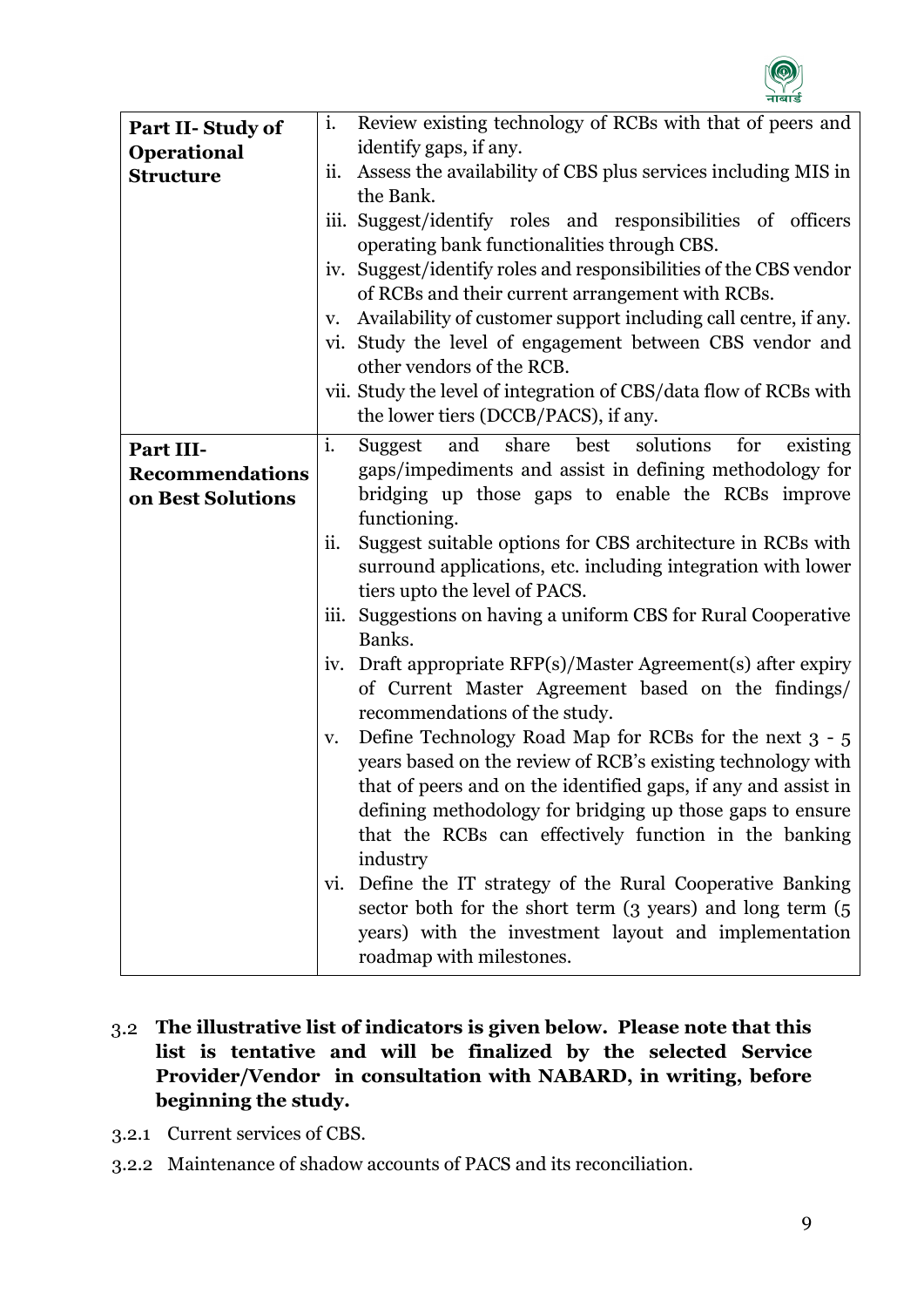

- 3.2.3 Status of functioning of all modules including HO modules available in CBS.
- 3.2.4 System generation of MIS reports, balance sheet, Profit & Loss Statement, etc.
- 3.2.5 Flow of data in encrypted mode.
- 3.2.6 Plug & Play facility- KYC, Anti Money Laundering (AML) modules, Income Recognition and Asset Classification (IRAC), Currency Transaction Report (CTR), Suspicious Transaction Report (STR), eKYC, Credit Information Company (CIC), National E-Governance Services Limited (NeSL), etc.
- 3.2.7 Mechanism for fraud detection (Fraud Management System) and Cyber Security.
- 3.2.8 Integration of Human Resources Management System (HRMS)/ Asset-Liability Management (ALM) system/Share application/Fixed Assets application into CBS software.
- 3.2.9 Calculation of interest generation on deposits and loan products from the system.
- 3.2.10 Issues faced by the banks in development of interfaces on CBS for post CBS technologies from other vendors.
- 3.2.11 Status of availability of primary and secondary sources of connectivity.
- 3.2.12 Availability of helpdesk.
- 3.2.13 Return & Management Information Systems (MIS)- Regulatory/Statutory returns prescribed by RBI, NABARD, GoI, etc. including Credit Monitoring Arrangement (CMA). Non- Statutory Returns devised by banks for internal purpose and periodic for other Service Providers/Vendors/clients.
- 3.2.14 Accessibility of statutory reports of RBI and NABARD from CBS system.
- 3.2.15 Feasibility of integrating banks on a National CBS platform.
- 3.2.16 Architecture of National CBS platform.
- 3.2.17 Automatic data flow capabilities.
- 3.2.18 Risk Categorization.
- 3.2.19 Liquidity and Currency Management System such as automatic alert for soiled notes, automatic alert to HO for non-adherence to the cash balance ceiling by branches, etc.
- 3.2.20 Any Other.
- The scope of work of the Service Provider/Vendor will include all aspects of  $3.3<sub>1</sub>$ planning, coordinating and conducting the study of select RCBs at the ground level and preparing report(s) based on analysis of data collected as per the scope of the study given in this document. The Service Provider/Vendor would ensure the quality aspect of the study and the report(s) by deploying competent project leaders, project officers, field coordinators and field staff.
- NABARD reserves the right to change scope of work at any point of time, if required during the finalization of bid process. Further, any changes in scope of work, if required, after finalization/placement of order will be done on mutual cooperation basis.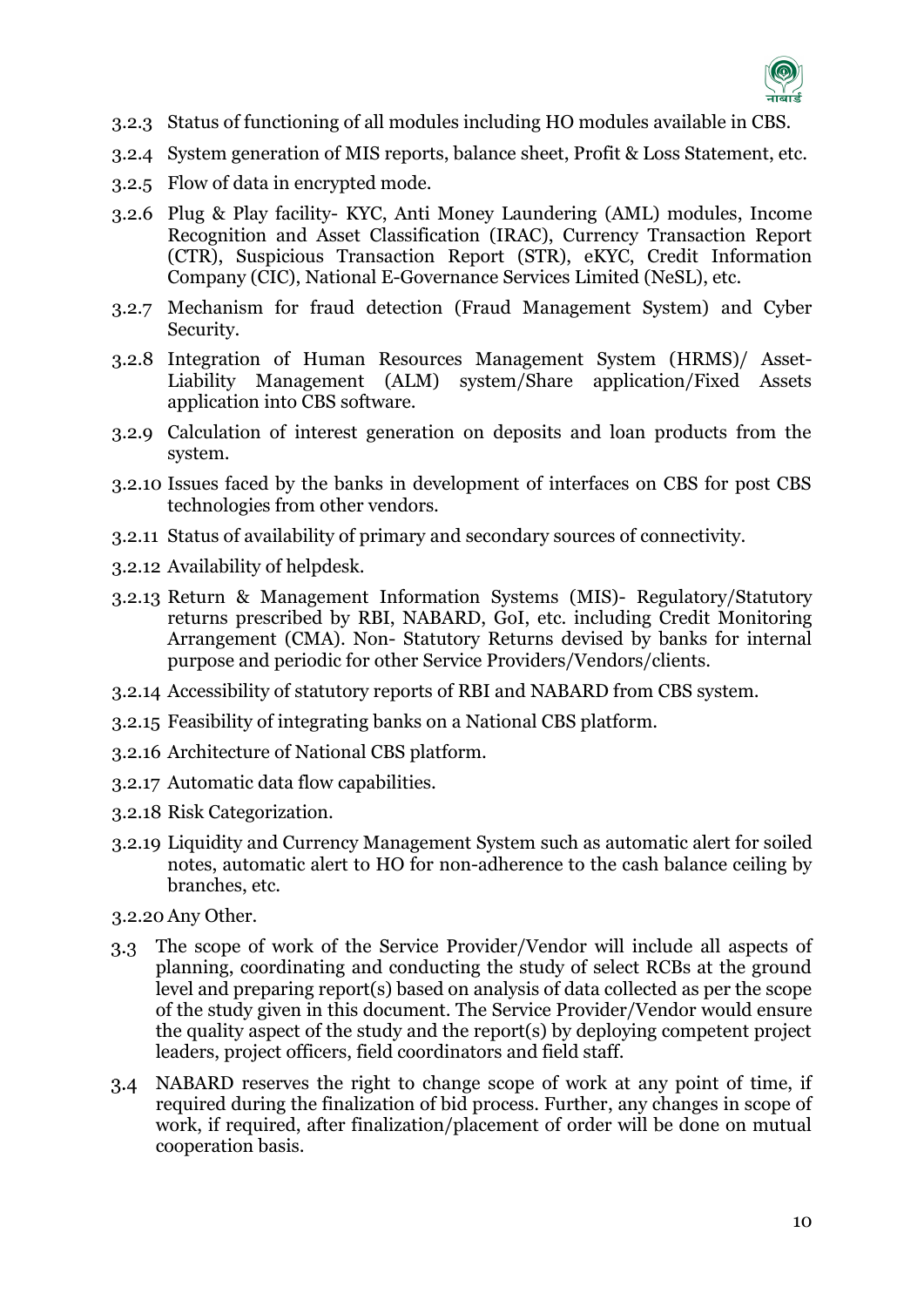

# <span id="page-10-0"></span>**4 Eligibility Criteria**

Only those bidders, who fulfil the following criteria, are eligible to respond to the RFP. Offers received from the bidders, who do not fulfil any of the following eligibility criteria are liable to be rejected.

| Sl.<br>No.              | <b>Clause</b>                                                                                                                                                                                                                                                                                                                                                                                                                           | Documents required                                                                                                                                                                                                                                                                                                                                                                            |
|-------------------------|-----------------------------------------------------------------------------------------------------------------------------------------------------------------------------------------------------------------------------------------------------------------------------------------------------------------------------------------------------------------------------------------------------------------------------------------|-----------------------------------------------------------------------------------------------------------------------------------------------------------------------------------------------------------------------------------------------------------------------------------------------------------------------------------------------------------------------------------------------|
| 1<br>$\mathbf{2}$       | Bidder should be a limited company<br>(Public/Private) registered in India<br>under the Companies Act, 1956/2013 or<br>Partnership firm / LLP registered in<br>India under Partnership Act 1932/2008<br>as amended for the last 3 years as on<br>RFP issuance date.<br>No two entities joining (JVs) specific to<br>this project will be considered.<br>The Bidder should have a minimum<br>annual turnover of <b>INR 50 Crores</b> per | Certificate of Incorporation/<br>Registered Partnership Deed, PAN,<br>TAN, GSTIN Certificate and any<br>other tax related document, if<br>applicable, along with the copies of<br>Memorandum of Association and<br>Articles of Association are required<br>to be submitted along with the<br>eligibility bid.<br>Copy of the audited balance sheet of<br>the company for the consecutive last |
|                         | year from the consultancy service<br>business during the last three financial<br>years (2018-19, 2019-20 & 2020-21).                                                                                                                                                                                                                                                                                                                    | three financial years (2018-19,<br>2019-20 & 2020-21) should be<br>submitted along with Chartered                                                                                                                                                                                                                                                                                             |
| 3                       | Bidder should have positive net worth<br>in each of the last three financial years<br>i.e. $(2018-19, 2019-20 \& 2020-21)$ .                                                                                                                                                                                                                                                                                                            | Accountant Certificate.                                                                                                                                                                                                                                                                                                                                                                       |
| $\overline{\mathbf{4}}$ | The<br>bidder<br>should have<br>prior<br>experience in performing end to end IT<br>consultancy services in<br>any two<br>Scheduled Commercial Banks/RBI/<br>NPCI/RRB/MoF/MeITY/GIC/LIC.                                                                                                                                                                                                                                                 | evidence<br>with<br>Documentary<br>relevant copies of Purchase Order<br>along with Satisfactory Working<br>Certificates/ Payment Receipt/<br>Project Sign-Offs in the last two<br>years including names of clients<br>with Phone and Fax numbers, E-<br>Mail IDs etc.                                                                                                                         |
| 5                       | Bidder should not have been Blacklisted<br>by (the Central / any of the State<br>Governments<br>Financial<br><b>or</b><br>any<br>Institutions in India as on date of RFP<br>submission) any Bank/Institution in<br>India.                                                                                                                                                                                                               | Bidder has to submit a Declaration<br>in the format as mentioned in the<br>Annexure VI of this RFP document.                                                                                                                                                                                                                                                                                  |
| 6                       | The Bidder should also ensure that<br>legal proceedings/<br>are no<br>there<br>inquiries/ investigations have been<br>commenced/ pending against service<br>provider by any statutory or regulatory<br>investigative<br>Service<br><sub>or</sub><br>Providers/Vendors or any other for<br>which performance under the contract<br>will get adversely affected/ may get<br>affected.                                                     | Self-declaration to this effect on the<br>company's letterhead should be<br>submitted.                                                                                                                                                                                                                                                                                                        |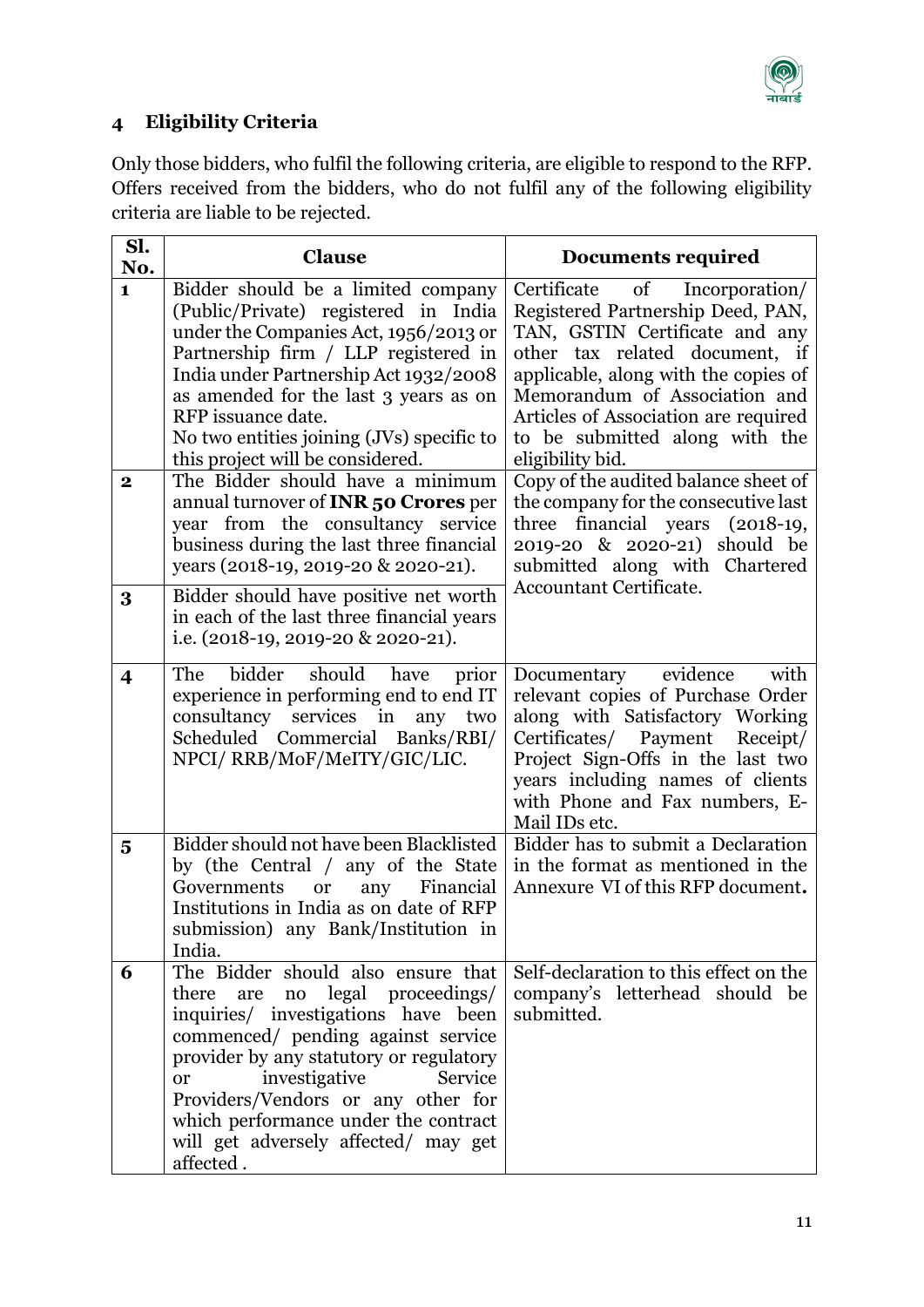

# **Note:-**

Documentary Evidence for compliance to each of the eligibility criteria must be enclosed along with the bid together with references. Photocopies of relevant documents / certificates should be submitted as proof in support of the claims made. NABARD reserves the right to verify /evaluate the claims made by the bidder independently. Undertaking for subsequent submission of any of the required document will not be entertained under any circumstances. However, NABARD reserves the right to seek clarifications on the submitted documents. Non-compliance of any of the criteria will entail rejection of the offer summarily. Any decision of NABARD in this regard shall be final, conclusive and binding upon the bidder.

# <span id="page-11-0"></span>**5 Methodology**

The National Level Study on Core Banking Solutions (CBS) in Rural Cooperative Banks would be based on the scope and methodology finalized in consultation with NABARD, in writing. The study instruments (questionnaire/data sheet) for the proposed study would be finalised by the Service Provider/Vendor in consultation with NABARD, in writing. The questionnaire/data sheet would be required to be filled-up based on the interview/interaction with the banks, their CBS vendors, and other vendors. The vendor would be required to create a digitized version of the questionnaire/instrument as well as translate it in an appropriate language (if required) to conduct the study electronically.

# <span id="page-11-1"></span>**6 Data Analysis and Report Preparation**

The analysis of data based on the study would be carried out by the Service Provider/Vendor in consultation with NABARD. The role of the Service Provider/Vendor in conducting the study would be duly recognized in the reports prepared based on the study**.** NABARD retains all the rights on the study instruments, data and the report(s) and any other document(s) derived from the assignment, by whatever name it is called, as the case may be. The reports will be published in the name of NABARD only (with due credit to the Service Provider/Vendor ) and the Service Provider/Vendor shall not use the data or reports in part or full, in any form, without the permission of NABARD, in writing.

- **Sample Size**: 18 Rural Cooperative Banks as given at point no. 2.2.1 above. 6.1
- **Number of Reports:** The Service Provider/Vendor has to submit detailed study reports (04 copies).
- 6.3 The field staff of the Service Provider/Vendor would have to be provided adequate training by the Service Provider/Vendor before commissioning the study. Instruction material would have to be developed and provided to the field staff before starting of the study. The instruction material would cover, inter-alia, introduction, coverage, concepts, design and definitions to facilitate communication while studying/interviewing the banks/units. The designated NABARD officials may check on the progress and quality aspect of the study.
- The Service Provider/Vendor shall submit a detailed work plan with timelines,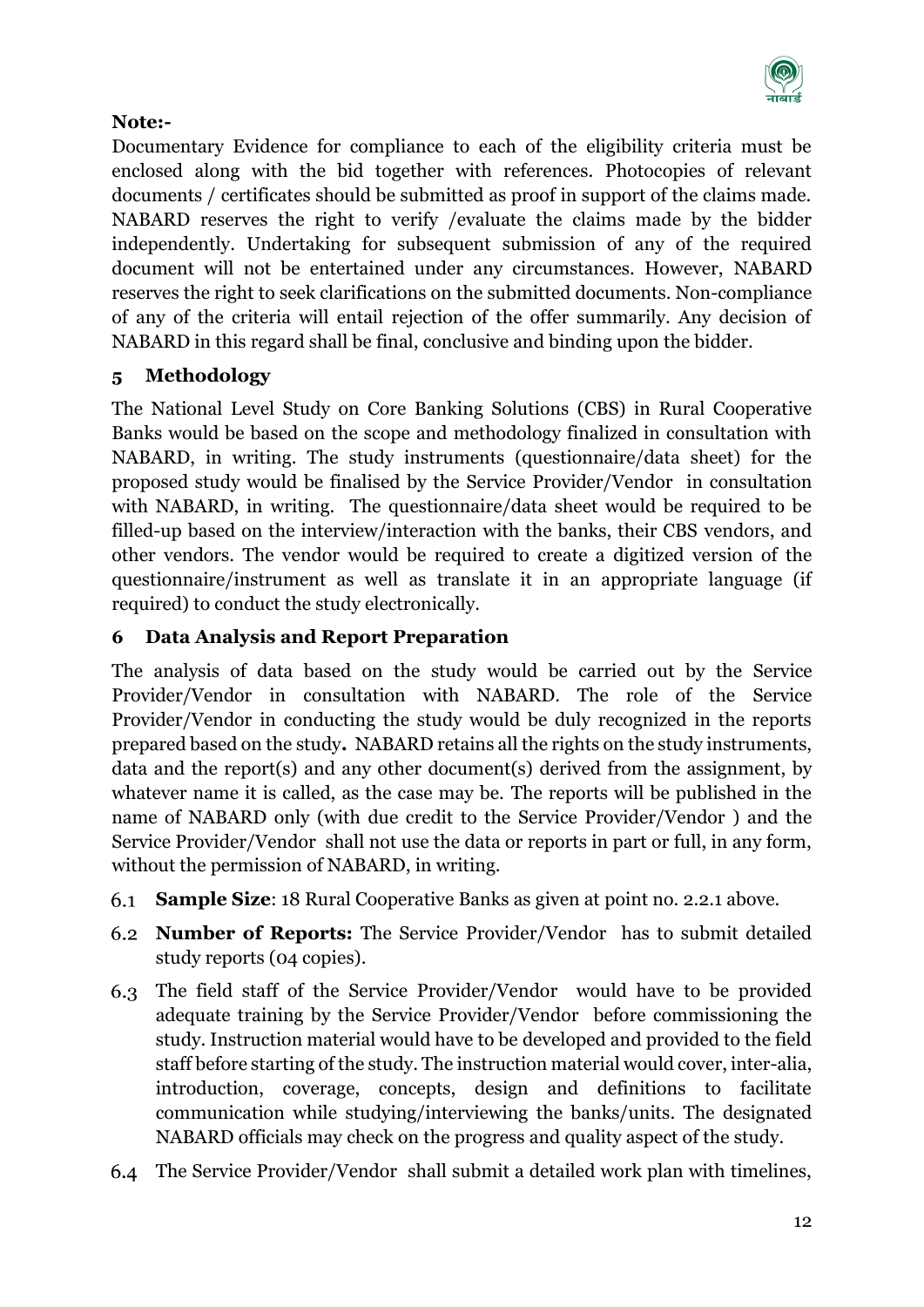

in writing**,** within the time frame specified by NABARD to complete the study. The quality of the work plan, detailed methodology, and managerial capability to handle the proposed Pan-India level study are key competencies expected from the Service Provider/Vendor .

| Sl. No.         | <b>Indicative Task/Activity</b>                                           |  |  |  |  |
|-----------------|---------------------------------------------------------------------------|--|--|--|--|
| <b>Task I</b>   | Preparation of detailed work plan and inception report                    |  |  |  |  |
| 1.              | List of information needed and sources of such information and data       |  |  |  |  |
|                 | collection                                                                |  |  |  |  |
| 2.              | Identification of analytical parameters finalizing concepts<br>and        |  |  |  |  |
|                 | definitions                                                               |  |  |  |  |
| 3.              | Preparation of week-wise plan and activity schedule                       |  |  |  |  |
| 4.              | Preparation of detailed questionnaires, interview schedules with banks,   |  |  |  |  |
|                 | their CBS and IT Service Providers/Vendors.                               |  |  |  |  |
| 5.              | Preparation of plan for study for finalising the action plan              |  |  |  |  |
| 6.              | Submission of the work plan with timelines and inception report           |  |  |  |  |
|                 | including team composition                                                |  |  |  |  |
| 7.              | Obtaining approval from NABARD for the work plan after necessary          |  |  |  |  |
|                 | modifications, if any                                                     |  |  |  |  |
| 8.              | Conducting the study, finalizing questionnaire, methodology               |  |  |  |  |
| 9.              | Field force deployment plan, monitoring and quality control plan          |  |  |  |  |
| 10.             | Preparation of data entry and analysis plan - database design, data entry |  |  |  |  |
|                 | (preferably Tab/web based), data validation rules                         |  |  |  |  |
| 11.             | Preparation of tentative structure for the reports to be generated and    |  |  |  |  |
|                 | tabulation plan                                                           |  |  |  |  |
| <b>Task II</b>  | <b>Field Study</b>                                                        |  |  |  |  |
| 12.             | Commencement, the conduct of study/data collection,                       |  |  |  |  |
| 13.             | Real time data compilation and quality check                              |  |  |  |  |
| <b>Task III</b> | Data analysis, computation and tabulation of results                      |  |  |  |  |
| 14.             | Computation of results and generating tables                              |  |  |  |  |
| 15.             | Compilation of observations based on Field Study Data and other           |  |  |  |  |
|                 | qualitative assessment                                                    |  |  |  |  |
| <b>Task IV</b>  | <b>Drafting Reports</b>                                                   |  |  |  |  |
| 16.             | Preparation of draft reports                                              |  |  |  |  |
| 17.             | Submission and presentation of draft reports and obtaining feedback       |  |  |  |  |
| 18.             | Revising draft reports in the light of feedback                           |  |  |  |  |
| <b>Task V</b>   | <b>Finalisation of reports</b>                                            |  |  |  |  |
| 19.             | Finalizing reports and submission                                         |  |  |  |  |
| 20.             | Submission of primary data in a form amenable for use                     |  |  |  |  |

Activities under the study are listed below (only indicative):

# <span id="page-12-0"></span>**7 Submission of Proposals**

The bidder shall submit **two** separate proposals for the work – (a) General Profile / Information and Technical Proposal/bid, and (b) Commercial/Financial bid). Both the proposals have to be submitted **by 05:00 PM of 11 May 2022.** For other dates, please refer **"Important Dates"** table at the beginning of the RFP, given at page no.2.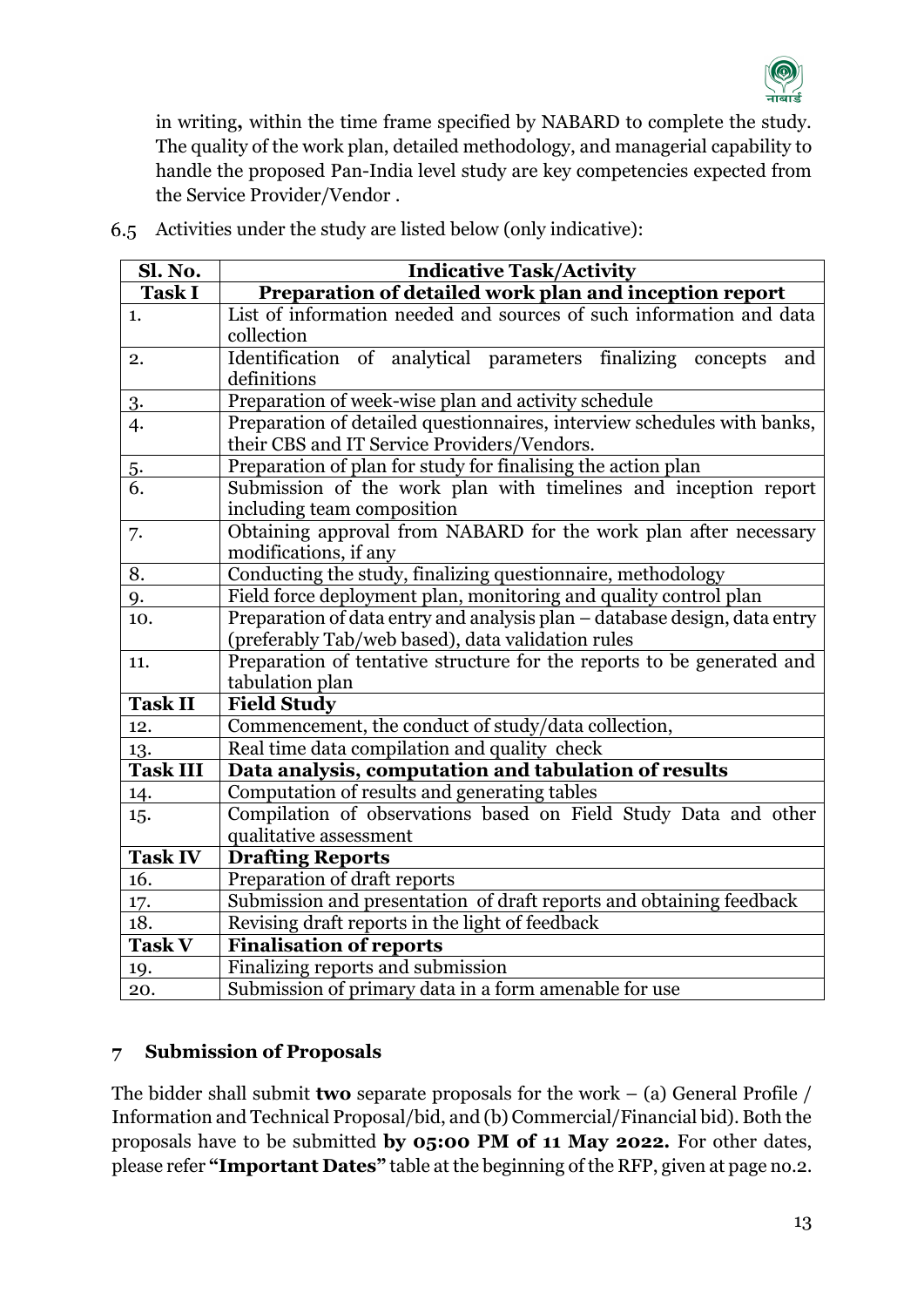

| 1. | <b>Address for Communication</b>                                                   | <b>Chief General Manager</b><br>DFIBT, 4 <sup>th</sup> Floor, E Wing<br>National Bank for Agriculture & Rural<br>Development<br>C-24, G Block, Bandra Kurla Complex,<br>Bandra (E),<br>Mumbai - 400 051<br>Email: dfibt@nabard.org |
|----|------------------------------------------------------------------------------------|------------------------------------------------------------------------------------------------------------------------------------------------------------------------------------------------------------------------------------|
| 2. | <b>Bid Validity</b>                                                                | 90 days from the last date of bid<br>submission                                                                                                                                                                                    |
| 3. | <b>Earnest Money Deposit</b>                                                       | Rs.1,30,000/- (Rupees One Lakh<br><b>Thirty Thousand Only)</b>                                                                                                                                                                     |
|    |                                                                                    | <b>Contact details of NABARD officials</b>                                                                                                                                                                                         |
| 4. | Name: Prakash C Dash, DGM<br>Phone: 022-26539336<br>Email: prakash.dash@nabard.org | Name: J S Upadhyay, CGM<br>Phone: 022-26539724<br>Email: js.upadhyay@nabard.org                                                                                                                                                    |
|    |                                                                                    | <b>Contact details for e-tendering related Queries</b>                                                                                                                                                                             |
| 5. | Name: A G Mavinkurve, AGM<br>Phone: 022-26539735<br>Email:ag.mavinkurve@nabard.org | Name: Surbhi, Manager<br>Phone: 022-26539590<br>Email: surbhi@nabard.org                                                                                                                                                           |
| 6. | <b>Independent External Monitor</b>                                                | Shri P K Sangewar, IRSS (Retd.)<br>H No. 12-5-65/1, Flat No.109<br>Shri Harsha Sethuram Unique, Vijayapuri<br>Colony, South Lalaguda<br>Secunderabad - 500017<br>Telangana<br>Email: sangewarer@gmail.com                          |

# <span id="page-13-0"></span>**8 How to Apply**

- Eligible Service Providers/Vendors can apply online at https://nabard.eproc.in from **13 April 2022 to 11 May 2022.** No other mode of submission of proposals shall be accepted. Please note that proposals submitted through hardcopy, fax or e-mail shall be rejected.
- This e-tender is being facilitated by C1 India on behalf of NABARD. Contact Details for online e-tendering support are given below:

| C1<br>51. | Name of    |       |                       |
|-----------|------------|-------|-----------------------|
| No.       | the Person | Email | <b>Contact Number</b> |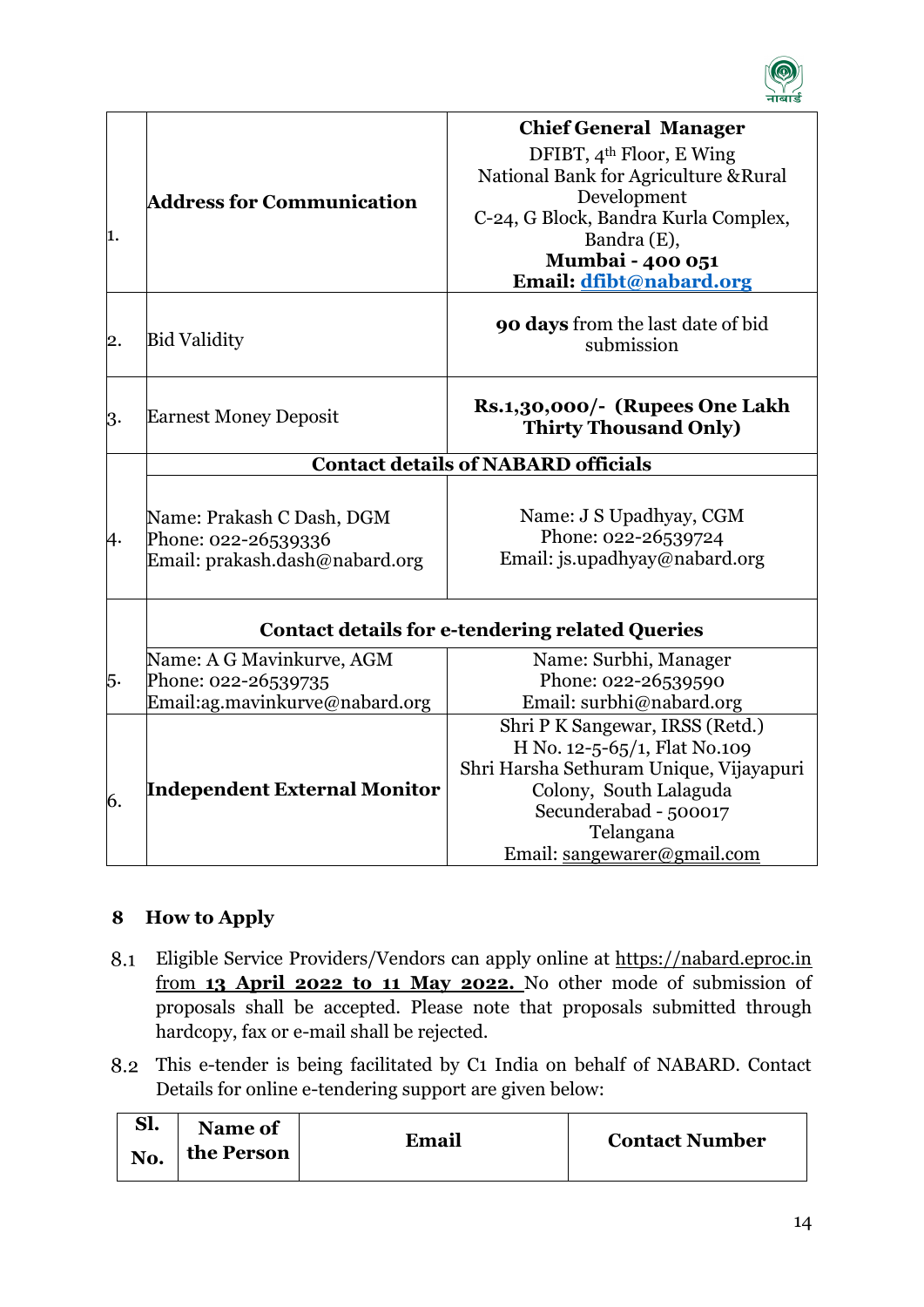

|    | <b>Primary Contact</b>   |                             |                         |  |  |  |  |  |  |
|----|--------------------------|-----------------------------|-------------------------|--|--|--|--|--|--|
|    | Fairlin Jivin            | fairlin.jivin@c1india.com   | +91-124-4302000 Ext 112 |  |  |  |  |  |  |
|    | <b>Secondary Contact</b> |                             |                         |  |  |  |  |  |  |
| 2. | Sachin<br>Toraskar       | sachin.toraskar@c1india.com | +91-124-4302000 Ext 200 |  |  |  |  |  |  |

- 8.3 The process of e-tendering involves the following steps:
- 8.3.1 Registration
	- i. The process involves Service Provider's/Vendor's/bidder's registration with C1 India's e-procurement portal [\(https://nabard.eproc.in\)](https://nabard.eproc.in/), which is free of cost. Only after registration, the Service Providers/Vendors/bidders can submit their proposals/bids electronically. Electronic Bidding for submission of General Profile/ Information, Technical Proposal as well as Financial Proposal will be submitted over the internet.
	- ii. Service Providers/Vendors/Bidders should have a valid **Digital Signature Class 3 & above** Combo Pack (Signing & Encryption copy) to register on the website. Bids will not be recorded without Digital Signature.
	- iii. Service Providers/Vendors**/** Bidders are to make their own arrangement for bidding from a P.C. connected with Internet. C1 India is not responsible for making any such arrangement.
- 8.3.2 System Requirement are as follows:

#### **Hardware Required**

# **Minimum Hardware Requirements**

- Pentium IV and above.
- Minimum 4 GB RAM.
- An available USB port (If Certificate is in USB-Token).
- User has to install USB-Token drivers into computer system before usage of application.
- If USB-Token driver is not installed before usage of application, user cannot use his certificate for application.
- Reliable Internet Connectivity.

#### **Other Requirements**

- **Operating System**: Windows 7, Vista, Windows 8, etc.
- **Browser Version**: Internet Explorer Versions 10 or above.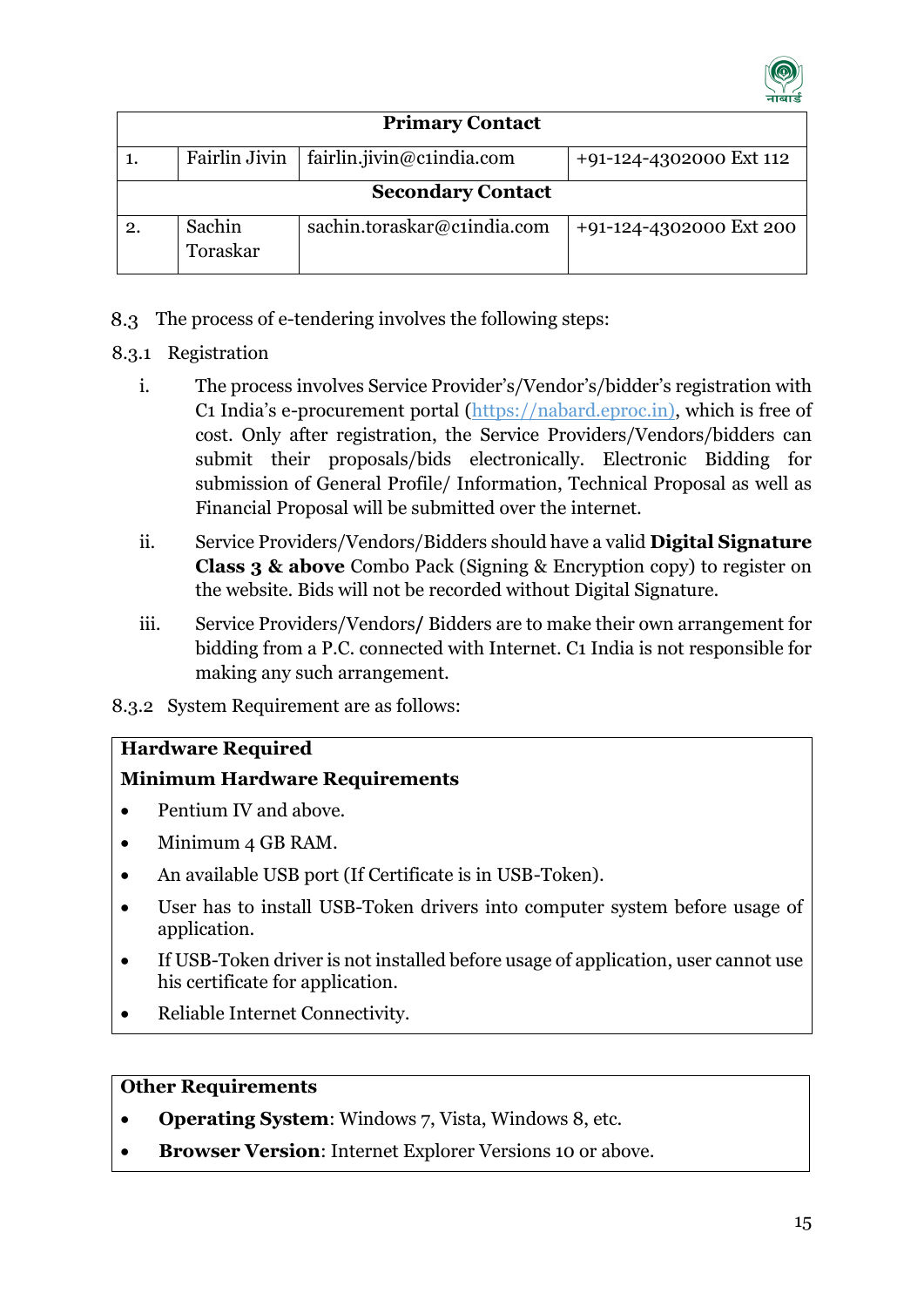

- **Note:** Website will work only on Internet explorer.
- Java Component:-Go to Control panel>Add/Remove Programs/ Programs and features.
- Check whether Java Runtime Environment is installed on your machine or not. (Only Single Java should be installed on the Machine)
- Java Runtime Environment. (Latest Java Download from www.java.com Offline mode)
- 8.3.3 **Browser settings**: The bidders may also require certain browser settings, the details of which are available on the link [https://nabard.eproc.in.](https://nabard.eproc.in/)
- 8.3.4 **Uploading of supporting documents**: Bidders are instructed to use 'Attach Documents' link in bidding floor to upload documents in document library. Multiple documents can be uploaded. Maximum size of single document for upload is 20 MB. For further assistance, please follow instructions of bidder guide.
- 8.3.5 **Valid Email id:** Notices and correspondence to the bidder (s) shall be sent by e-mail only during the process till finalization of tender by NABARD. Hence, the bidders are required to ensure that their corporate e-mail id provided is valid and updated at the stage of registration of bidder.
- 8.3.6 **Corrigendum:** Bidders are requested to visit the website regularly before the last date of tender submission to ensure that they have not missed any corrigendum uploaded against the said tender. The responsibility of downloading the related corrigenda, if any, will be that of the Bidders/Service Providers/Vendors.
- 8.3.7 No separate intimation in respect of corrigendum (if any) to this document will be sent to tenderer (s) in this regard.
- 8.3.8 Last date for e-tender: e-tender cannot be accessed after **the due date (11 May 2022)** mentioned in this document.

# <span id="page-15-0"></span>**9 Bidding through e-tender**

- The process involves electronic submission of information for General Profile/ Information and Technical Proposal/Bid as well as Financial Proposal/Bid.
- The bidder should allow to run an application namely enApple by accepting the risk and clicking on run. If this application is not run, then the bidder will not be able to save/submit his bid. This exercise has to be done twice immediately after clicking on the General Profile/Information and Technical Proposal. After filling the General Profile/Information and Technical Proposal, the bidder should click 'save' for recording their General Information and Technical Proposal. Once the same is done, the Financial/Price Proposal/ Bid link becomes active and the same has to filled up and then bidder should click on "save" to record their financial bid. Once all three (General Profile/Information, Technical Bid & Financial Bid) have been saved, the bidder can click on the "Submit" button to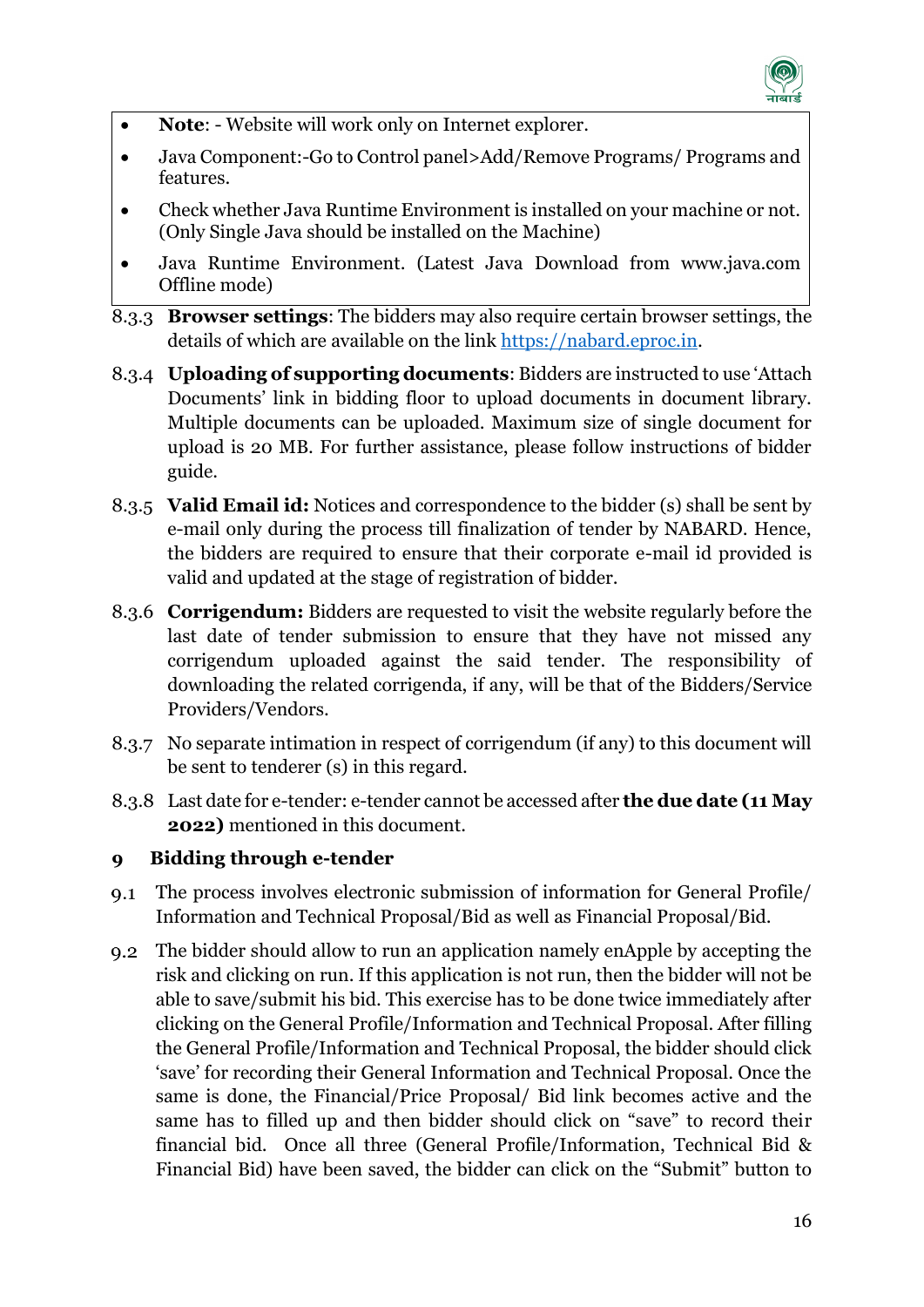

register their bid.In all cases, bidder should use their own ID and Password along with Digital Signature at the time of submission of their bid.

**NOTE: - The General Information, Technical Bid & Financial Bid cannot be revised once the Final Submission button has been clicked by the bidder. The bidder should ensure uploading of 'Integrity Pact' (as per Annexure-V) before the final submission, failing which the proposals/bids shall be summarily rejected**.

# <span id="page-16-0"></span>**10 Deliverables and Responsibility**

- The Service Provider/Vendor shall be responsible for preparing the set of questionnaires and other study instruments, recruiting/engaging and training of the field staff.
- The deliverables will be in user-friendly format, key results and reports on various aspects of CBS in RCBs.
- 10.3 Number of reports: 04 copies of final reports.
- The Service Provider/Vendor may keep the payment schedule and the physical progress envisaged as part of their technical bid in mind for planning the flow of deliverables.
- The Service Provider/Vendor shall also submit the study output in specified format (soft copy) for further use by NABARD. The Service Provider/Vendor will hand over the filled in study questionnaire/datasheet (in soft copy).

#### <span id="page-16-1"></span>**11 Timeframe**

The timeframe to complete the study by the Service Provider/Vendor is **04-06 weeks**  from the date of issuance of Letter of Acceptance by NABARD. The work plan to be submitted by the Service Provider/Vendor will indicate the intermediate milestones.

# <span id="page-16-2"></span>**12 Brief Description of the Selection Process**

A two-stage selection process will be adopted in evaluating the applications/proposals of the Service Providers/Vendors.

**Stage I:** Stage-I will consist of General Profile/Information and Technical Evaluation based on the criteria explained in Annexure I.

**Stage II:** Only those Service Providers/Vendors which obtain at least **70 out of 100 marks** in Stage-I evaluation will proceed to Stage-II of the evaluation process. At Stage II, a financial evaluation will be carried out, based on the financial bid submitted as per Annexure II.

Proposals will, finally, be ranked according to their combined technical and financial scores. The first ranked Service Provider/Vendor shall be selected, while a few Service Providers/Vendors may be kept in reserve.

# <span id="page-16-3"></span>**13 Integrity Pact**

As per the Central Vigilance Commission guidelines, all PSBs/Insurance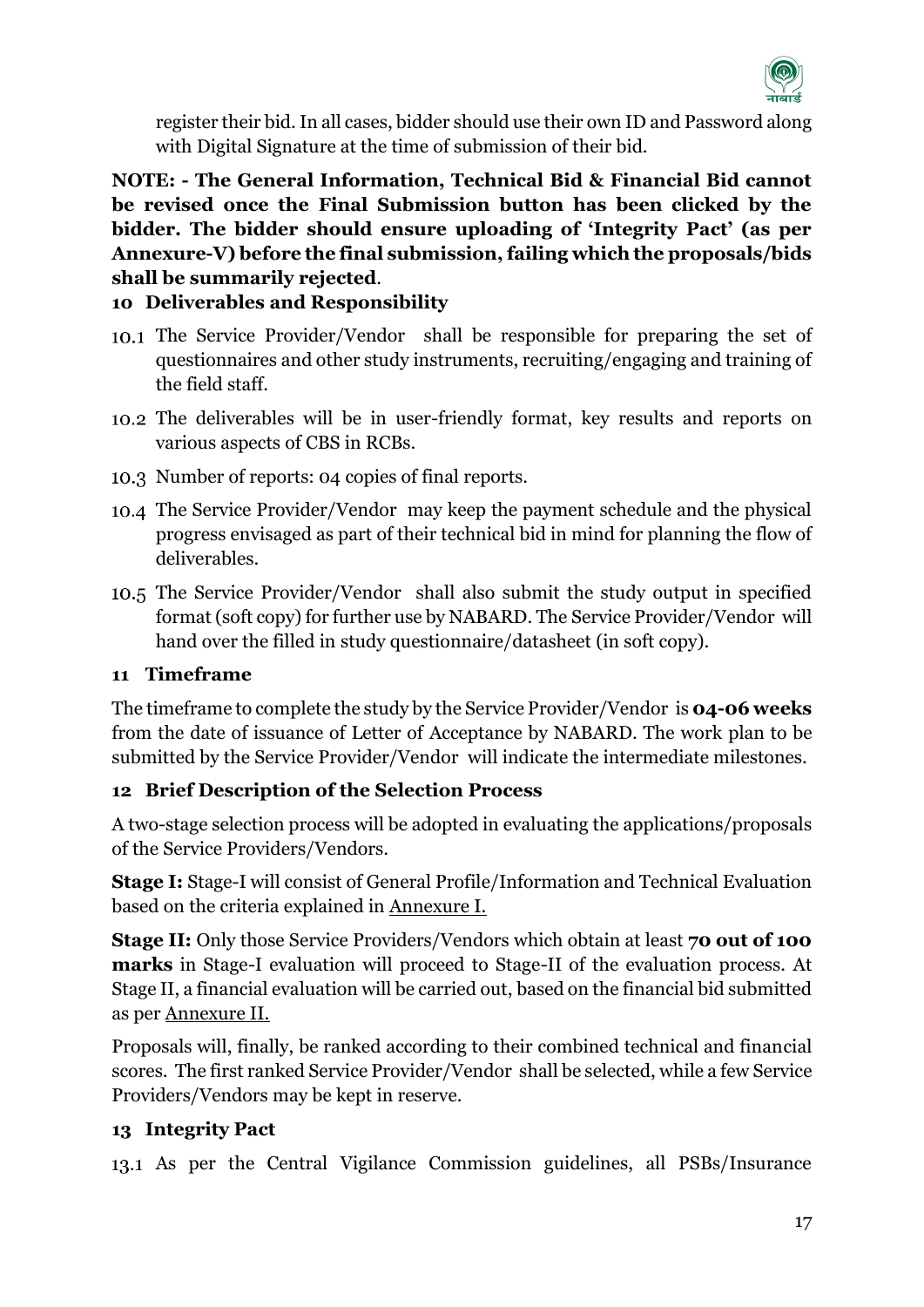

Companies/Financial Institutions shall implement Integrity Pact (IP) in respect of all major procurements, which essentially envisages an agreement between the prospective Service Providers/Vendors/bidders and the service recipient (i.e., NABARD), committing the persons/officials of both the parties, not to exercise any corrupt influence on any aspect of the contract. It is a written agreement between the service recipient and all bidders and stipulates rights and obligations to the effect that neither side will pay, offer, demand or accept bribes; collude with competitors to obtain the contract; or engage in such abuses while executing the contract. The purpose of the pact is to make the procurement and contracting process fair and transparent. A proforma of the same is furnished in Annexure-V.

Integrity Pact is to be executed on non-judicial stamp paper of Rs.200/- as per format given, duly signed and stamped by the bidder. Non-submission of 'Integrity Pact' shall disqualify the prospective bidder at the initial stage and their General Profile/Information, Technical/Financial bids shall not be evaluated. The IP also envisages appointment of Independent External Monitor (IEMs), persons having high integrity and reputations, who will examine any complaint received regarding tenders and submit their report to the Chief Executive and also to the CVO in case of suspicion of irregularities.

#### <span id="page-17-0"></span>**14 Earnest Money Deposit (EMD)**

An Earnest Money Deposit (EMD) for a sum of Rs.1,30,000/- (Rupees One Lakh Thirty Thousand Only) is required to be deposited by all applicant Service Providers/Vendors using National Electronic Funds Transfer (NEFT) to NABARD, and the details of Bank Account are as under:

| NAME OF ACCOUNT       | NATIONAL BANK FOR AGRICULTURE<br>AND RURAL DEVELOPMENT |
|-----------------------|--------------------------------------------------------|
| <b>BANK NAME</b>      | <b>NABARD</b>                                          |
| <b>BRANCH NAME</b>    | <b>HEAD OFFICE, MUMBAI</b>                             |
| <b>IFS CODE</b>       | NBRD0000002                                            |
| <b>ACCOUNT NUMBER</b> | <b>NABADMN07</b>                                       |

- Earnest Money Deposit (EMD) is to be sent through online transfer (NEFT) not later than 02 (two) days before the last date of submission of tender. The receipt of online transfer has to be attached with the General Profile/Information and Technical Proposal (Annexure- I). Service Providers/Vendors should note that the EMD shall not bear any interest. The EMD shall be forfeited in the event of any sort of non-compliance with the terms of services agreed upon after award of work order.
- The EMD submitted will be returned as it is, to all unsuccessful bidders within thirty (30) days of the selection of the successful Service Provider/Vendor. NABARD will return the EMD to the successful bidder/Service Provider/Vendor to whom Letter of Acceptance is issued, once it furnishes the performance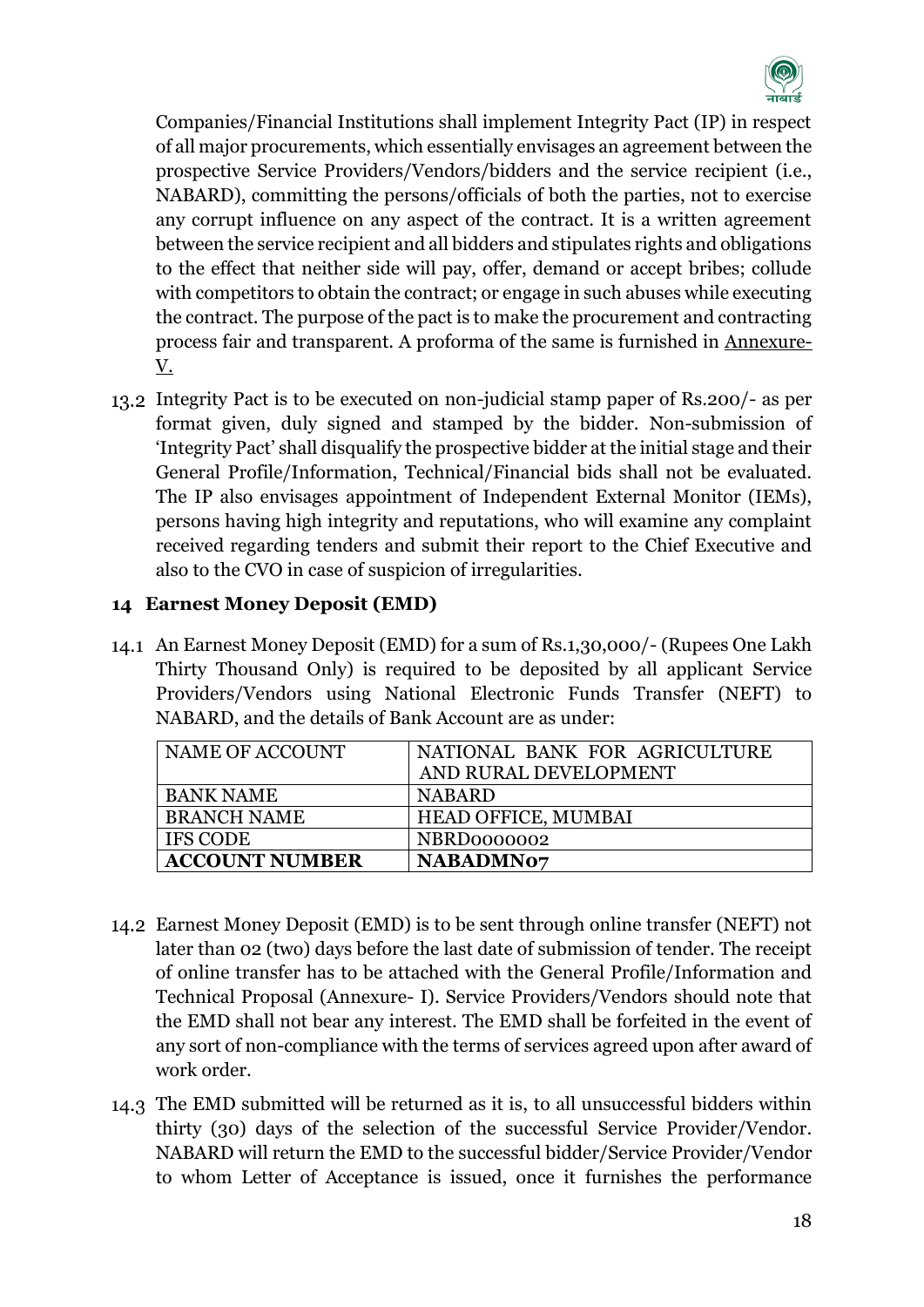

security in accordance with provision of the RFP and Letter of Acceptance. All Service Providers/Vendors are required to scan & upload a copy of Bank Account details (cancelled cheque) and PAN card, along with General Profile/Information and Technical Proposal (Annexure- I) to facilitate the return of EMD amount.

EMD of a tenderer shall be forfeited, if the tenderer withdraws or amends its tender or impairs or derogates from the tender in any respect within the period of validity of its tender. The successful tenderer's earnest money shall be forfeited, if it fails to furnish the required performance security within the specified period.

#### <span id="page-18-0"></span>**15 Evaluation Process**

|               | <b>Service Provider/Vendor Selection Process in Brief</b>                    |                      |
|---------------|------------------------------------------------------------------------------|----------------------|
| <b>Stages</b> | <b>Evaluation Criteria</b>                                                   | <b>Remarks</b>       |
| Stage I       | In the first stage, the Service Providers/Vendors                            | The list of Service  |
|               | shall be evaluated based on the General                                      | Providers/Vendors    |
|               | Profile/Information and Technical Proposal.                                  | shortlisted based on |
|               | Each Service Provider/Vendor shall be given a                                | the<br>Stage-I       |
|               | score, based on evaluation criteria given in                                 | evaluation shall be  |
|               | Annexure-I attached to this RFP. Stage I also                                | made available on    |
|               | consist of evaluation of Technical Proposals and                             | the<br>NABARD's      |
|               | awarding a 'Technical Score' (ST) to the Technical                           | website.             |
|               | Proposals. Only those Service Providers/Vendors                              |                      |
|               | who score seventy (70) marks or more out of                                  |                      |
|               | hundred (100) marks in Stage-I shall qualify for                             |                      |
|               | further consideration, and shall be ranked from                              |                      |
|               | the highest to the lowest on the basis of their                              |                      |
|               | technical score (S <sub>T</sub> ). Service Providers/Vendors                 |                      |
|               | shall be shortlisted based on the marks awarded                              |                      |
|               | to them in Stage-I evaluation. Only the                                      |                      |
|               | shortlisted Service Providers/Vendors<br>will                                |                      |
|               | participate in Stage-II of the evaluation process.                           |                      |
| Stage-II      | In the Stage-II, the financial evaluation will be                            |                      |
|               | carried out and each financial proposal will be                              |                      |
|               | assigned a financial score (SF).                                             |                      |
| Final         | Proposals will finally be ranked according to their                          |                      |
| Selection     | combined technical (S <sub>T</sub> ) and financial (S <sub>F</sub> ) scores. |                      |
|               | The selected Service Provider/Vendor having the                              |                      |
|               | highest combined score in the aforesaid manner,                              |                      |
|               | shall be treated as the first ranked Service                                 |                      |
|               | Provider/Vendor.                                                             |                      |

The evaluation process is given in the following Table.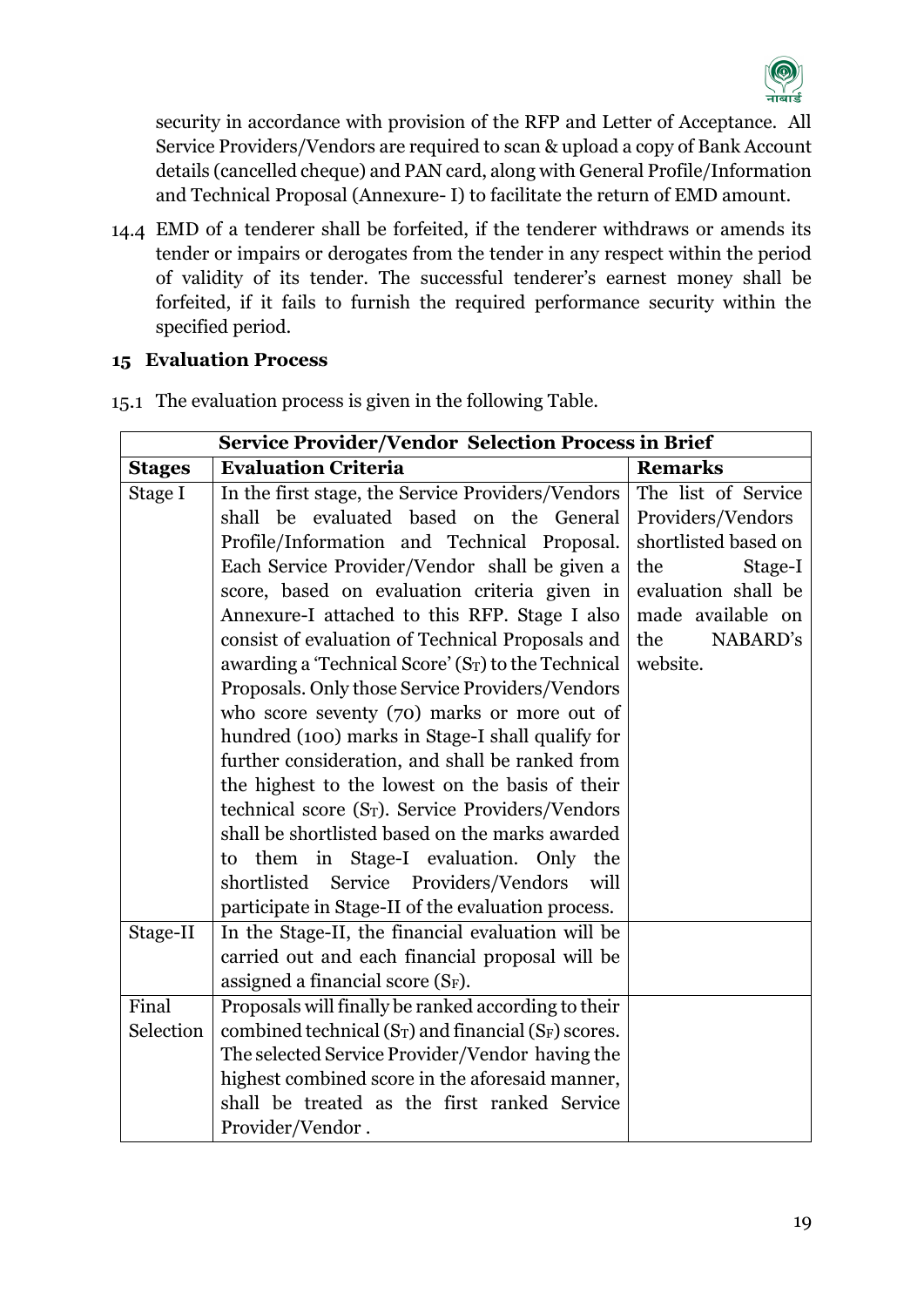

- The detailed evaluation criteria for Stage-I and Stage-II are given in the following sections.
- 15.3 Prior to evaluating the proposals, NABARD will determine whether each proposal is responsive to the requirements of the RFP**.** A proposal shall be considered responsive only if:
	- i. It is received in the specified format;
	- ii. It is received by the due date including any extension thereof;
	- iii. It contains all the information, including supporting documents (complete in all respects) as requested in the RFP;
	- iv. It must be absolute and shall not contain any condition or qualification.
- NABARD reserves the right to reject any proposal, which is non-responsive and no request for alteration, modification, substitution, or withdrawal shall be entertained by NABARD in respect of such proposals.
- The opening of General Profile/Information and Technical Proposal, and Financial Proposals (only for shortlisted Service Providers/Vendors) shall be done in presence of three senior officers of the Department of Financial Inclusion and Banking Technology (DFIBT). NABARD shall not entertain any query or clarification from Service Provider/Vendors, who fail to qualify at any stage of selection process.
- NABARD retains the right to modify the criteria or weights based on the views of the Technical Evaluation Committee/Local Purchase Committee. Further, NABARD may seek any additional information/documents from the Service Providers/Vendors at any time before the selection of the Service Provider/Vendor. Failure to provide additional information sought by NABARD within the stipulated time limit may lead to rejection of the Service Providers/Vendors.
- In case, it is found during the evaluation or at any time before issue of Letter of Acceptance that one or more of the eligibility conditions have not been met by the Service Provider/Vendor or the team has made material misrepresentation or has given any materially incorrect or false information, the Service Provider/Vendor shall be disqualified forthwith if not yet awarded the assignment. If the Service Provider/Vendor has already been issued the Letter of Acceptance, the same shall, notwithstanding anything to the contrary contained therein or in this RFP, be liable to be terminated, by a communication in writing by NABARD without it being liable in any manner whatsoever to the Service Provider/Vendor .
- 15.8 NABARD reserves the right to verify all statements, information, and documents, submitted by the Service Provider/Vendor in response to the RFP, at any stage of the selection process. Failure of NABARD to undertake such verification shall not relieve the Service Provider/Vendor of its obligations or liabilities hereunder nor will it affect any rights of NABARD thereunder.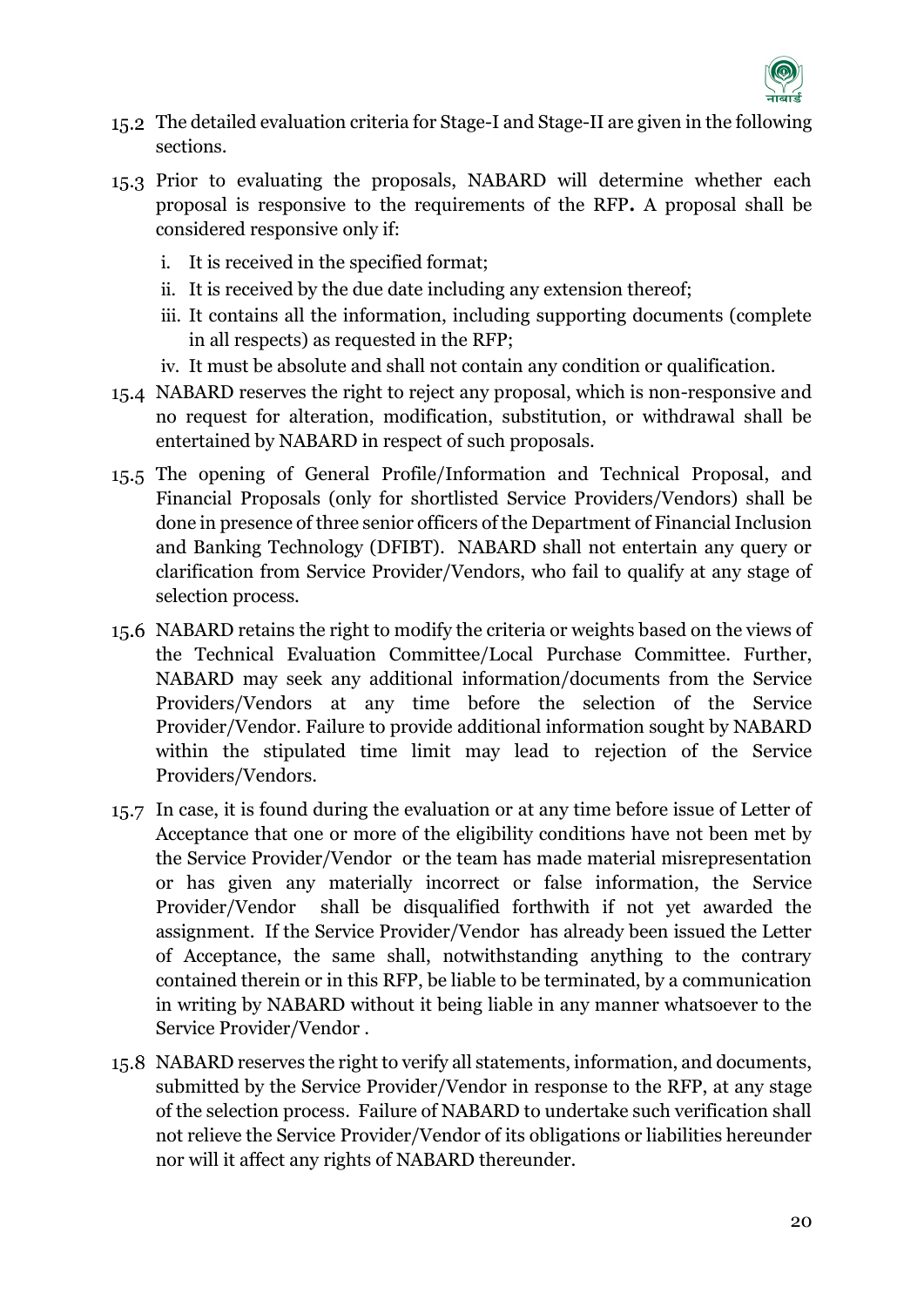

# <span id="page-20-0"></span>**16 Stage-I: General Profile / Information and Technical Proposals**

- In the first step, General Profile/Information and Technical Proposals will be opened at **11.00 AM on 12 May 2022** in the presence of 3 senior officers of the Department of Financial Inclusion and Banking Technology (DFIBT). Financial Proposal will be kept sealed/closed for opening at a later date.
- In the first stage (Stage-I), each Service Provider/Vendor will be given a score, based on evaluation criteria given in Annexure-I attached to this RFP. The information submitted by the Service Provider/Vendor should provide details to facilitate evaluation of the proposal for all criteria/ parameters covered in the Part A of the Annexure-I. Service Providers/Vendors should ensure that they upload the required documents as a part of their proposals. In the Part B of the Annexure-I, the 'Technical Proposals' of Service Providers/Vendors will be evaluated. Each evaluated proposal will be given a Technical Score, based on evaluation criteria given in Part B of Annexure-I attached to this RFP. The technical proposal submitted by the Service Provider/Vendor should provide details (including all supporting documents) to facilitate evaluation of the proposal for all criteria/ parameters covered in the Annexure-I.
- While submitting the Technical Proposal, the Service Provider/Vendor shall, in particular, ensure that:
- CVs and other details of the Project Leaders/Co-leaders/Experts have been submitted as per Annexure III;
- By submitting the CVs of experts, Service Providers/Vendors agree that in case the project leader/co-leader/experts, whose CV have been submitted by the Service Provider/Vendor become unavailable to perform their designated roles for any duration of the study, the same will be substituted by an expert of equal capabilities only with prior information to NABARD, in writing.
- If the Service Provider/Vendor or any of its project leader/co-leader/experts make(s) an averment regarding their qualification, experience, or other particulars and it turns out to be false, at any stage after signing of the Letter of Acceptance, all the project leaders/co-leaders/experts of the Service Provider/Vendor shall be debarred for any future assignment of NABARD for next five (5) years from the date of communication of such debar.
- 16.7 The Service Providers/Vendors should note that the marks obtained by them in the Part A of the Stage-I evaluation will be considered for Part B of Stage-I evaluation (minimum weightage of 20 marks).
- Technical Evaluation Committee and Local Purchase Committee constituted by NABARD will evaluate the technical and financial proposals received respectively. The Service Providers/Vendors are required to make a presentation for 20 to 25 minutes before the Technical Evaluation Committee on the appointed date.
- 16.9 The Chairman of the Committee, who is the CGM of the Department of Financial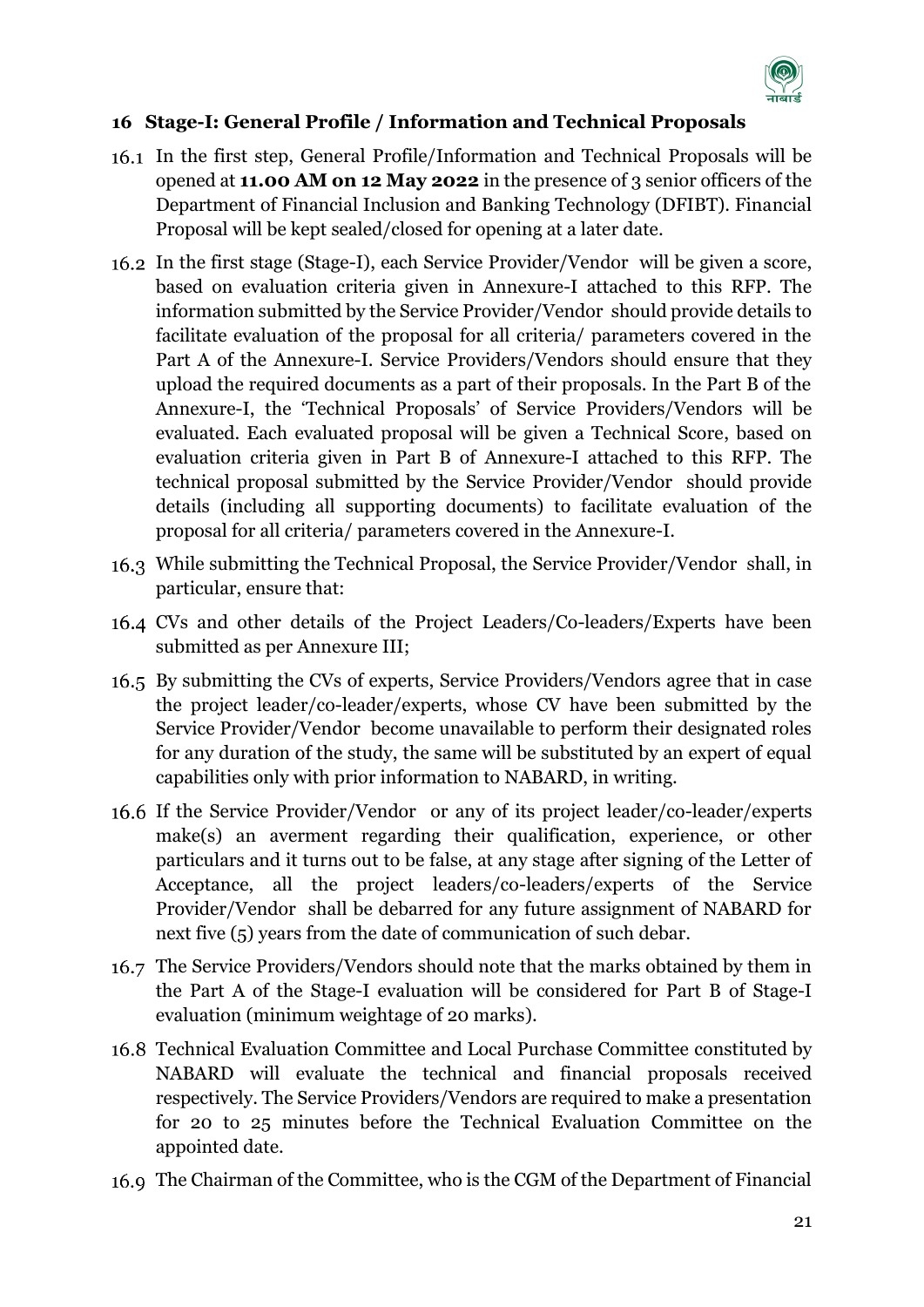

Inclusion and Banking Technology (DFIBT) on his own or in consultation with the members can co-opt any other expert to help in the evaluation as a fullfledged member at any time till the completion of the assignment. NABARD shall evaluate the proposals based on the supporting documents & documentary evidence received (other than Financial Bids) and the Technical Bids and the presentation to be made by the Service Providers/Vendors. Inability to submit requisite supporting documents or documentary evidence, may lead to rejection of the proposal. Scores will be assigned based on the assessment of the bids for each of the evaluation criteria. The financial bids will be opened only for those Service Providers/Vendors who fulfil minimum score criteria as per the tentative schedule given in this document.

- 16.10 Only those Service Providers/Vendors whose Technical Proposals score seventy (70) marks or more out of hundred (100) marks shall qualify for further consideration, and shall be ranked from the highest to the lowest on the basis of their technical score (ST).
- The Technical Proposal shall not include any financial information relating to the Financial Proposal.

#### <span id="page-21-0"></span>**17 Stage II: Financial Proposal**

- 17.1 Service Providers/Vendors shall submit the financial proposal as per Annexure II, clearly indicating the total cost of the assignment in both figures and words, in Indian Rupee. In the event of any difference between figures and words, the amount indicated in words shall be taken into account. In the event of a difference between the arithmetic total and the total shown in the Financial Proposal, the lower of the two shall be taken into account.
- The Service Provider/Vendor is required to submit the financial proposal for study covering 18 Rural Cooperative Banks as given in 2.2.1. In case of any additional units covered, the amount will be increased on pro-rata basis.
- 17.3 While submitting the Financial Proposal, the Service Provider/Vendor shall ensure the following:
- All the costs associated with the assignment shall be included in the Financial Proposal. These shall normally cover remuneration for all the personnel, accommodation, travelling, printing of documents, taxes, etc., related to the assignment on the part of Service Provider/Vendor . The total amount indicated in the Financial Proposal shall be without any condition attached or subject to any assumption, and shall be final and binding. In case any assumption or condition is indicated in the Financial Proposal, it shall be considered nonresponsive and liable to be rejected.
- The Financial Proposal shall take into account all expenses and tax liabilities. For the avoidance of doubt, it is clarified that all taxes shall be deemed to be included in the costs shown under different items of the Financial Proposal. Further, all payments shall be subject to deduction of taxes at source as per applicable laws.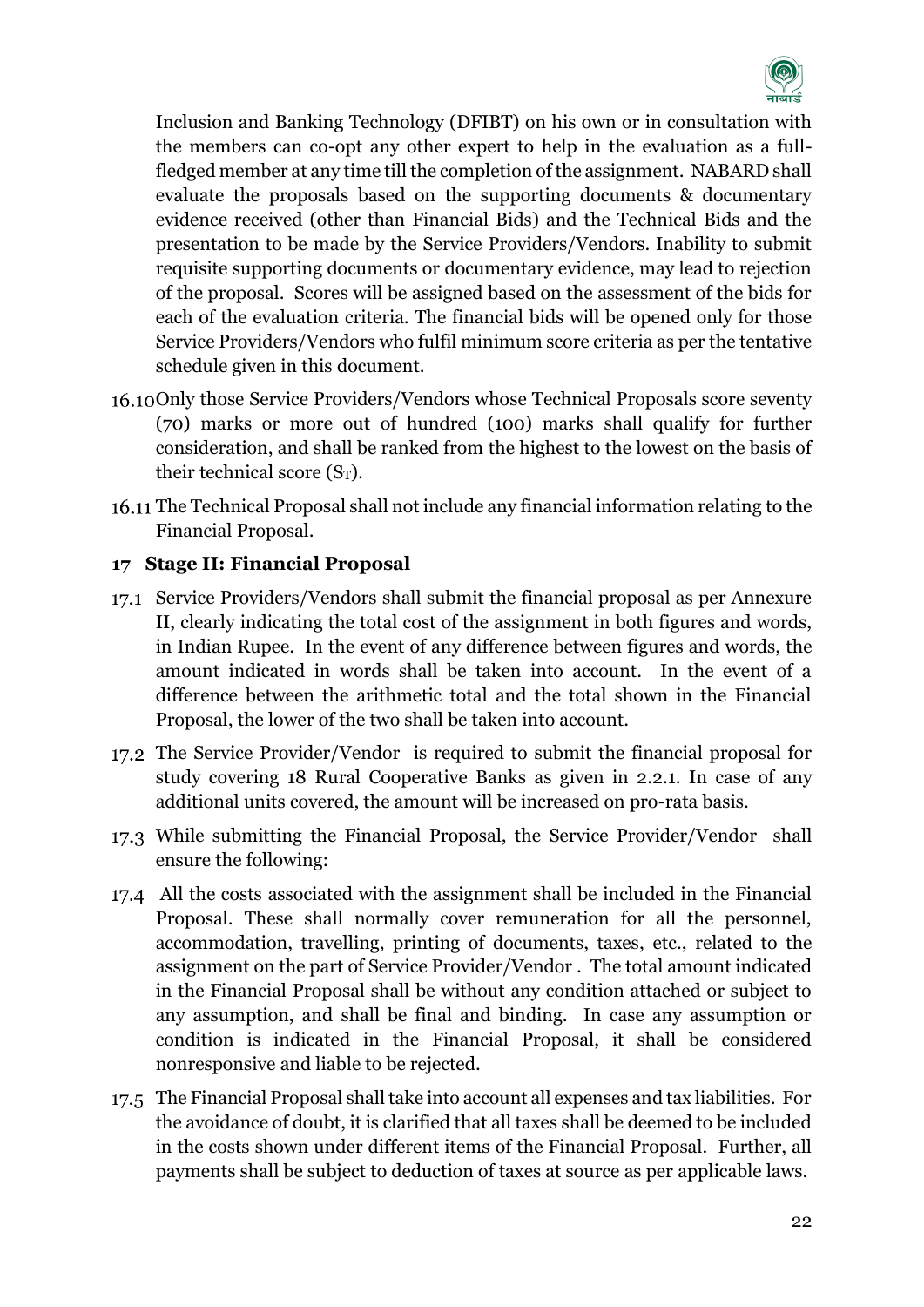

- 17.6 The rates quoted by the Service Provider/Vendor shall be valid throughout the period of performance of the assignment upto and including acceptance of the conducted Study and discharge of all obligations of the Service Provider/Vendor under the Agreement.
- NABARD will determine whether the Financial Proposals are complete, unqualified and unconditional. The cost indicated in the Financial Proposal shall be deemed as final and reflecting the total cost of services. Omissions, if any, in costing any item shall not entitle the Service Provider/Vendor to be compensated and the liability to fulfil its obligations as per the mentioned terms within the total quoted price shall be that of the Service Provider/Vendor .
- While evaluating the Financial Proposal, the financial evaluation will be carried out and each Financial Proposal will be assigned a financial score (SF). For financial evaluation, the total cost indicated in the Financial Proposal will be considered. The lowest financial proposal  $(F_M)$  will be given a financial score  $(S_F)$ of 100 points. The financial scores of other proposals will be computed as follows:

 $S_F = 100 \text{ x F}$  / F (where F = amount of Financial Proposal)

# <span id="page-22-0"></span>**18 Combined Technical and Final Evaluation**

18.1 Proposals will finally be ranked according to their combined technical  $(S_T)$  and financial  $(S_F)$  scores as follows:

 $S = (S_T \times T_w) + (S_F \times F_w)$ 

Where S is the combined score, and  $T_w$  and  $F_w$  are weights assigned to Technical Proposal and Financial Proposal that shall be 0.90 and 0.10, respectively.

The selected Service Provider/Vendor having the highest combined score in the aforesaid manner, shall be treated as the first ranked Service Provider/Vendor . NABARD may also maintain a reserve list of Service Providers/Vendors, which may be used in case the first ranked Service Provider/Vendor withdraws or fails to comply with the requirements as the case may be.

# <span id="page-22-1"></span>**19 Award of Letter of Acceptance**

After selection, a Letter of Acceptance shall be issued, in duplicate, by NABARD to the selected Service Provider/Vendor ; and the Service Provider/Vendor shall, within fifteen (15) days of the receipt of the Letter of Acceptance, sign and return the duplicate copy of the Letter of Acceptance in acknowledgement thereof**. In the event, the duplicate copy of the Letter of Acceptance duly signed by the successful Service Provider/Vendor is not received by the stipulated date, NABARD may, unless it consents to extension of time for submission thereof, appropriate the Earnest Money Deposit of such tenderer, and the next highest-ranking tenderer from the Reserve List of Service Providers/Vendors may be considered.**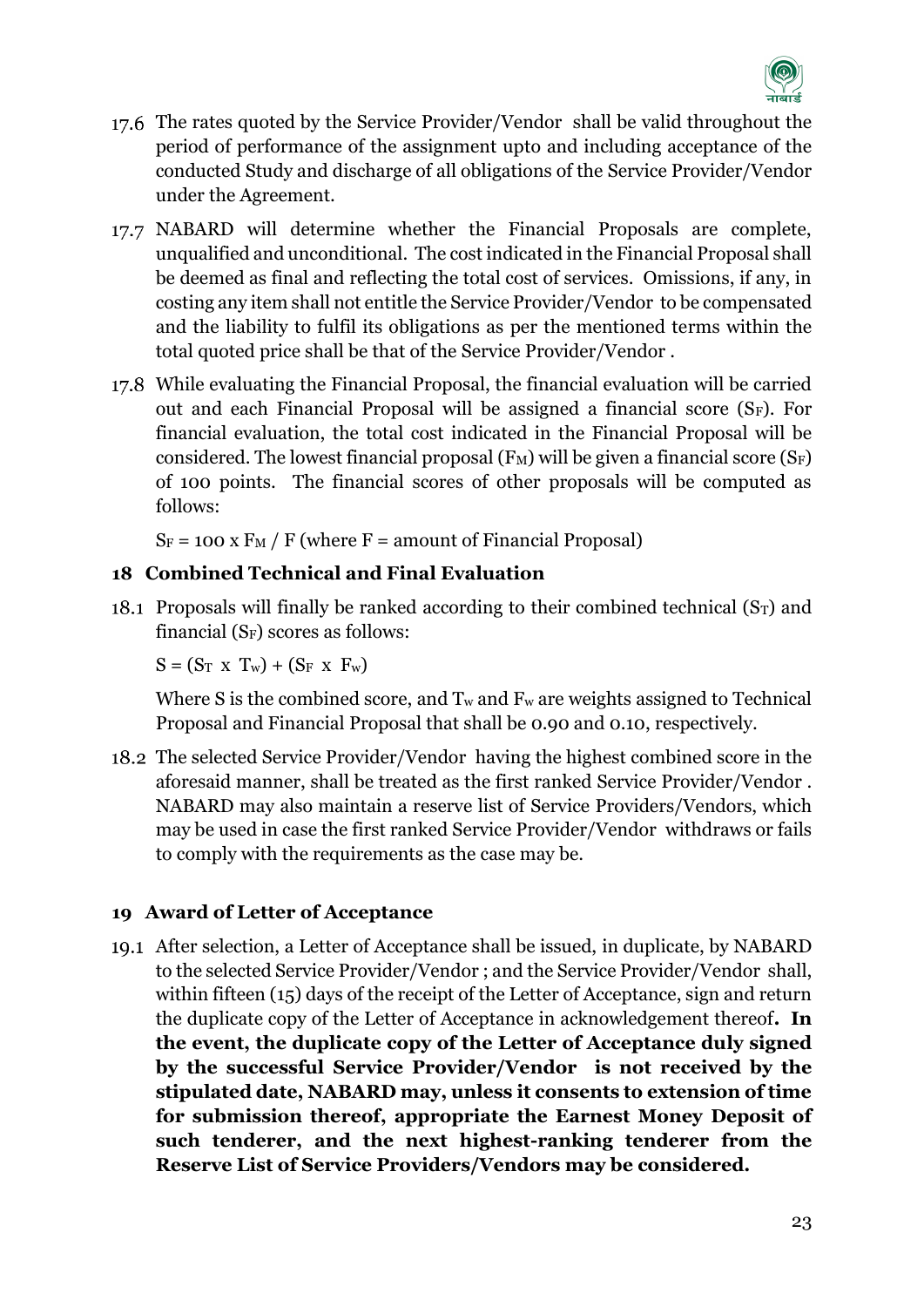

The successful tenderer must furnish to NABARD the performance security within fifteen (15) days from the date of the Letter of Acceptance.

# <span id="page-23-0"></span>**20 Performance Security**

Within fifteen (15) days after the issue of Letter of Acceptance by NABARD, the tenderer, shall furnish performance security to NABARD for an amount equal to two percent (2%) of the total value of the contract. This security shall remain valid up to sixty (60) days after the date of completion of all contractual obligations by the tenderer. The Performance Security shall be in the form of Bank Guarantee issued by a Scheduled Commercial bank in India, in the prescribed form as provided in Annexure- IV of this document**.** 

# <span id="page-23-1"></span>**21 Penalty and Liquidated Damages for error/variation:**

In case any substantial error or variation or lack of integrity in Study data submitted by the Service Provider/Vendor is detected by NABARD or otherwise, and such error or variation is the result of negligence or lack of due diligence on the part of the Service Provider/Vendor , the consequential damages thereof shall be quantified by NABARD in a reasonable manner and recovered from the Service Provider/Vendor by way of liquidated damages, subject to a maximum of five percent (5%) of the Contract Value. In addition, the Service Provider/Vendor may be blacklisted by NABARD for a period of upto 10 years from the date of such observance of lack of integrity.

# <span id="page-23-2"></span>**22 Liquidated Damages for delay**

- i. In case of delay in completion of services, liquidated damages not exceeding an amount equal to the quantum of liquidated damages per week shall be 0.25% of the Contract Value for each week of delay, subject to a maximum of five percent (5%) of the Contract Value will be imposed and shall be recovered by appropriation from the Performance Security or otherwise. If delay is more than six (06) weeks, NABARD reserves the right to terminate the contract. However, in case of delay due to reasons beyond the control of the Service Provider/Vendor as defined in para 23 , suitable extension of time may be granted.
- ii. If the Service Provider/Vendor fails to fulfil its obligations in terms of the contract, the amount of the performance security shall be payable to the NABARD as compensation and NABARD can invoke the said Performance Bank Guarantee.
- iii. If any amendment is made to the contract, the contracting Service Provider/Vendor shall, within twenty-one (21) days of communication of such amendment, furnish the corresponding amendment to the Performance Security (as necessary), rendering the same valid in all respects in terms of the contract, as amended.
- iv. NABARD shall have the right to appropriate the Performance Security, in whole or in part, in the event of breach of Agreement or for recovery of liquidated damages. Subject to the above sub-clauses, NABARD shall release the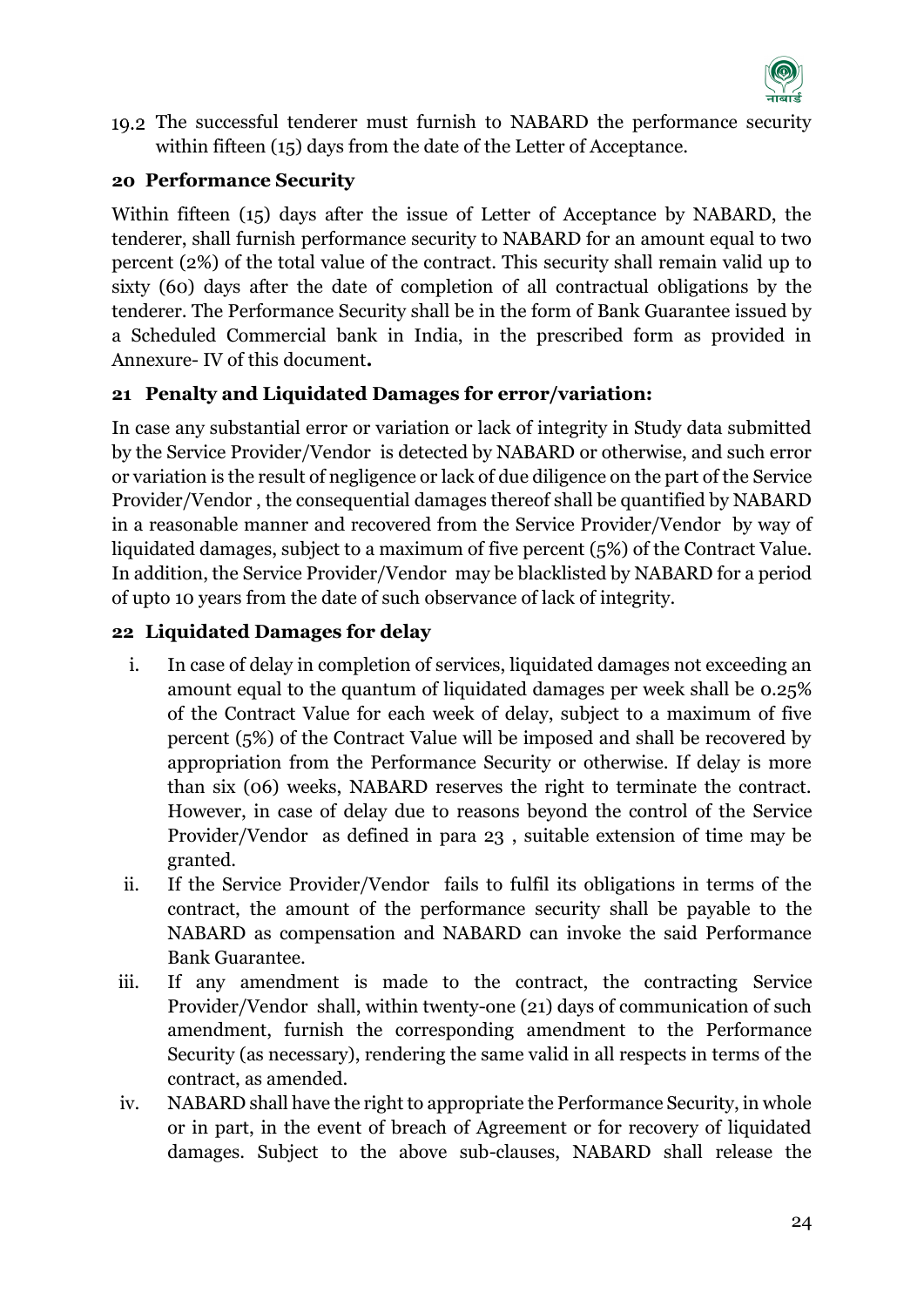

Performance Security without any interest to the Service Provider/Vendor on completion of the Service Provider's/Vendor 's all contractual obligations.

### <span id="page-24-0"></span>**23 Confidentiality**

- i. All data captured and reported by Service Provider/Vendor to NABARD in connection with terms of this contract shall be deemed to be "Confidential Information" for the purpose of this clause and cannot be disclosed by Service Provider/Vendor without written consent of NABARD. Likewise, any information provided by NABARD in terms of this contract shall also be deemed to be 'Confidential Information' for the purpose of this clause. Use of the confidential information for any other purpose is restricted under this. In case of termination of the contract the confidential information obtained in material form (except for data captured and supplied to NABARD) should be returned back to the other party. Likewise, the data captured by Service Provider/Vendor and retained by Service Provider/Vendor is purely for providing service and based on the contract entered into with NABARD. The data will be confidential and will not be used for any other purpose. All data captured and obtained by Service Provider/Vendor will be property of NABARD. The Provision of Confidential Information shall survive termination or expiration of this contract.
- ii. Service Provider/Vendor shall establish and maintain such security measures and procedures as are reasonably practicable to provide for the safe custody of NABARD's information and data in its possession and to prevent unauthorized access thereto or use thereof.

#### <span id="page-24-1"></span>**24 Change in the Constitution of Service Provider/Vendor**

If the Service Provider/Vendor undergo a merger, amalgamation, takeover, consolidation, reconstruction, change of ownership, etc., this contract shall be considered to be transferred to the new entity and such an act shall not affect the rights and obligations under this contract.

#### <span id="page-24-2"></span>**25 Notices**

Any notice or other information required or authorized shall be in writing, in English language, to be delivered by hand, email, courier or registered post. In case of post or courier, any notice shall be deemed to have been given on the seventh day after the envelope containing the notice was posted. The proof that the notice was properly addressed and is not returned to the sender shall be sufficient evidence that the notice or information has been duly given. Either party may change its address, telephone number or email id for notification purposes by giving the other party seven (7) days' notice of new address, telephone number or email id and date upon which it will become effective.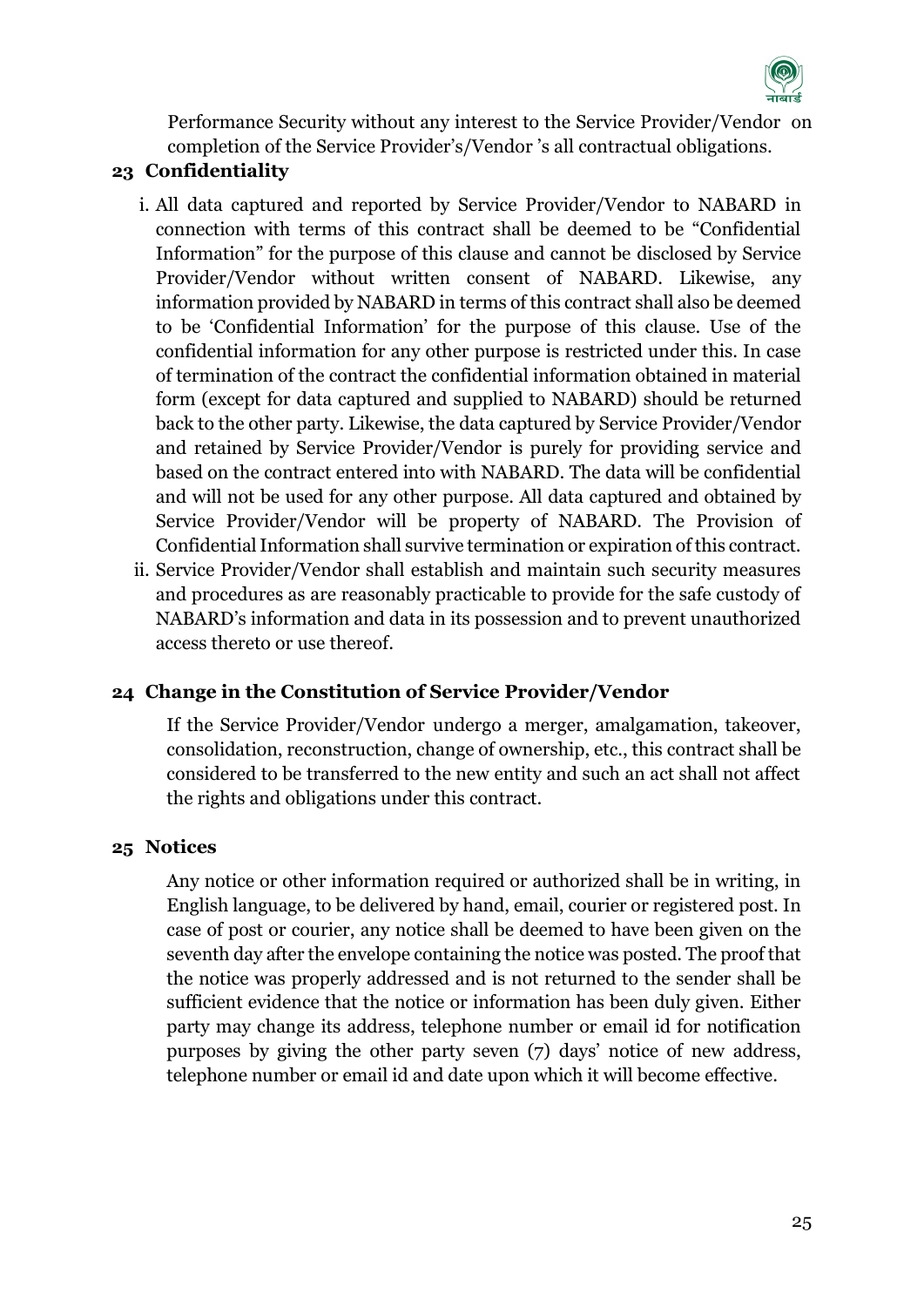

#### <span id="page-25-0"></span>**26 "Force Majeure"**

- i. Force Majeure means occurrence of one or more of the events which are beyond the reasonable control of the Parties despite having exercised all reasonable care and due diligence, and which are unforeseen, unavoidable and which arise after the Effective Date and which prevent total or partial performance of this Agreement by either Party. Such events shall include war, armed conflict, act of a foreign enemy, civil war, riot, terrorism or any act of civil disobedience; compliance with any rule, regulation or governmental order, act of God, plague, epidemic, natural disaster / calamity and of any kind of installation, prolonged breakdown of transport, telecommunication or electric current;
- ii. Provided that the current ongoing situation regarding COVID-19 and/or lockdowns due to COVID-19 shall not be considered as Force Majeure Event under this Agreement.
- iii. No Party shall be liable for any default or delay in the performance of its obligations under this Agreement, if and to the extent the default or delay is caused, directly or indirectly, by Force Majeure and provided that the nonperforming Party could not have been prevented such default or delay.
- iv. The affected Party shall provide notice of non-performance due to Force Majeure to the other Party within 24 hours after the start of such nonperformance (or, if providing notice within such time frame is not commercially practicable due to Force Majeure, then as soon as possible thereafter) and such non-performance will be excused for the period such Force Majeure Event causes such non-performance; provided that if NABARD determines it is commercially or technically infeasible to cure the Force Majeure and so notifies the Service Provider/ Vendor, then NABARD may terminate this Agreement, immediately upon delivery of notice of termination to the Service Provider/Vendor.

#### <span id="page-25-1"></span>**27 Indemnification**

i.The Service Provider/Vendor shall, at his own expense, defend and indemnify NABARD against any third party claims in respect of any damages or compensation payable in consequences of any accident or injury sustained or suffered by its (Service Provider's/ Vendor's) employees or agents or by any other third party resulting from or by any action, omission, or operation conducted by or on behalf of the Service Provider/Vendor and against any and all claims by employees, , contractors, sub- contractors, agent(s), employed/ engaged otherwise working for the Service Provider/Vendor, in respect of any and all claims under the Labour Laws including wages, salaries, remuneration, compensation or like.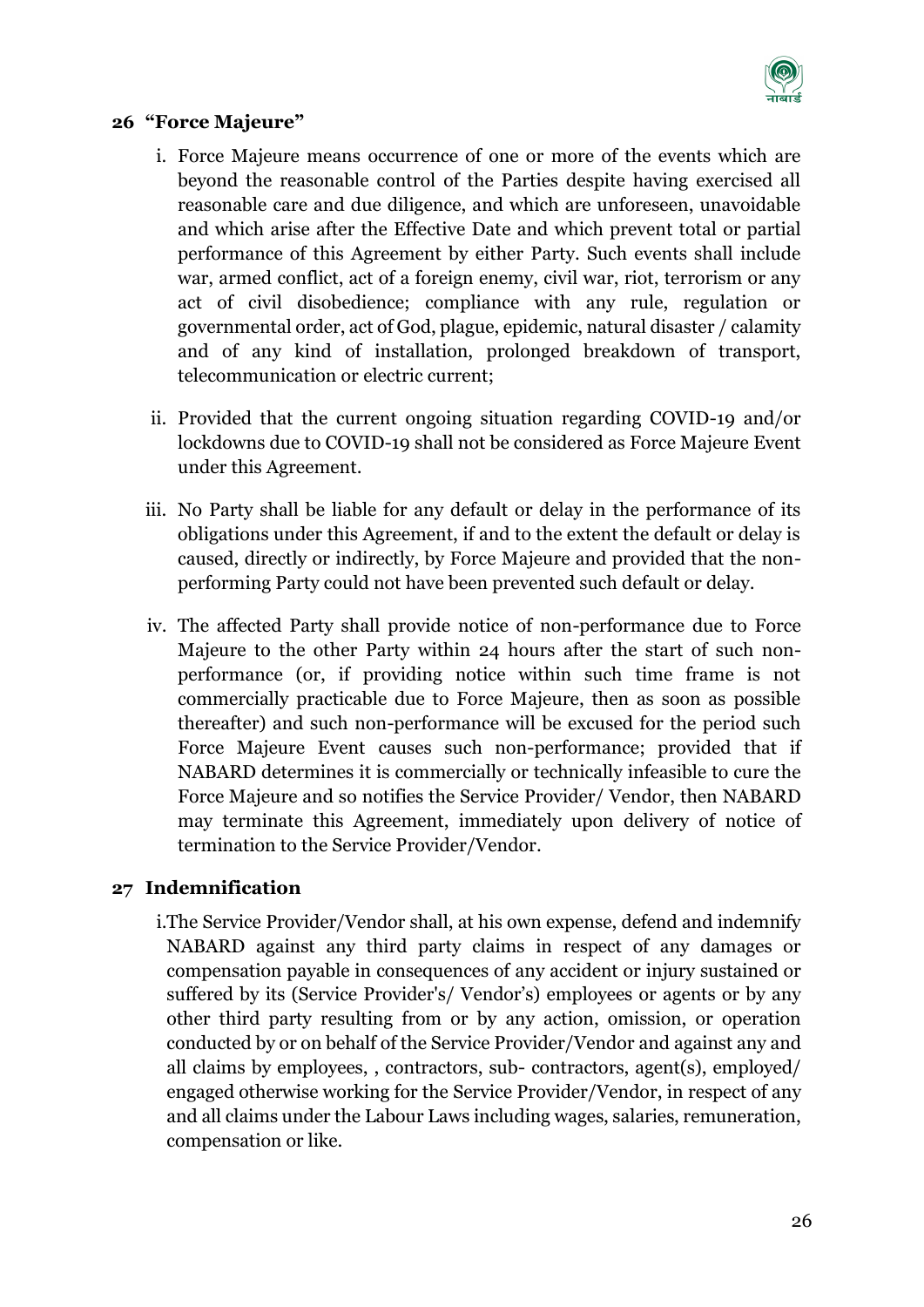

- ii.The Service Provider/Vendor shall further indemnify NABARD against any loss or damage to NABARD premises or property, NABARD's data, loss of life, etc., due to the acts of the Service Provider's /Vendor's employees or representatives.
- iii.The Service Provider/Vendor shall indemnify, protect and save NABARD and hold NABARD harmless from and against all claims, losses, costs, damages, expenses, action suits and other proceedings, (including reasonable attorney fees), relating to or resulting directly or indirectly from Infringement of any patent, trademarks, copyrights etc., or such other statutory infringements in respect of all components provided to fulfill the scope of this project.

#### <span id="page-26-0"></span>**28 Term and Termination**

# **Term**

This Contract shall commence on and from the Effective Date and shall remain valid until the subsistence of this contract ("**Term**"), unless terminated earlier.

# **Termination**

In the event of Service Provider/Vendor committing a breach of material terms and conditions of this contract, NABARD is entitled to terminate the contract by giving 15 days notice in writing. NABARD is also entitled to terminate the contract if Service Provider/Vendor has committed a breach of terms and conditions (not material) and the same has not remedied within seven days of written notice from NABARD to Service Provider/Vendor. The decision of NABARD as to what constitutes material breach of terms and conditions shall be final and binding on Service Provider/Vendor. NABARD and Service Provider/Vendor however, are required to perform the residual obligations till the termination of the contract.

# <span id="page-26-1"></span>**29 Dispute Resolution**

All disputes and differences of any kind whatsoever, arising out of or in connection with this Contract or in the discharge of any obligation arising under this Contract (whether during the course of execution of the order or after completion and whether, before or after termination, abandonment or breach of the Contract) shall be resolved amicably by Parties. Each Party shall select / appoint 1 (one) senior representative. Such discussions towards amicable settlement of the dispute shall be undertaken for a period of 30 days from the date of appointment of both the respective senior representatives ("Settlement Period").

Notwithstanding anything in the contrary set forth in this Contract, each Party shall be entitled to seek urgent interim relief in any court of jurisdiction at Mumbai only.

# <span id="page-26-2"></span>**30 Validity of Proposal**

The proposal should be valid for a period not less than ninety (90) days from the due date for receiving the proposal.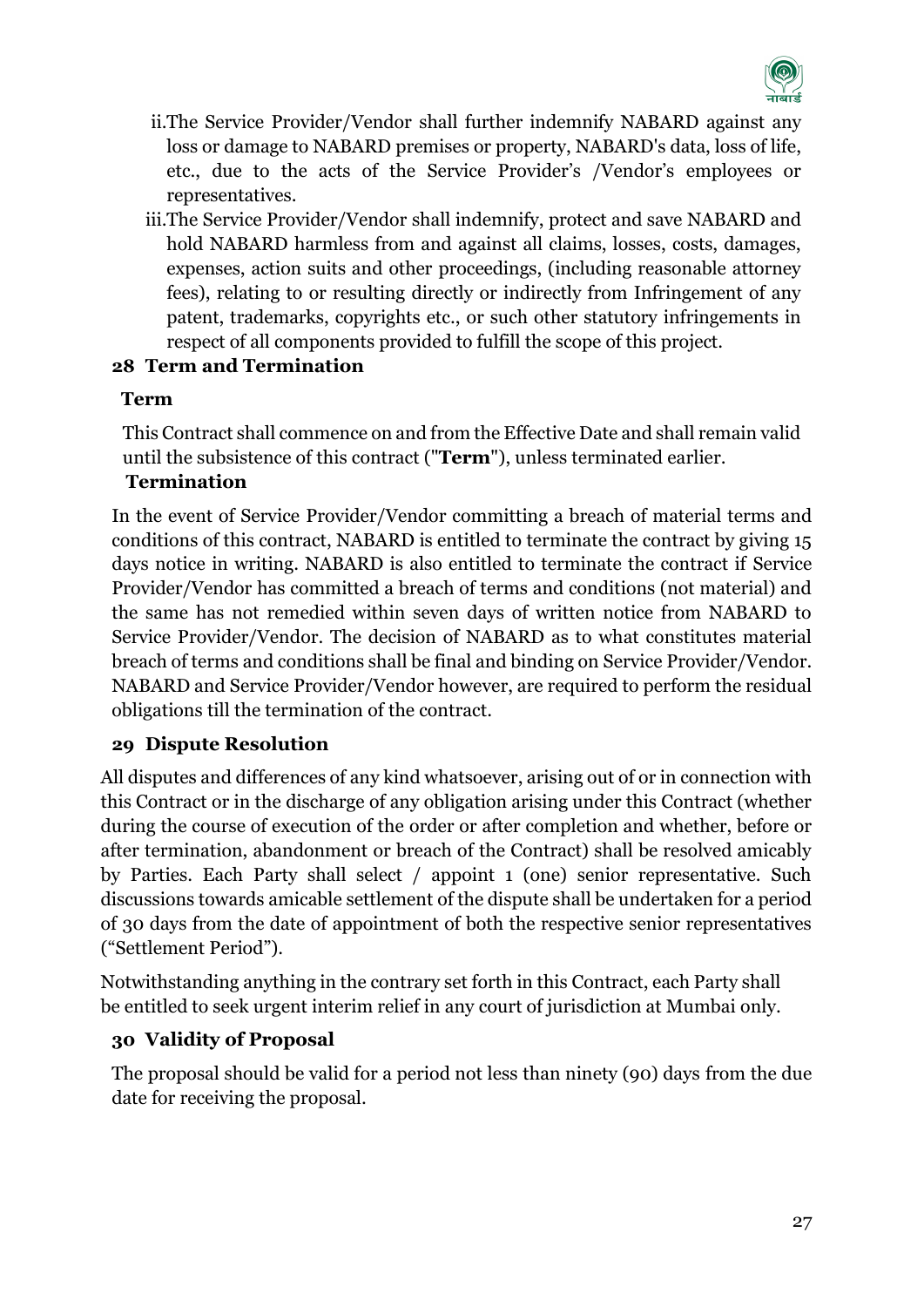

#### <span id="page-27-0"></span>**31 Late Proposals**

- If any proposal/application is received by NABARD after the specified time on the due date, it shall not be eligible for consideration and shall be summarily rejected.
- Any alteration/ modification in the proposal or additional information or material supplied subsequent to the due date, shall be disregarded unless the same has been expressly sought for by NABARD.

### <span id="page-27-1"></span>**32 Clarifications**

To facilitate evaluation of proposals, NABARD may, at its sole discretion, seek clarifications from any Service Provider/Vendor regarding its proposal. Such clarification(s) shall be provided within the time specified by NABARD for this purpose. Any request for clarification(s) and all clarification(s) in response thereto shall be in writing. If the Service Provider/Vendor does not provide clarifications sought above within the specified time, its proposal shall be liable to be rejected. In case the proposal is not rejected, NABARD may proceed to evaluate the proposal by construing the particulars requiring clarification to the best of its understanding.

# <span id="page-27-2"></span>**33 Right to reject any or all proposals**

33.1 Notwithstanding anything contained in this RFP, NABARD reserves the right to accept or reject any proposal and to annul the selection process and reject all proposals, at any time without any liability or any obligation for such acceptance, rejection, or annulment, and without assigning any reasons thereof. NABARD's decision in this regard is final.

Further, NABARD reserves the right to reject any proposal if:

- a) At any time, a material misrepresentation is made or discovered; or,
- b) The Service Provider/Vendor does not provide, within the time specified by NABARD, the supplemental information sought by NABARD for evaluation of the proposal.
- c) In case it is found during the evaluation or at any time before issue of Letter of Acceptance (LOA) that one or more of the eligibility conditions have not been met by the Service Provider/Vendor or the team has made material misrepresentation or has given any materially incorrect or false information, the Service Provider/Vendor shall be disqualified forthwith if not yet appointed as the Service Provider/Vendor. If the Service Provider/Vendor has already been issued the Letter of Acceptance the same shall, notwithstanding anything to the contrary contained therein or in this RFP, be liable to be terminated, by a communication in writing by NABARD without it being liable in any manner whatsoever to the Service Provider/Vendor .

#### **Queries by the Service Providers/Vendors:**

33.3.1 Service Providers/Vendors may seek clarification on this RFP document. Any request for clarification must be sent to the e-mail ID: [dfibt@nabard.org,](mailto:dfibt@nabard.org) on or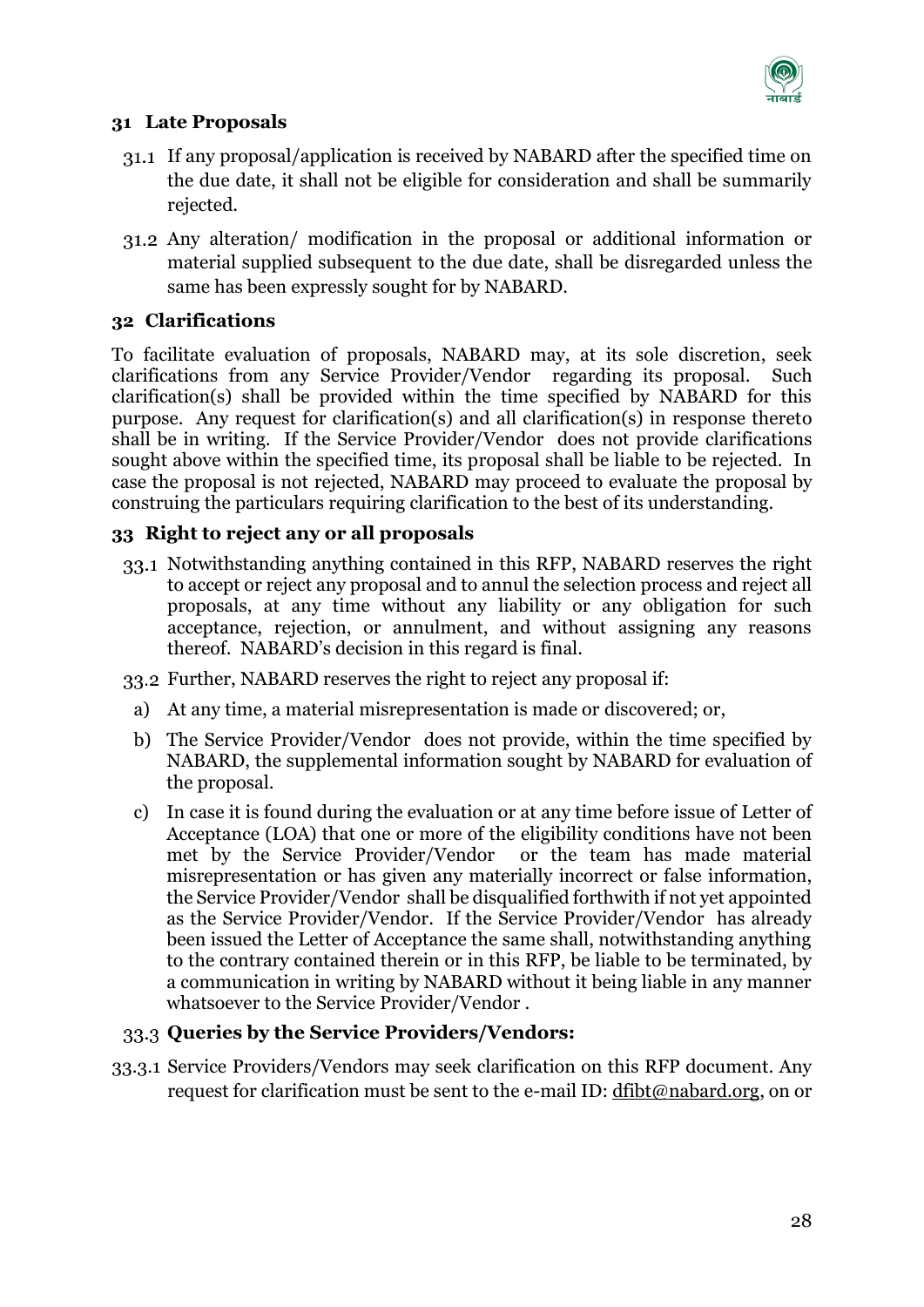

before **22 April 2022**. The queries should be pertinent to this RFP document 0nly.

33.3.2 **The preferred mode of delivering questions would be through email. In no event shall NABARD be responsible for ensuring that Service Provider's/Vendor's inquiries have not been received by NABARD**. The queries by the Service Providers/Vendors may be sent in the following format.

| <b>Sr</b><br>No. | Page<br>No. | Section | Sub<br>Section | Details | Clause of the RFP on<br>which clarification<br>required | Clarification<br>Required |
|------------------|-------------|---------|----------------|---------|---------------------------------------------------------|---------------------------|
|                  |             |         |                |         |                                                         |                           |

- 33.3.3 NABARD shall consolidate all the queries and clarifications may be issued latest by **06 May 2022.**
- 33.3.4 At any time prior to the last date for receipt of proposals, NABARD may, for any reason, whether at its own initiative or in response to a clarification requested by a prospective Service Provider/Vendor, modify the RFP Document by issuing a corrigendum. The same will be available on the website of NABARD.
- 33.3.5 The corrigendum (if any) & clarifications to the queries from all Service Providers/Vendors shall be addressed suitably.
- 33.3.6 Any such corrigendum shall be deemed to be incorporated into this RFP.
- 33.3.7 In order to provide prospective Service Providers/Vendors reasonable time for taking the corrigendum into account or for any other reason deemed fit by NABARD, the Bank may, at its discretion, extend the last date for the receipt of Final Proposals.

#### <span id="page-28-0"></span>**34 Pre-bid Meeting**

NABARD shall organise a pre-bid e-meeting (through Microsoft Teams) at **03:00 PM on 28 April 2022**. The interested Service Providers/Vendors may join the meeting at the mentioned date & time by clicking on the following link:

[Click here to join the meeting](https://teams.microsoft.com/l/meetup-join/19%3ameeting_NTk2MmU2YjctNTEzYy00ODE5LTliOTAtYTE0ZGIxOGJjMDI3%40thread.v2/0?context=%7b%22Tid%22%3a%228e65dc63-2925-44dc-9c02-98c3f05069ec%22%2c%22Oid%22%3a%22d793b1a4-df52-441f-87d2-d84ffd567e12%22%7d)

All Service Providers/Vendors desirous of joining the e-meeting are requested to send the following information to **[dfibt@nabard.org](mailto:dfibt@nabard.org)** to facilitate Service Provider's/Vendor's admission into the e-meeting.

| Service | Name of the Authorised Person who will   Email id / mobile Number |  |
|---------|-------------------------------------------------------------------|--|
|         | Provider's/Vendor represent the Service Provider/Vendor in        |  |
| 's Name | the e-meeting                                                     |  |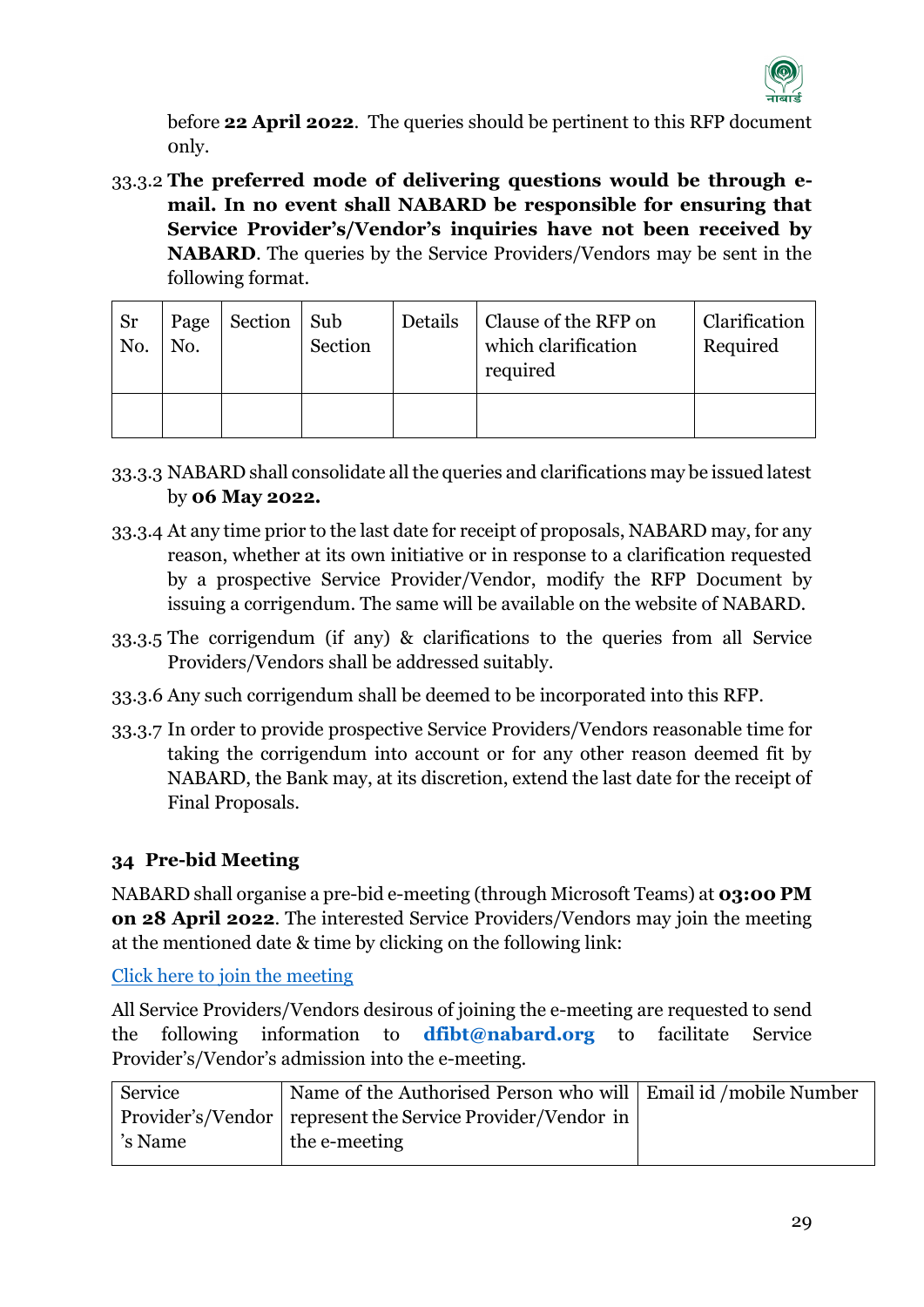

Please note that NABARD reserves the rights to record the proceedings of the meeting.

### <span id="page-29-0"></span>**35 Proprietary data**

- a) All documents and other information provided by NABARD or submitted by a Service Provider/Vendor to NABARD shall remain or become the property of NABARD. Service Providers/Vendors are to treat all information as strictly confidential. All information collected, analysed, processed, or in whatever manner provided by the Service Provider/Vendor to NABARD in relation to the assignment shall be the property of NABARD.
- b) The study instruments (including questionnaires), data collected and reports generated by the Service Provider/Vendor for NABARD will be the property of NABARD and will be published in NABARD's name only, with due acknowledgement of the role of the Service Provider/Vendor .

# <span id="page-29-1"></span>**36 Payment to the Service Provider/Vendor**

a) Payment schedule is linked to the deliverables defined in Para 10 and Schedule of work progress as submitted by the Service Provider/Vendor in its Technical Bid.

|   | <b>Sl.No.</b> Work Description                                                                                           | <b>Payment</b><br>(%) |
|---|--------------------------------------------------------------------------------------------------------------------------|-----------------------|
| 1 | Advance on award of the job & receipt of acceptance<br>from the Service Provider/Vendor & Performance<br>Security        | 25%                   |
| 2 | Completion of the Study data for identified banks,<br>receipt of draft report and acceptance of data by<br><b>NABARD</b> | 45 %                  |
| 3 | On completion, verification and acceptance of Study<br>data for banks and report by NABARD                               | 20 <sup>%</sup>       |
|   | On submission of final reports (4 copies)                                                                                | 10\%                  |
|   | Total                                                                                                                    | $100\%$               |

b) Tentative billing and payments in respect of the assignment shall be made as follows:

- c) All payments will be made, subject to applicable Income Tax laws. Tax may be deducted at source, as per applicable laws.
- d) A bond on non-judicial stamp paper to initiate the process of release of funds will be executed by the selected Service Provider/Vendor with the acceptance of Letter of Acceptance.
- e) All payments under this Agreement shall be made to the bank account specified by the Service Provider/Vendor as may be notified to NABARD by the Service Provider/Vendor.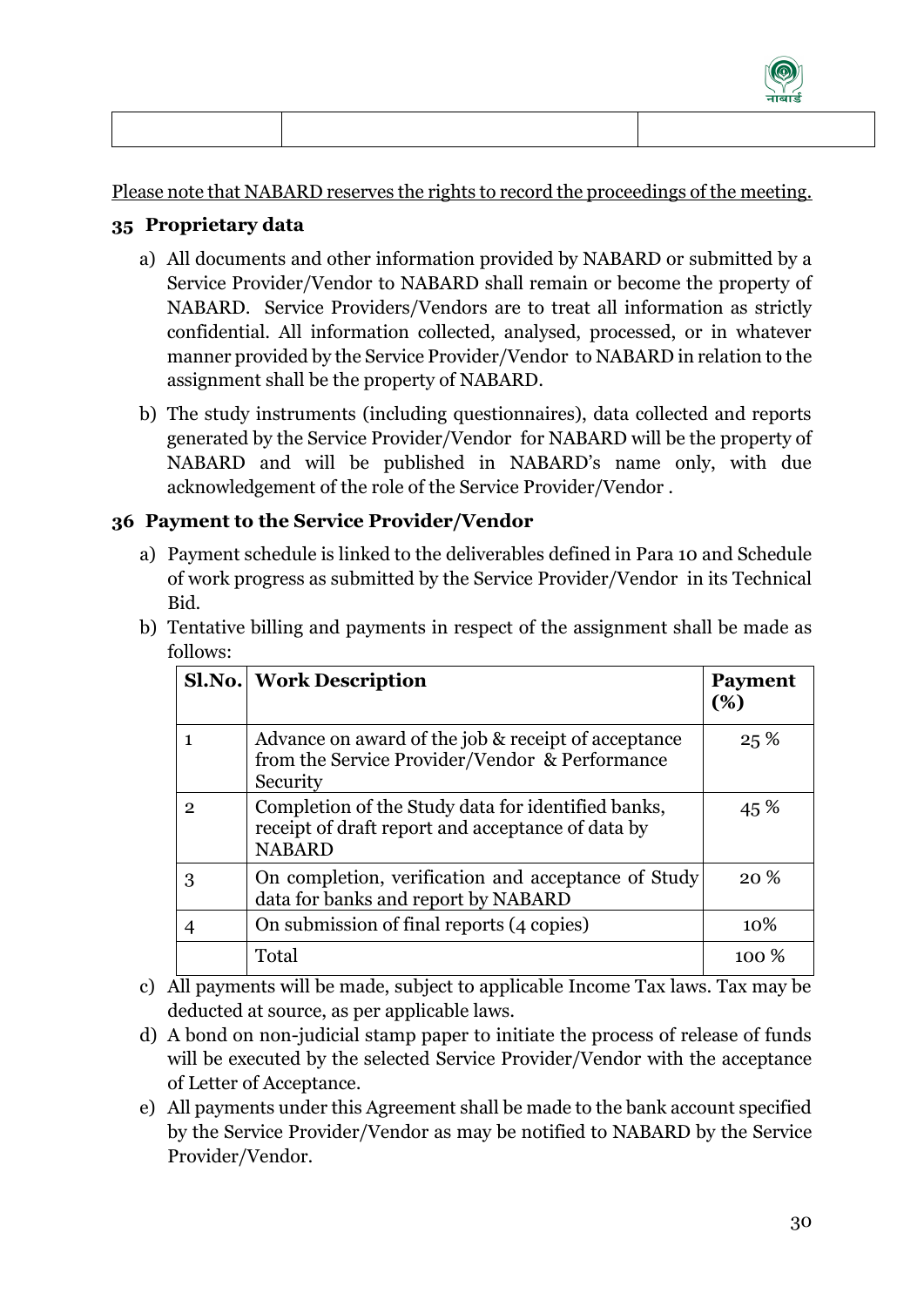

# <span id="page-30-0"></span>**37 Proposal Preparation Costs and related Issues**

The Service Provider/Vendor is responsible for all costs incurred in connection with participation in this process, including, but not limited to costs incurred in conduct of informative and other diligence activities, participation in meetings/discussions/presentation of proposal, in providing any additional information required by NABARD to facilitate the evaluation process. NABARD will in no case be responsible or liable for those costs, regardless of the conduct or outcome of the RFP process.

### <span id="page-30-1"></span>**38 Applicable Law and Jurisdiction**

The contract shall be governed by the laws of India for the time being in force. The courts of Mumbai shall have exclusive jurisdiction in all matters or disputes arising under or in respect of this contract.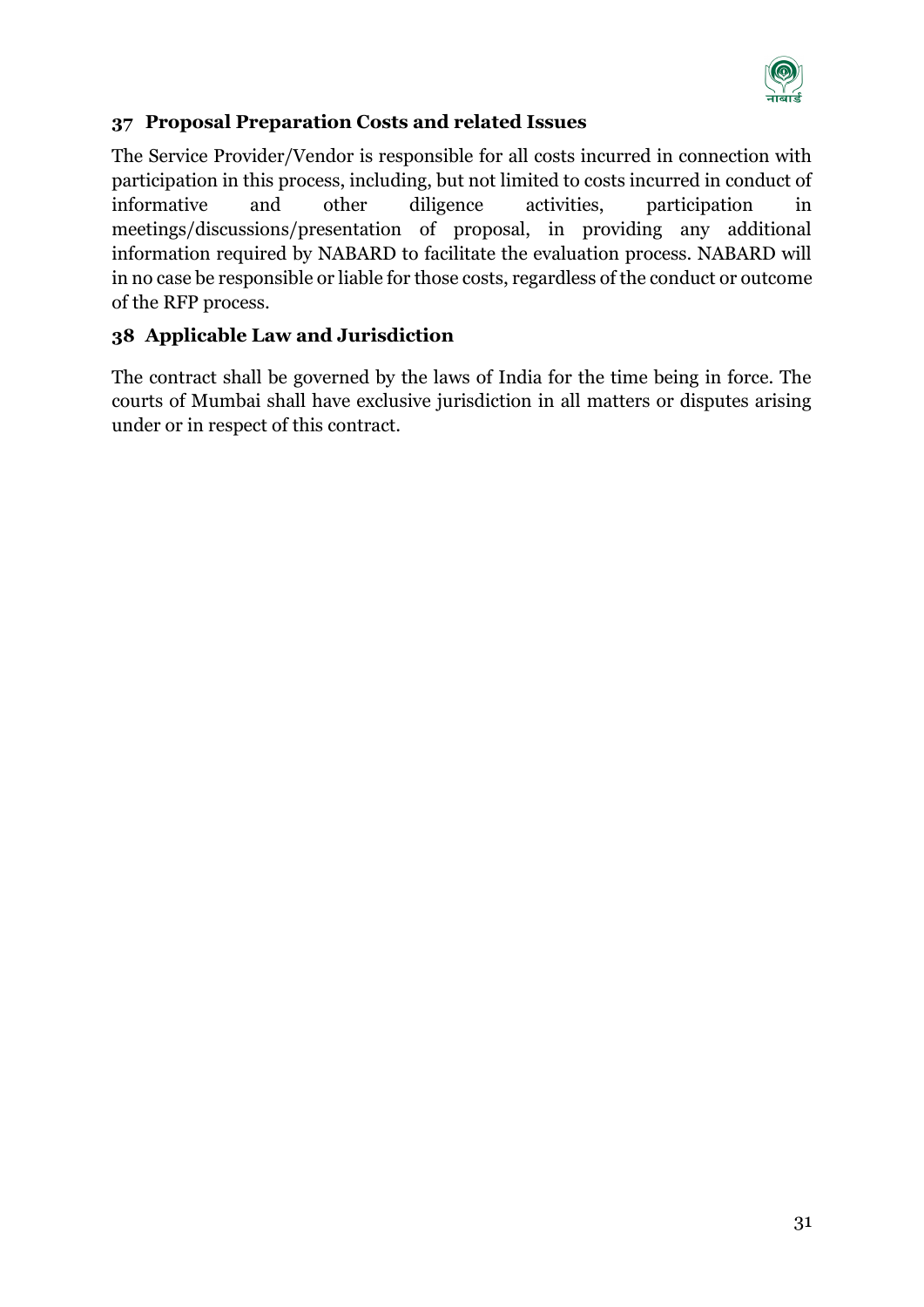

# <span id="page-31-0"></span>**Annexure I: Technical Bid for National Level Study on Core Banking Solutions (CBS) in Rural Cooperative Banks**

# **Part A of Annexure I: General Profile/Information**

The information provided by the organisations in this section will be used to evaluate the Service Providers/Vendors in the first stage and only the shortlisted Service Providers/Vendors will proceed to Stage-II. Service Providers/Vendors are advised to provide all supporting documents indicated below and strictly adhere to all other instructions.

Broadly, the information sought is divided into: General Information, Human Resources, Methodology proposed for National Level Study on CBS in RCBs and technological/infrastructural competence. The details are given below:

|                          |                                                       |                | Supporting         |
|--------------------------|-------------------------------------------------------|----------------|--------------------|
| S.No.                    | Particulars                                           | <b>Details</b> | documents to be    |
|                          |                                                       |                | uploaded           |
| $\mathbf{i}$             | Name of the Service                                   |                |                    |
|                          | Provider/Vendor                                       |                |                    |
| $\overline{ii}$          | Name of the Authorised                                |                |                    |
|                          | <b>Contact Person of Service</b>                      |                |                    |
|                          | Provider/Vendor                                       |                |                    |
| iii                      | Contact Number of                                     |                |                    |
|                          | <b>Authorised Contact</b>                             |                |                    |
|                          | Person                                                |                |                    |
| iv                       | Service Provider/Vendor                               |                |                    |
|                          | 's Email id for                                       |                |                    |
|                          | Correspondence from                                   |                |                    |
|                          | <b>NABARD</b>                                         |                |                    |
| V                        | <b>Correspondence Address</b>                         |                |                    |
| $\overline{\mathbf{vi}}$ | <b>EMD Deposit Date (DD-</b>                          |                |                    |
|                          | MM-YYYY)                                              |                |                    |
| vii                      | EMD Deposit UTR No.                                   |                | <b>EMD</b> Deposit |
|                          |                                                       |                | Receipt            |
|                          | <b>Service Provider/Vendor's Bank Account Details</b> |                |                    |
| viii                     | Name of the Bank (with                                |                |                    |
|                          | which Service                                         |                |                    |
|                          | Provider's/Vendor 's                                  |                |                    |
|                          | Account exists)                                       |                |                    |
| ix                       | <b>Account Name</b>                                   |                |                    |

# 1. **Identifying Details**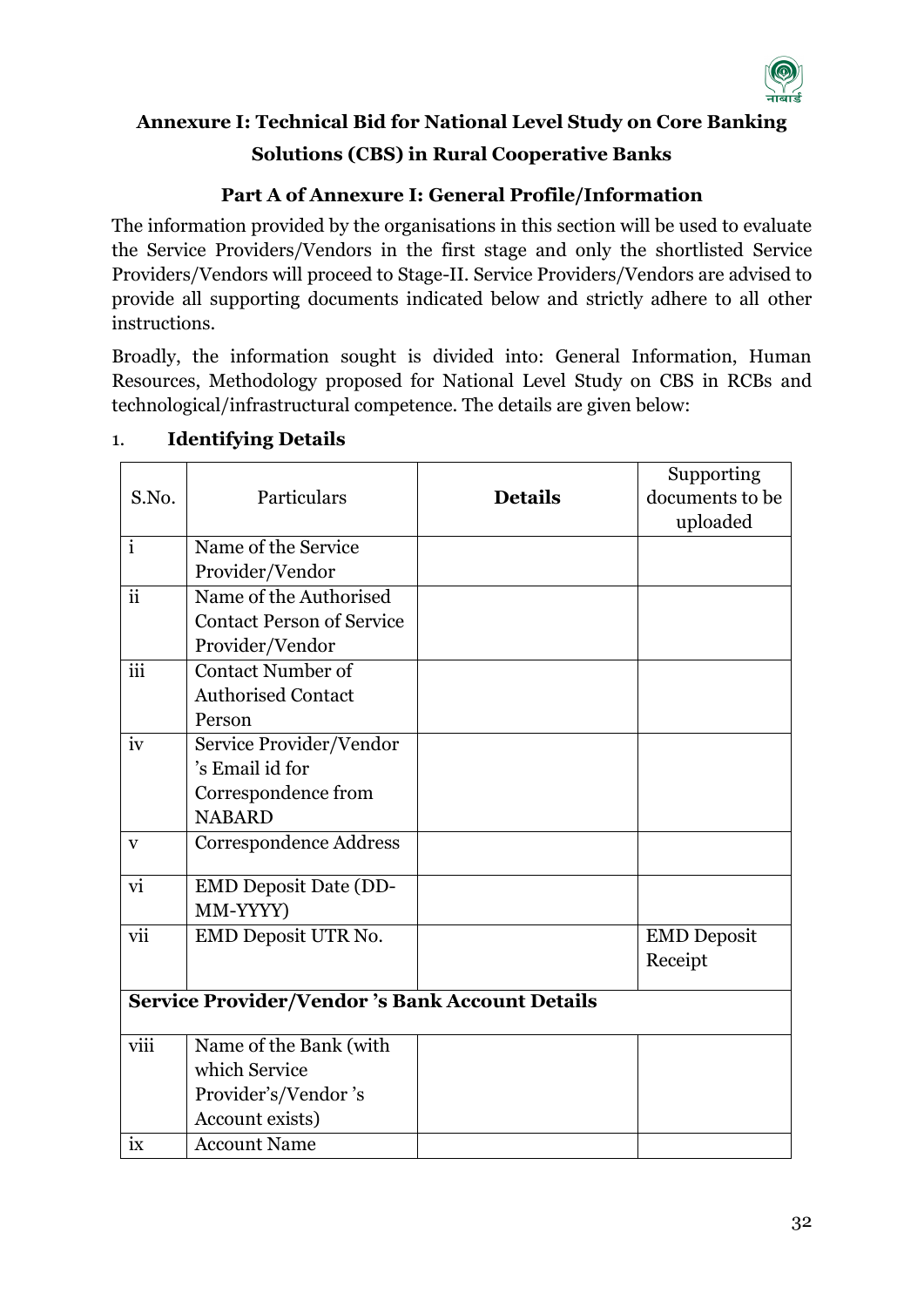

| $\mathbf{x}$ | Service                  | Attach a copy of |
|--------------|--------------------------|------------------|
|              | Provider's/Vendor's Bank | the cancelled    |
|              | <b>Account Number</b>    | cheque           |
| xi           | <b>IFSC</b>              |                  |
| xii          | Service                  | Attach a copy of |
|              | Provider's/Vendor 's PAN | the PAN Card     |

# 2. **Integrity Pact** (to be uploaded, as per Annexure V)**: \_\_\_\_\_\_\_\_**

# 3. **General Information**

| S.No         | <b>Particulars</b>                                                                                                                                                             | <b>Response</b> | <b>Supporting</b><br>required<br><b>Documents</b><br>scanned<br>be<br>$\mathbf{\&}$<br>to<br>uploaded                                                               |
|--------------|--------------------------------------------------------------------------------------------------------------------------------------------------------------------------------|-----------------|---------------------------------------------------------------------------------------------------------------------------------------------------------------------|
| $\mathbf{i}$ | Service<br>Provider/Vendor<br>Registered under which Act? (e.g.<br>Societies Registration Act, 1860;<br>Indian Trust Act, 1882, etc.)                                          |                 | A copy of Registration/<br><b>Incorporation Certificate</b>                                                                                                         |
| <i>ii</i>    | Is Study/Research/ Studies the<br>core mandate of the Service<br>Provider/Vendor? (YES/NO)                                                                                     |                 | A copy of Articles of<br>Association                                                                                                                                |
| iii          | Number of Offices in India<br>(including Head Office,<br><b>State</b><br>Offices, Field Offices, etc.)                                                                         |                 | Provide address proof of<br>offices located in India<br>(Max 5)                                                                                                     |
| iv           | Balance Sheet and Profit & Loss<br>Account for the last three years:<br>2018-19, 2019-20 and 2020-21                                                                           |                 |                                                                                                                                                                     |
| $\mathbf{V}$ | Average<br>Annual<br>Turnover/<br>the<br>$\sigma$ of<br>Service<br>Income<br>Provider/Vendor of three years:<br>2018-19, 2019-20 and 2020-21 (₹<br>crore)                      |                 | A one-page certificate by<br>the Chartered Accountant<br>in the enclosed Proforma<br>(Form A), indicating the<br>Annual Income/Turnover<br>for the mentioned years. |
| vi           | Whether<br>the<br>Service<br>Provider/Vendor has ever been<br>by<br>blacklisted<br>a<br>Union<br>Ministry/Deptt., State Govt. or<br>any Public Sector Undertaking?<br>(YES/NO) |                 | Provide details<br>in<br><b>Annexure VI</b>                                                                                                                         |
| vii          | Number of Studies conducted in<br>India during the period 2011-12 to<br>$2021 - 22)$                                                                                           |                 |                                                                                                                                                                     |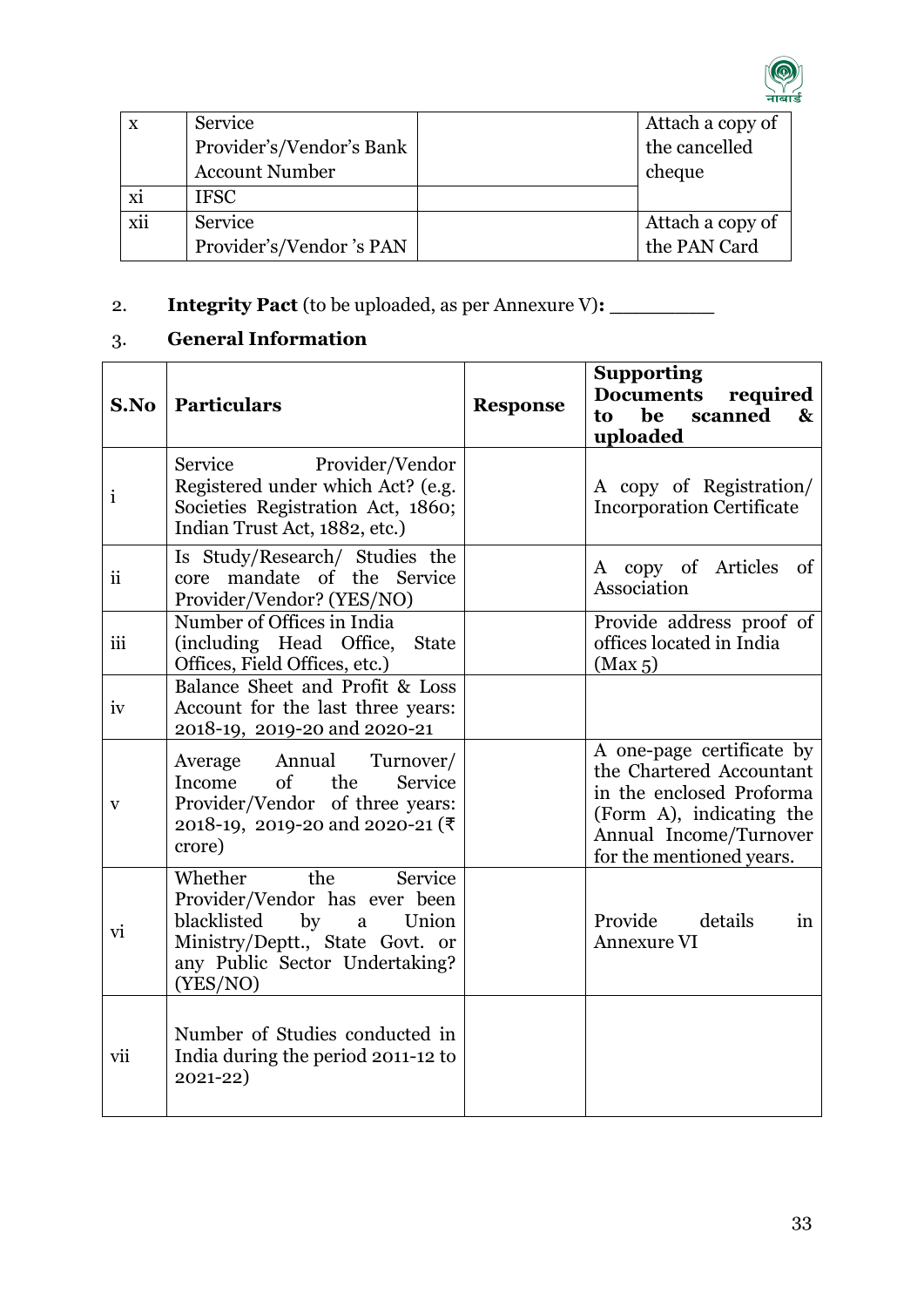

#### 4. **Previous Experience**

For each of the Studies listed above, provide the following information (List the studies conducted (max 10), with the largest being listed first (attach documentary evidence- **Work Order and Work Completion certificate**).

|                           | Title<br>of the<br>Assig<br>nmen<br>t and<br>Year<br>of<br>Contr<br>actin<br>g | <b>Stature</b><br>of the<br>Service<br>Provider<br>/Vendor<br>(Domest)<br>ic/<br><b>Nationa</b><br>$\frac{1}{2}$<br>Internat<br>ional) | Client<br>Name<br>with<br>Addres<br>s (and<br>websit<br>$e$ , if<br>any) | Fees<br>Earned<br>(₹<br>lakh) | Number<br>of<br>States/<br><b>UTs</b><br>Covered | Sampl<br>e Size:<br>Numb<br>er of<br>Units | Number of<br>Months<br>taken to<br>complete<br>the project<br>(Write 'o' if<br>the project<br>is ongoing) | Any<br>Other<br>relev<br>ant<br>infor<br>matio<br>$\mathbf n$ | Docum<br>entary<br>eviden<br>ce<br>to be<br>upload<br>ed |
|---------------------------|--------------------------------------------------------------------------------|----------------------------------------------------------------------------------------------------------------------------------------|--------------------------------------------------------------------------|-------------------------------|--------------------------------------------------|--------------------------------------------|-----------------------------------------------------------------------------------------------------------|---------------------------------------------------------------|----------------------------------------------------------|
| <b>Stud</b><br><b>y</b> 1 |                                                                                |                                                                                                                                        |                                                                          |                               |                                                  |                                            |                                                                                                           |                                                               | Attach<br>copy                                           |
| <b>Stud</b>               |                                                                                |                                                                                                                                        |                                                                          |                               |                                                  |                                            |                                                                                                           |                                                               | Attach                                                   |
| y2                        |                                                                                |                                                                                                                                        |                                                                          |                               |                                                  |                                            |                                                                                                           |                                                               | copy                                                     |
| $\bullet\bullet$          |                                                                                |                                                                                                                                        |                                                                          |                               |                                                  |                                            |                                                                                                           |                                                               | Attach                                                   |
|                           |                                                                                |                                                                                                                                        |                                                                          |                               |                                                  |                                            |                                                                                                           |                                                               | copy                                                     |
| <b>Stud</b>               |                                                                                |                                                                                                                                        |                                                                          |                               |                                                  |                                            |                                                                                                           |                                                               | Attach                                                   |
| <b>y</b> 10               |                                                                                |                                                                                                                                        |                                                                          |                               |                                                  |                                            |                                                                                                           |                                                               | copy                                                     |
| (max                      |                                                                                |                                                                                                                                        |                                                                          |                               |                                                  |                                            |                                                                                                           |                                                               |                                                          |
|                           |                                                                                |                                                                                                                                        |                                                                          |                               |                                                  |                                            |                                                                                                           |                                                               |                                                          |

Along with each of the of the Studies listed above, the Service Provider/Vendor is required to **upload /attach** the following 2 documents:

- (a) Work Order
- (b) Work Completion Certificate

#### 5. **Human Resources:**

(a) Number of regular staff (management/technical/academic/market research) on rolls of the Service Provider/Vendor:

# (b) **Number of Study Specialists employed with the Service Provider/Vendor**

| Number of Specialists employed on the rolls of the Service |  |  |  |  |
|------------------------------------------------------------|--|--|--|--|
| Provider/Vendor                                            |  |  |  |  |

| <b>S.No.</b> Category           | <b>Number</b> | <b>Required Documents</b>                                       |
|---------------------------------|---------------|-----------------------------------------------------------------|
| Designing/Conducting<br>studies |               | Attach C.V. of any one<br>specialist<br>tο<br>be<br>associated. |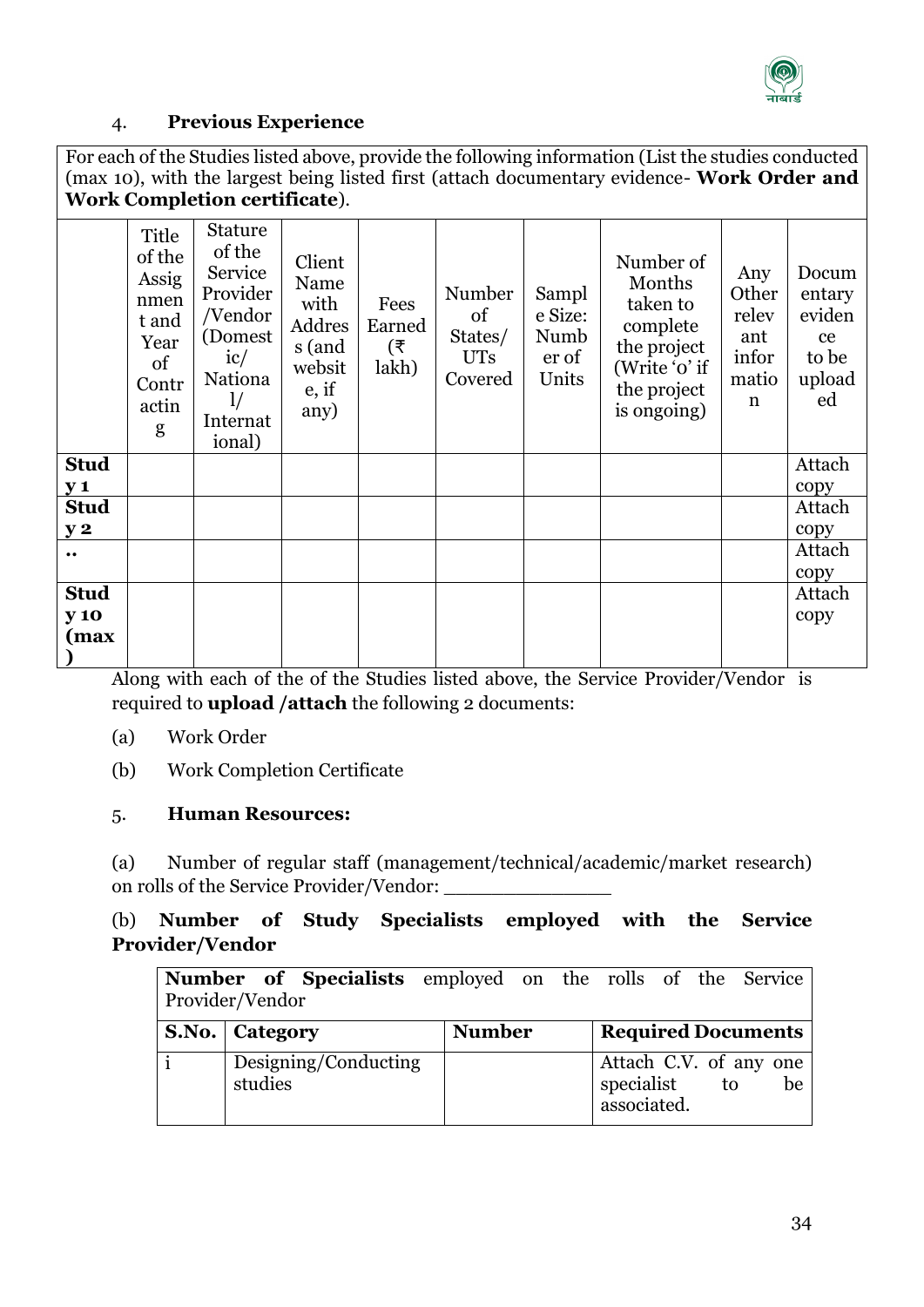

| ii              | Financial specialist                     | Attach C.V. of any one<br>specialist to<br>associated. | be |
|-----------------|------------------------------------------|--------------------------------------------------------|----|
| $\cdots$<br>111 | IT background people                     | Attach C.V. of any one<br>specialist to<br>associated. | be |
| iv              | Data analysts                            | Attach C.V. of any one<br>specialist to<br>associated. | be |
| $\mathbf{V}$    | Report writing and case<br>study writing | Attach C.V. of any one<br>specialist to<br>associated. | be |

Note: CVs should contain declaration by the individual that he/she will be available for the Service Provider/Vendor for the entire period of the Assignment. The CVs should be as per the proforma enclosed in **Annexure III**.

6. **Methodology (to be uploaded):** If selected for this assignment, describe your strategy to conduct the study. You should cover all aspects, including the strategy to finalise the questionnaire, arranging & training manpower, conducting the paperless study in the identified states, approach to data analysis, use of statistical tools & software, reports to be generated and adherence to time limit, along with any other aspect that you consider important to highlight **(max 1000 words).**

7. **Infrastructure/Technological Competence (to be uploaded):** Write about the infrastructure/ technological capabilities of your Service Provider/Vendor /organisation to handle large-scale studies **(max 500 words)**.

In doing this, you should also elaborate on the following points:

- i) Physical ICT infrastructure available with your Service Provider/Vendor
- ii) Statistical Software facilities available
- iii) Training capability to train investigators/studiers
- iv) Capability/arrangements to conduct study in selected banks
- v) Ability to handle paperless study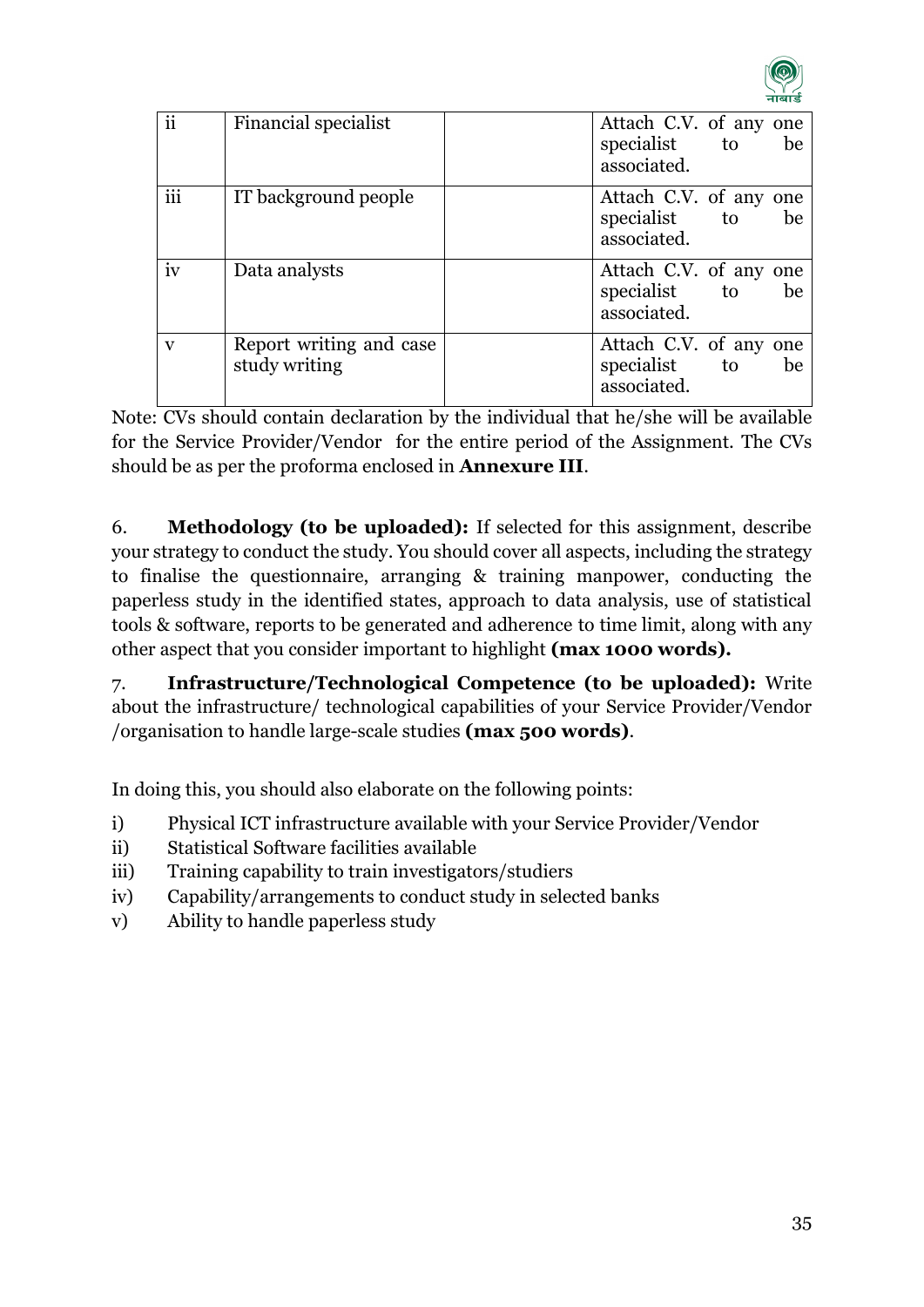

| Criteria for Evaluating the Proposals in the Part A of Stage I |                                                                                                   |                                          |  |
|----------------------------------------------------------------|---------------------------------------------------------------------------------------------------|------------------------------------------|--|
| <b>S. No.</b>                                                  | <b>Particulars</b>                                                                                | <b>Marks</b><br>for<br><b>Evaluation</b> |  |
| $\mathbf{1}$                                                   | Service Provider's/Vendor 's Profile                                                              | 10                                       |  |
| $\mathbf{2}$                                                   | Previous Experience: Projects/studies completed<br>40<br>by the applicant Service Provider/Vendor |                                          |  |
| 3                                                              | Human Resources Capabilities of the Service<br>20<br>Provider/Vendor                              |                                          |  |
|                                                                | Methodology & approach of the proposal<br>20<br>submitted                                         |                                          |  |
| Infrastructure/Technological competence<br>5                   |                                                                                                   | $10^{-1}$                                |  |
|                                                                | <b>Total</b><br>100                                                                               |                                          |  |

# **Guidelines for Documents to be uploaded**

# **Service Providers/Vendors are advised to adhere to the following guidelines while uploading the documents on the portal**

a) **For documents uploaded under Annexure I, Annexure II and Annexure III:** Each document should contain name of the Service Provider/Vendor , preferably in the 'header' of the document.

b) **For documents uploaded under Annexure I:** Each document should clearly indicate, which information the document will supplement, so that they can be evaluated appropriately. For instance, the document that is uploaded to provide details of 'Infrastructure/Technological Competence' should mention 'Annexure I, S.No.7', preferably in the header of the document.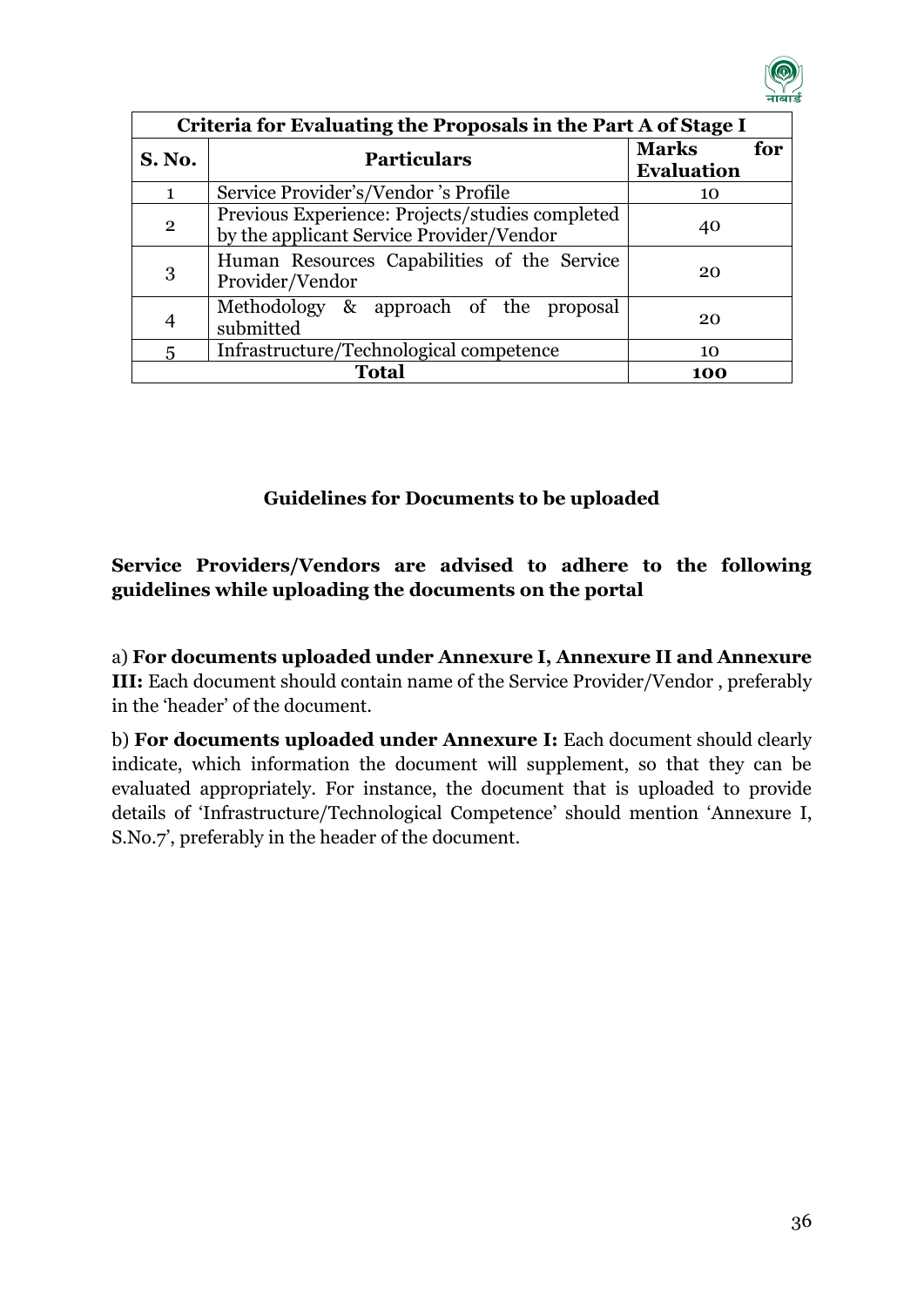

#### **Form A: CHARTERED ACCOUNTANT'S CERTIFICATE**

(On letterhead of the Chartered Accountant's Firm)

The following details of (M/s) \_\_\_\_\_\_\_\_\_\_\_\_\_\_\_\_\_\_ given in the table below are certified correct based on the verification of original documents and supporting information:

| Year    | Income/Turnover ( $\overline{\tau}$ crore) |
|---------|--------------------------------------------|
| 2018-19 |                                            |
| 2019-20 |                                            |
| 2020-21 |                                            |

Name and Signature (with stamp):

Membership number:

Name of the Firm:

FRN of the Firm:

**Note: The detailed Balance Sheet of the Service Provider/Vendor may be verified at a later stage by NABARD.**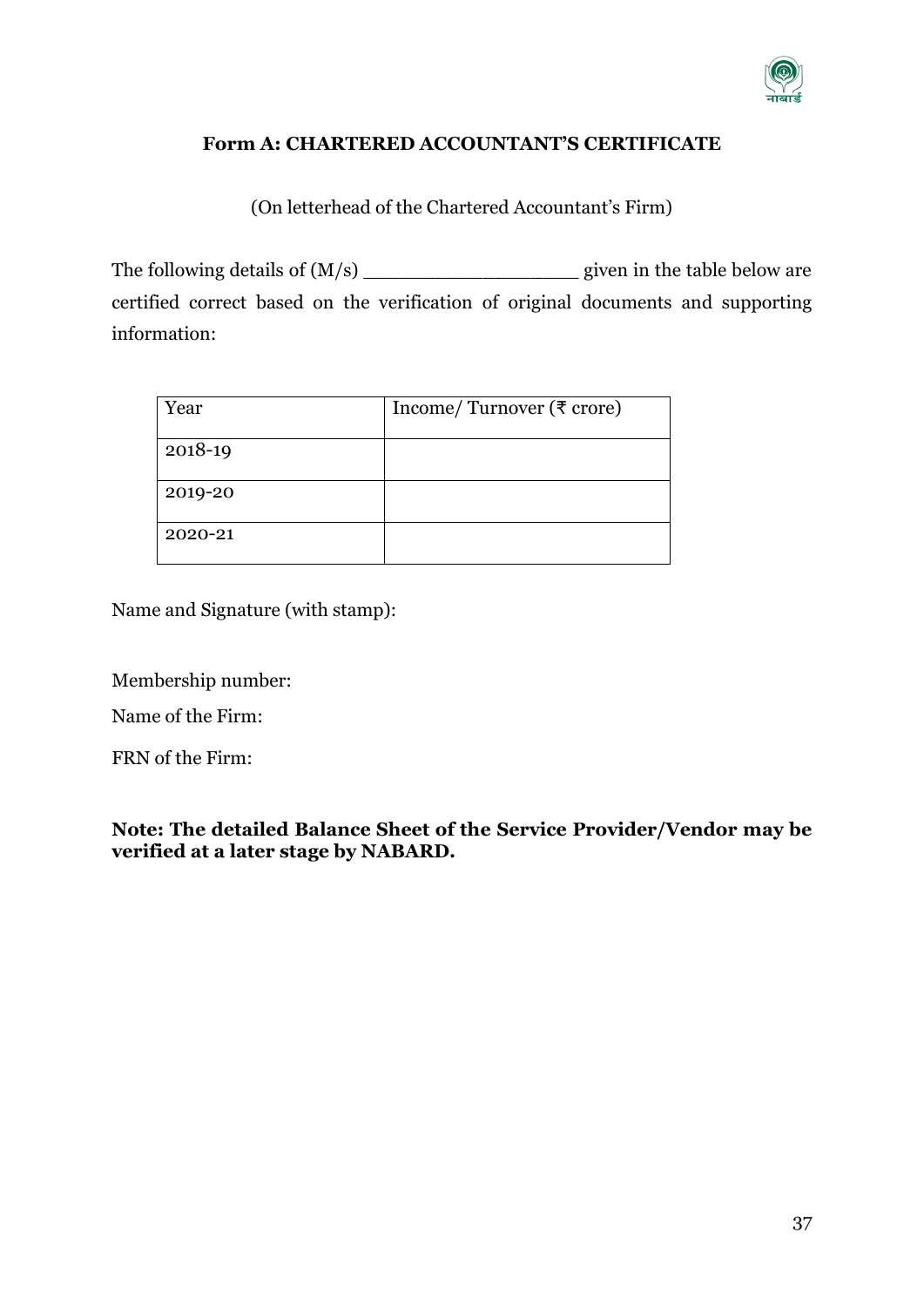

# **Part B of Annexure I: Technical Bid**

**I. Format for Technical Bid (All uploaded documents should have appropriate heading, containing identifying information).**

| S.<br>No         | <b>Item</b>                                         | <b>Details/Documents to be uploaded</b>                                                                                                                                                                                                                                                                                                                                                                                |
|------------------|-----------------------------------------------------|------------------------------------------------------------------------------------------------------------------------------------------------------------------------------------------------------------------------------------------------------------------------------------------------------------------------------------------------------------------------------------------------------------------------|
| $\mathbf{1}$     | the<br><b>Service</b><br><b>Name</b><br><b>of</b>   |                                                                                                                                                                                                                                                                                                                                                                                                                        |
|                  | <b>Provider/Vendor</b>                              |                                                                                                                                                                                                                                                                                                                                                                                                                        |
| $\boldsymbol{2}$ | <b>Email id</b>                                     |                                                                                                                                                                                                                                                                                                                                                                                                                        |
| $\boldsymbol{3}$ | handling<br>$\boldsymbol{i}$ n<br><b>Experience</b> | Attach <b>One-page</b> highlights (for each study)                                                                                                                                                                                                                                                                                                                                                                     |
|                  | large study                                         | for any <b>three (3) study/studies</b> done by                                                                                                                                                                                                                                                                                                                                                                         |
|                  |                                                     | you during 2010-2021.                                                                                                                                                                                                                                                                                                                                                                                                  |
|                  |                                                     | A. Study 1 (highlights to be attached)                                                                                                                                                                                                                                                                                                                                                                                 |
|                  |                                                     | B. Study 2 (highlights to be attached)                                                                                                                                                                                                                                                                                                                                                                                 |
|                  |                                                     | C. Study 3 (highlights to be attached)                                                                                                                                                                                                                                                                                                                                                                                 |
| $\boldsymbol{4}$ | <b>Methodology and approach</b>                     | Attach<br>of<br>the<br>proposed<br>$\mathbf{a}$<br>copy                                                                                                                                                                                                                                                                                                                                                                |
|                  | to be adopted for National                          | questionnaire/data sheet for National Level                                                                                                                                                                                                                                                                                                                                                                            |
|                  | <b>Level Study on CBS in RCBs</b>                   | Study on CBS in RCBs.                                                                                                                                                                                                                                                                                                                                                                                                  |
|                  |                                                     | <b>Based</b><br>the<br>proposed<br>A.<br><sub>on</sub><br>questionnaire/data sheet for National Level<br>Study on CBS in RCBs (at Part A above),<br>provide an outline of the All-India Report<br>chapterisation and headings/sub-<br>(only)<br>headings for each chapter).<br>Outline of other reports (max 5) that<br>B.<br>may be generated from the data, apart from<br>the All-India reports (Total 10-15 pages). |
| 5                | <b>Physical Infrastructure and</b>                  | Attach the write-up (max. 500 words)                                                                                                                                                                                                                                                                                                                                                                                   |
|                  | human<br>resource                                   | covering following aspects                                                                                                                                                                                                                                                                                                                                                                                             |
|                  | competence for handling                             | Approach to quality data collection<br>A.                                                                                                                                                                                                                                                                                                                                                                              |
|                  | National Level Study on                             | (esp. through paperless studies) and analysis,<br>tools, software specifications                                                                                                                                                                                                                                                                                                                                       |
|                  | CBS in RCBs (500 words)                             | Strategy to complete the assignment<br>В.<br>within the stipulated time<br>Infrastructure back-up for handling<br>C.<br>National Level Study on CBS in RCBs.                                                                                                                                                                                                                                                           |
| 6                | <b>Manpower</b><br>Competence:                      | To be attached/uploaded                                                                                                                                                                                                                                                                                                                                                                                                |
|                  | assessment of requirements                          |                                                                                                                                                                                                                                                                                                                                                                                                                        |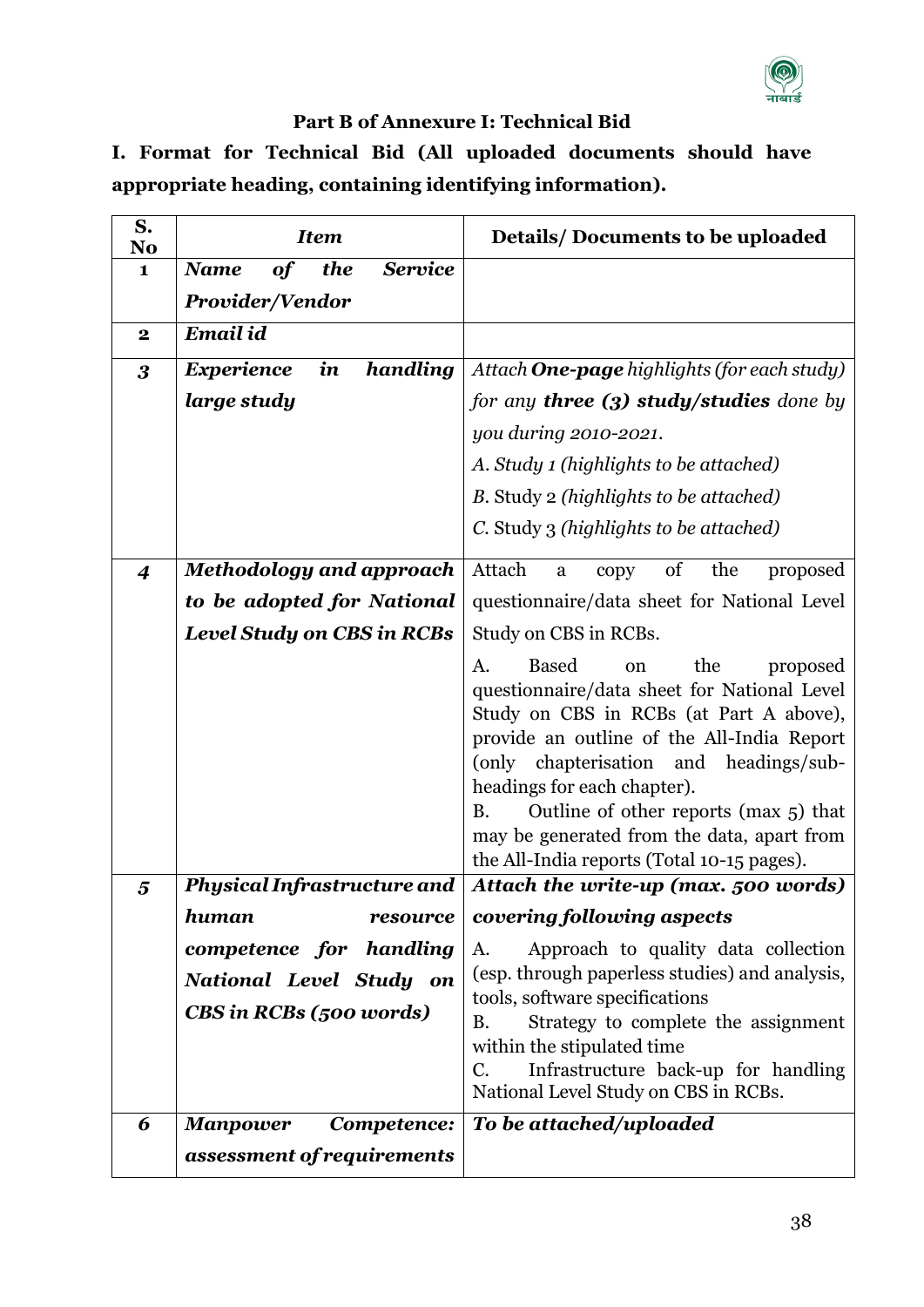

|   | with<br>clarity,<br>role<br>deployment, project team<br>strength envisaged for each<br>stage/task of the activity<br>$(500 \text{ words})$ |                         |
|---|--------------------------------------------------------------------------------------------------------------------------------------------|-------------------------|
| 7 | Tasks involved, activity<br>and scheduling<br>plan<br>(timeline)-GANTT,<br>CPM/PERT, etc.                                                  | To be attached/uploaded |

#### **II. Technical Evaluation Criteria**

| Sr.          | <b>Particulars</b>                                        | <b>Max Marks for</b> |  |
|--------------|-----------------------------------------------------------|----------------------|--|
| No.          |                                                           | evaluation           |  |
| Ι            | the<br>Service<br>Preliminary<br>of<br>Assessment         | 20                   |  |
|              | Provider/Vendor (based on Stage-I evaluation)             |                      |  |
| $\mathbf{I}$ | Assessment by the Evaluation Committee based on           | 45                   |  |
|              | the presentation* by Service Provider/Vendor and          |                      |  |
|              | the credentials presented before it                       |                      |  |
| (a)          | <b>Capability</b> as assessed based on experience and     | 15                   |  |
|              | expertise                                                 |                      |  |
| (b)          | <b>Clarity</b> and relevance of methodology & approach    | 15                   |  |
|              | of the proposal                                           |                      |  |
| (c)          | <b>Competence</b> in terms of infrastructure and          | 15                   |  |
|              | human resources                                           |                      |  |
| Ш            | Technical competence assessment<br>based<br><sub>on</sub> | 35                   |  |
|              | Technical Bids – capability, clarity and competence       |                      |  |
|              | <b>Grand Total (I +II+III)</b>                            | 100                  |  |

\* The Service Providers/Vendors which are shortlisted in Stage-I will be communicated their date of presentation in advance. Each Service Provider/Vendor will be required to make a presentation before the Evaluation Committee of around 20-25 minutes, detailing their proposed approach for National Level Study on CBS in RCBs. More information on this may be shared online, including NABARD's website in due course.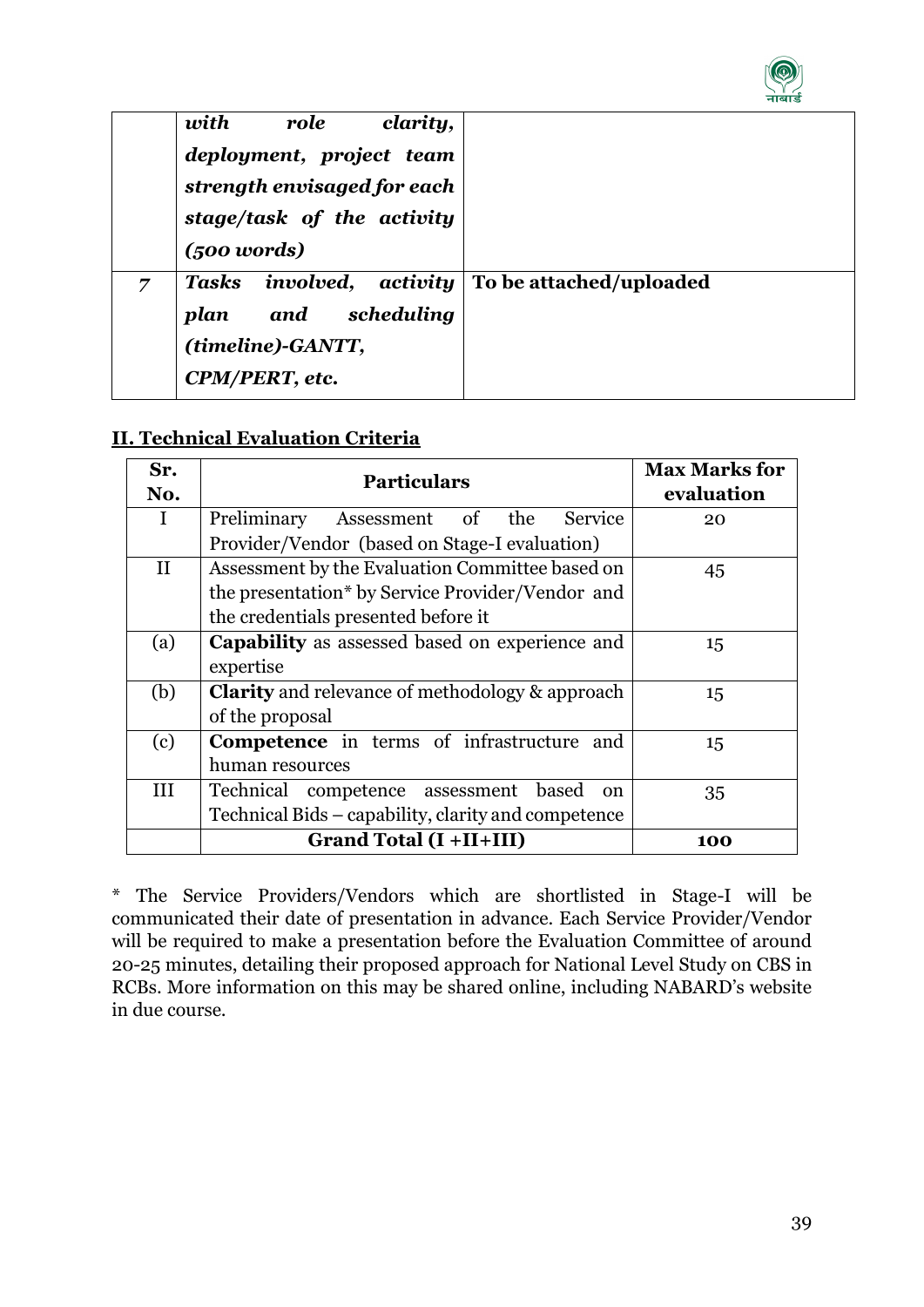

# <span id="page-39-0"></span>**Annexure II: Financial Proposal for National Level Study on Core Banking Solutions (CBS) in Rural Cooperative Banks**

| <b>S. No.</b>                       | <b>Description</b>                             | <b>Amount</b><br>(in<br>figures)<br>(₹) | <b>Amount</b><br>(in<br>words) |
|-------------------------------------|------------------------------------------------|-----------------------------------------|--------------------------------|
|                                     | Fixed Cost: Lump sum (including taxes)         |                                         |                                |
| 2.                                  | Variable Cost for conducting study of 18 banks |                                         |                                |
| Total Cost, including taxes $(1+2)$ |                                                |                                         |                                |

# **Note:**

- 1. The financial evaluation shall be based on the above Financial Proposal.
- 2. No escalation on any account will be payable on the above amounts.
- 3. All payments shall be made in Indian Rupees and shall be subject to applicable Indian laws, withholding taxes, if any.
- 4. The variable cost component (at S.No. 2 in the table above) will be applicable for calculating the financial implication on account of increase in scope of the work, if any (on pro rata basis).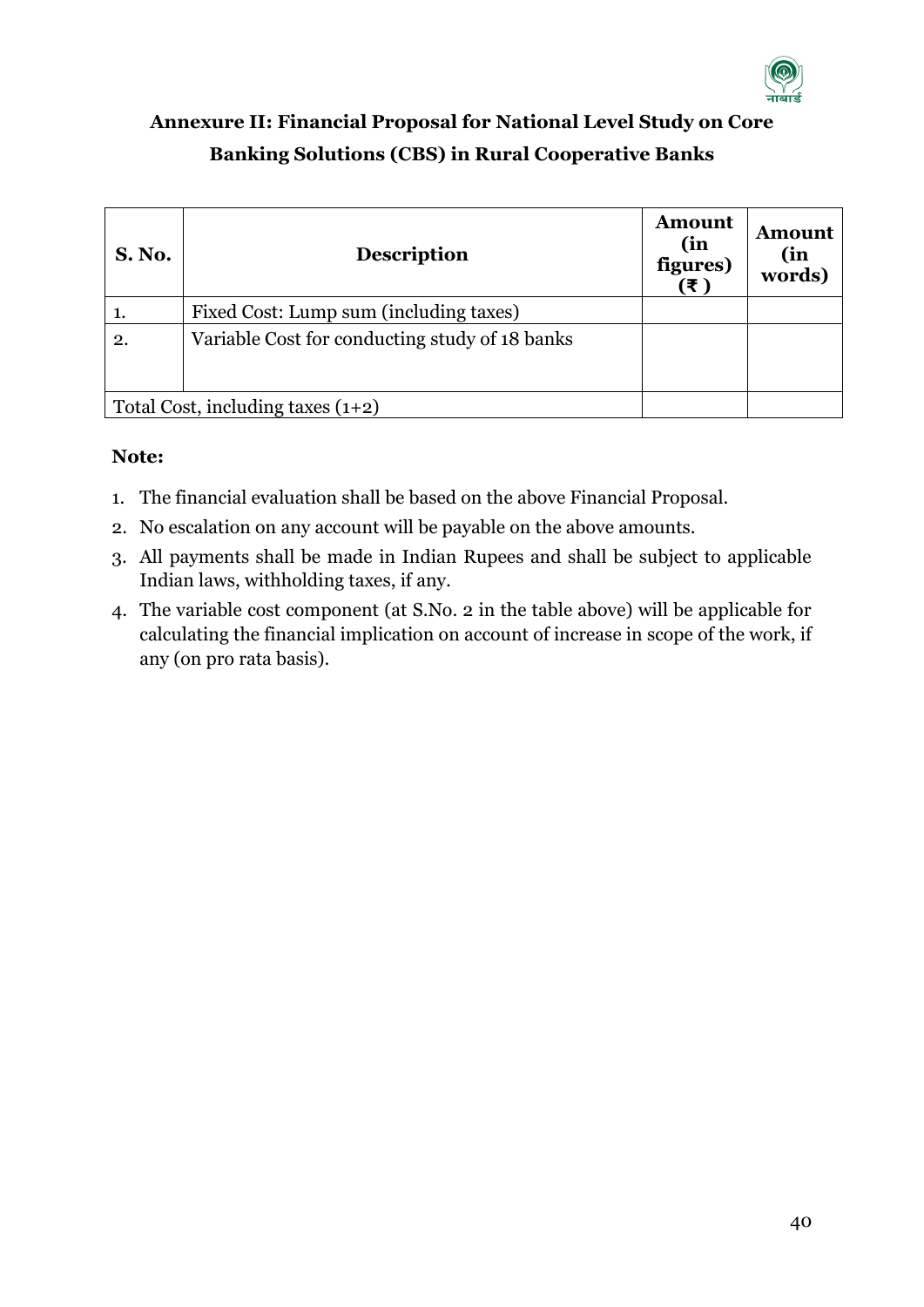

# <span id="page-40-0"></span>**Annexure III: Proforma for CV for persons responsible for National Level Study on Core Banking Solutions (CBS) in Rural Cooperative Banks**

# **(IT/CBS/ Banking and Finance Specialists /Report Writers, etc.)**

(Max. 2 pages (one sheet) for one expert. Use separate sheets for different experts)

| Sr.<br>N <sub>0</sub>     | <b>Details</b>                                                                                                                                       |  |
|---------------------------|------------------------------------------------------------------------------------------------------------------------------------------------------|--|
| $\mathbf{1}$              | Name of the Professional: leader/co-leader                                                                                                           |  |
| $\overline{2}$            | <b>Qualifications</b> (Graduation & above only)                                                                                                      |  |
| 3                         | Key Expertise (e.g. IT, CBS, Banking and Finance, Project Management,<br>Studies, etc.)                                                              |  |
| $\overline{4}$            | Experience (Max 200 words): Covering                                                                                                                 |  |
|                           | Number of years of dealing with Studies/IT applications                                                                                              |  |
|                           | Experience with different responsibility profiles<br>$\bullet$                                                                                       |  |
|                           | Experience of leading a Study team of 20 or more field executive/staff.                                                                              |  |
|                           | Preference for experience in Study of IT/CBS applications of banks &<br>details thereof                                                              |  |
| 5                         | Work history with the present Service Provider/Vendor &                                                                                              |  |
|                           | responsibilities shouldered                                                                                                                          |  |
| $\overline{\mathbf{i}}$ . | Designation:                                                                                                                                         |  |
| $\overline{\text{ii}}$    | Duration: From: DD/MM/YYYY<br>To: DD/MM/YYYY                                                                                                         |  |
| $\overline{\text{iii}}$   | Key Job responsibilities:<br>Only relevant experience to be listed                                                                                   |  |
| iv                        | Role in the<br>Client<br><b>Team Size</b><br>Projects                                                                                                |  |
|                           | handled<br>project<br>(if any)                                                                                                                       |  |
|                           |                                                                                                                                                      |  |
| 6                         | Have the Manager(s)/ Official(s) been penalized by any organization for poor<br>quality of work or breach of contract in the last five years? Yes/No |  |
| $\overline{7}$            | Have the Manager(s)/ Official(s) ever failed to complete any work awarded<br>to it by any public entity/ NITI Aayog in last five years? Yes/No       |  |
| 8                         | Have the Manager(s)/ Official(s) been blacklisted<br>by<br>any                                                                                       |  |
|                           | Government Department/Public Sector Undertaking in the last five years?                                                                              |  |
|                           | Yes/No                                                                                                                                               |  |
| 9                         | Have the Manager(s)/ Official(s), suffered bankruptcy/insolvency in the last                                                                         |  |
|                           | five years? Yes/No                                                                                                                                   |  |
| 10                        | Any Other (awards, achievements, etc.)                                                                                                               |  |

Note: CVs should contain declaration by the individual that he/she will be available for the Service Provider/Vendor for the entire period of the Assignment.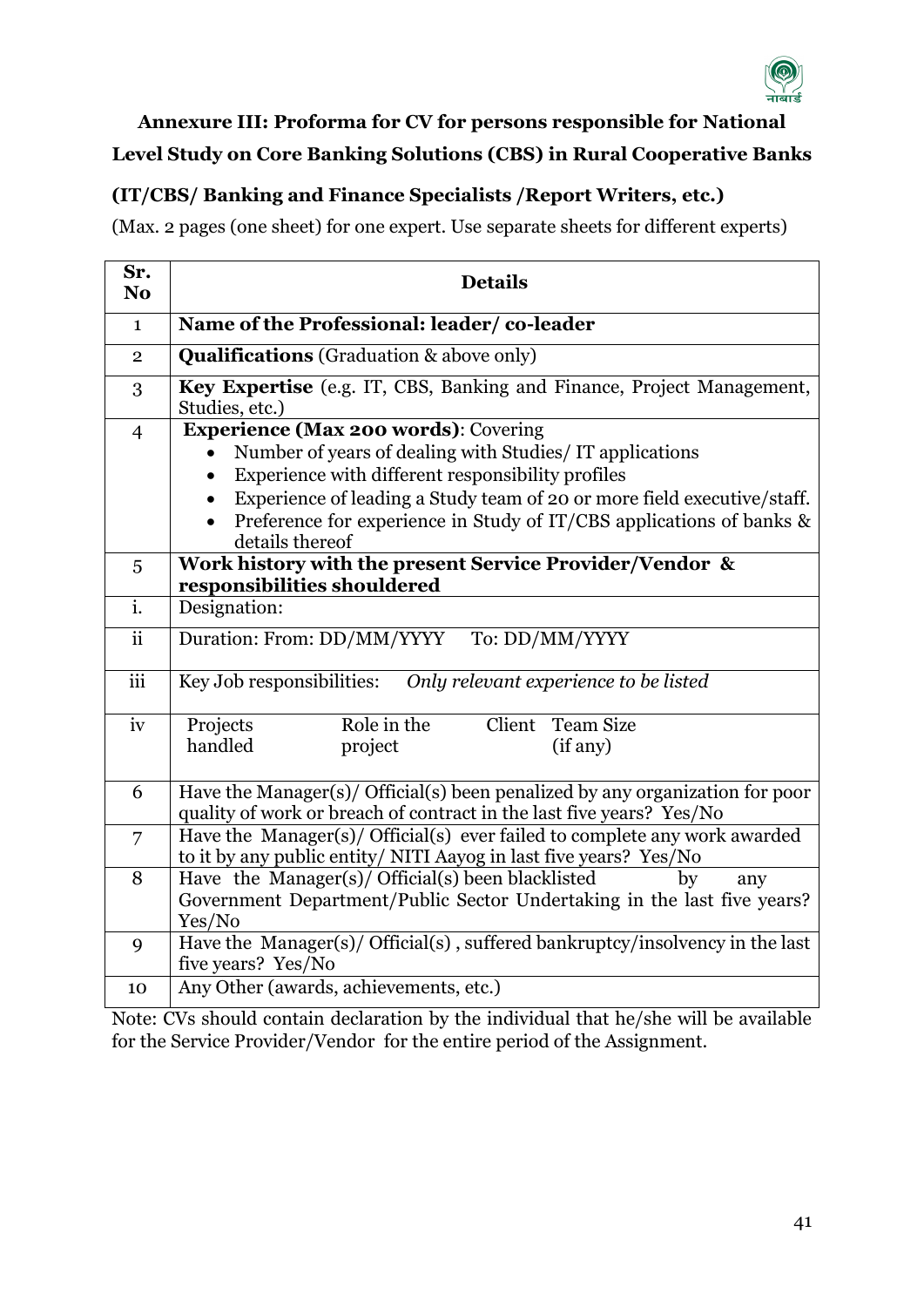

# <span id="page-41-0"></span>**Annexure IV: Bank Guarantee Form for Performance Security- National Level Study on Core Banking Solutions (CBS) in Rural Cooperative Banks**

To

**The Chief General Manager, Department of Financial Inclusion and Banking Technology 4th floor, E Wing, C-24, G Block**

#### **NABARD, Bandra Kurla Complex, Bandra (East) Mumbai – 400 051.**

WHEREAS ……………………………………………………………………………. (name and address of the Service Provider/Vendor ) (hereinafter called ―the Service Provider/Vendor ) has undertaken, in pursuance of RFP/contract no……………………………. dated …………. to offer "**Services of the Service Provider/Vendor for conducting "National Level Study on Core Banking Solutions (CBS) in Rural Cooperative Banks"** AND WHEREAS it has been stipulated by you in the said contract that the Service Provider/Vendor shall furnish you with a bank guarantee by a scheduled commercial bank recognised by you for the sum specified therein as security for compliance with its obligations in accordance with and due performance of the contract;

AND WHEREAS we have agreed to give the Service Provider/Vendor such a bank guarantee;

NOW THEREFORE we hereby affirm that we are guarantors and responsible to you, on behalf of the Service Provider/Vendor, up to a total of …………………………………………… …………………………….

(amount of the guarantee in words and figures), and we hereby irrevocably and absolutely undertake to pay you immediately, upon your first written demand declaring the Service Provider/Vendor to be in default under the contract, any sum or sums within the limits of (amount of guarantee) as aforesaid, without your needing to prove or to show grounds or reasons for your demand or the sum specified therein.

We hereby waive the necessity of your demanding the said debt from the consulting Service Provider/Vendor before presenting us with the demand.

We further agree that no change or addition to or other modification of the terms of the contract to be performed thereunder or of any of the contract documents which may be made between you and the Consulting Service Provider/Vendor shall in any way release us from any liability under this guarantee and we hereby waive notice of any such change, addition or modification.

The Guarantor Bank represents that this Bank Guarantee has been established in such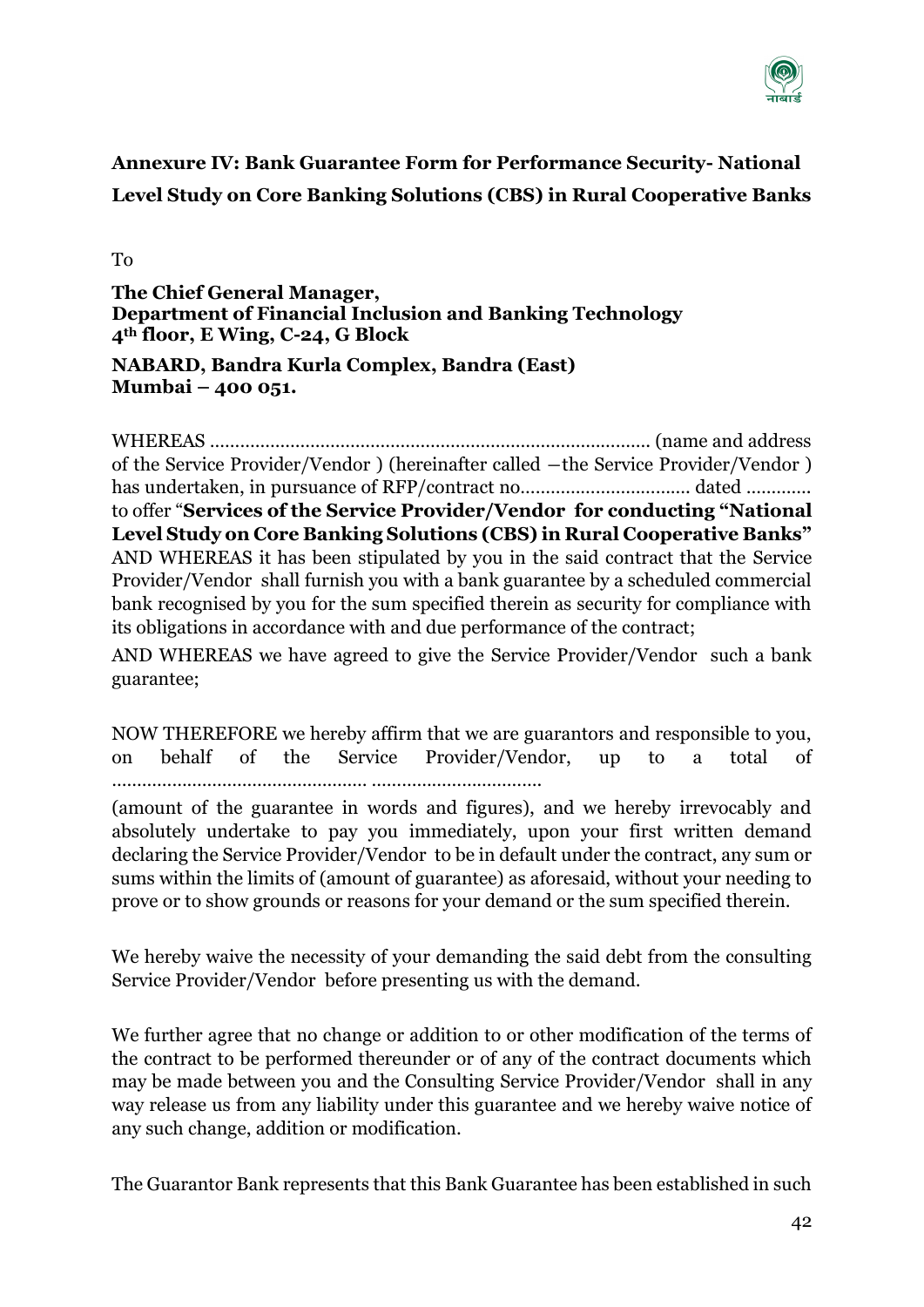

form and with such content that is fully enforceable in accordance with its terms as against the Guarantor Bank in the manner provided herein.

The Bank Guarantee shall not be affected in any manner by reason of merger, amalgamation, restructuring or any other change in the constitution of the Guarantor Bank or the Consulting Service Provider/Vendor .

The Bank further undertakes not to revoke this Guarantee during its currency except with the previous express consent of the NABARD in writing.

The Bank declares that it has power to issue this Guarantee and discharge the obligations contemplated herein, the undersigned is duly authorized and has full power to execute this Guarantee for and on behalf of the Bank.

This guarantee shall be valid up to and including the …….. day of ……..., 20…… ………………

(Signature with date of the authorised officer of the Bank)

…………………………………………………………. Name and designation of the officer

………………………………………………………….

Seal, name & address of the Bank and address of the Branch

\*\*\*\*\*\*\*\*\*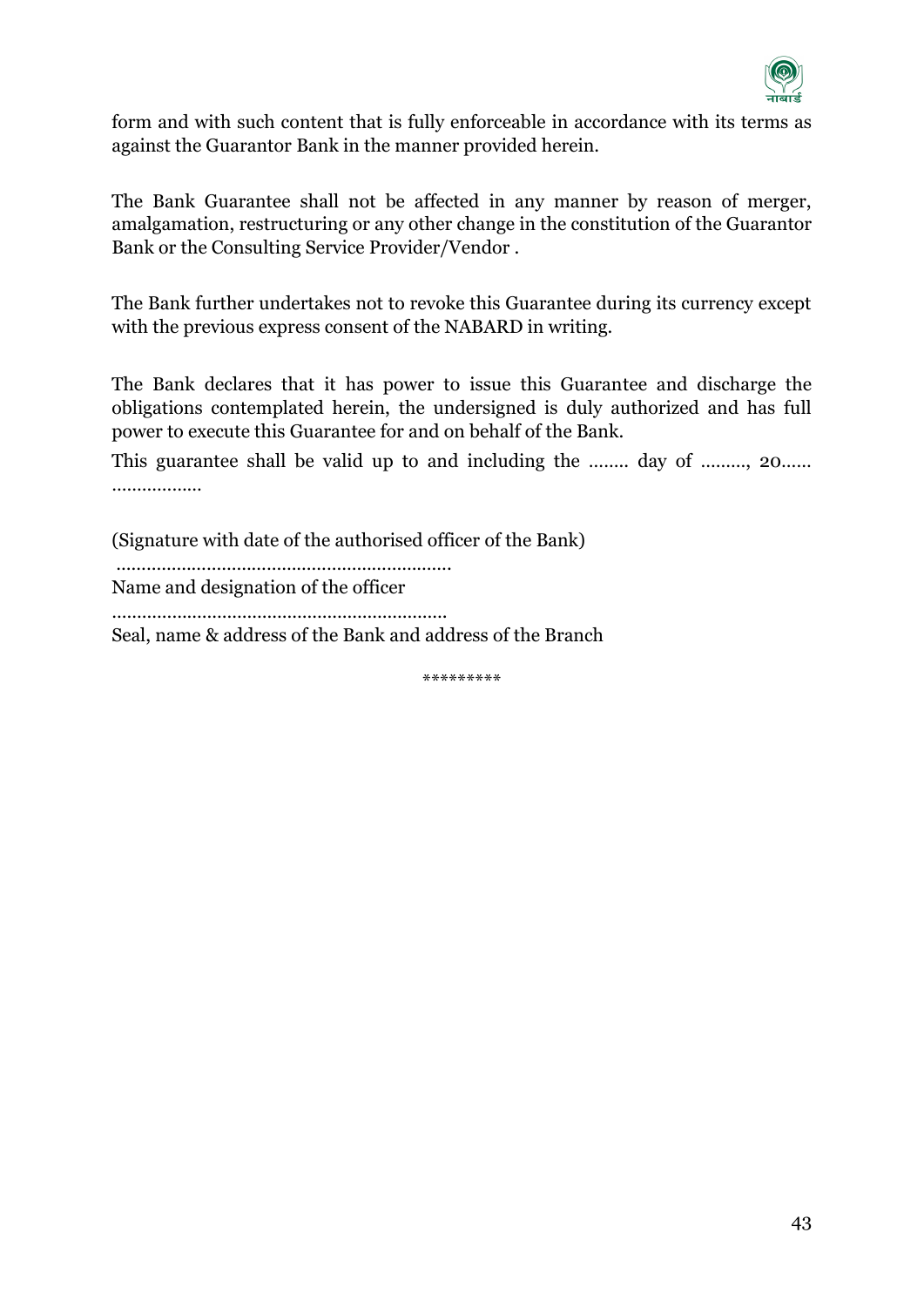

#### **Annexure V: INTEGRITY PACT**

On non-judicial stamp paper of ₹200/-

Between

### <span id="page-43-0"></span>**National Bank for Agriculture and Rural Development (NABARD)**

hereinafter referred to as **"The Principal"**

And

…………………………………………. hereinafter referred to as **"The Bidder/Contractor"**

# **Preamble**

The Principal intends to award, under laid down organizational procedures, contract/s for conducting **NABARD "National Level Study on Core Banking Solutions (CBS) in Rural Cooperative Banks" on a Turnkey basis**. The Principal values full compliance with all relevant laws of the land, rules, regulation, and economic use of resources and of fairness /transparency in its relations with its Bidder(s) and/or Contractor(s).

In order to achieve these goals, the Principal will appoint Independent External Monitors (IEMs) who will monitor the tender process and the execution of the contract for compliance with the principles mentioned above.

# **Section 1 – Commitments of the Principal**

(1) The Principal commits itself to take all measures necessary to prevent corruption and to observe the following principles:-

a. No employee of the Principal, personally or through family members, will in connection with the tender for, or the execution of a contract, demand, take a promise for or accept, for self or third person, any material or immaterial benefit which the person is not legally entitled to.

b. The Principal will, during the tender process treat all Bidder(s) with equity and reason. The Principal will, in particular, before and during the tender process, provide to all Bidder(s) the same information and will not provide to any Bidder(s) confidential / additional information through which the Bidder(s) could obtain an advantage in relation to the tender process or the contract execution.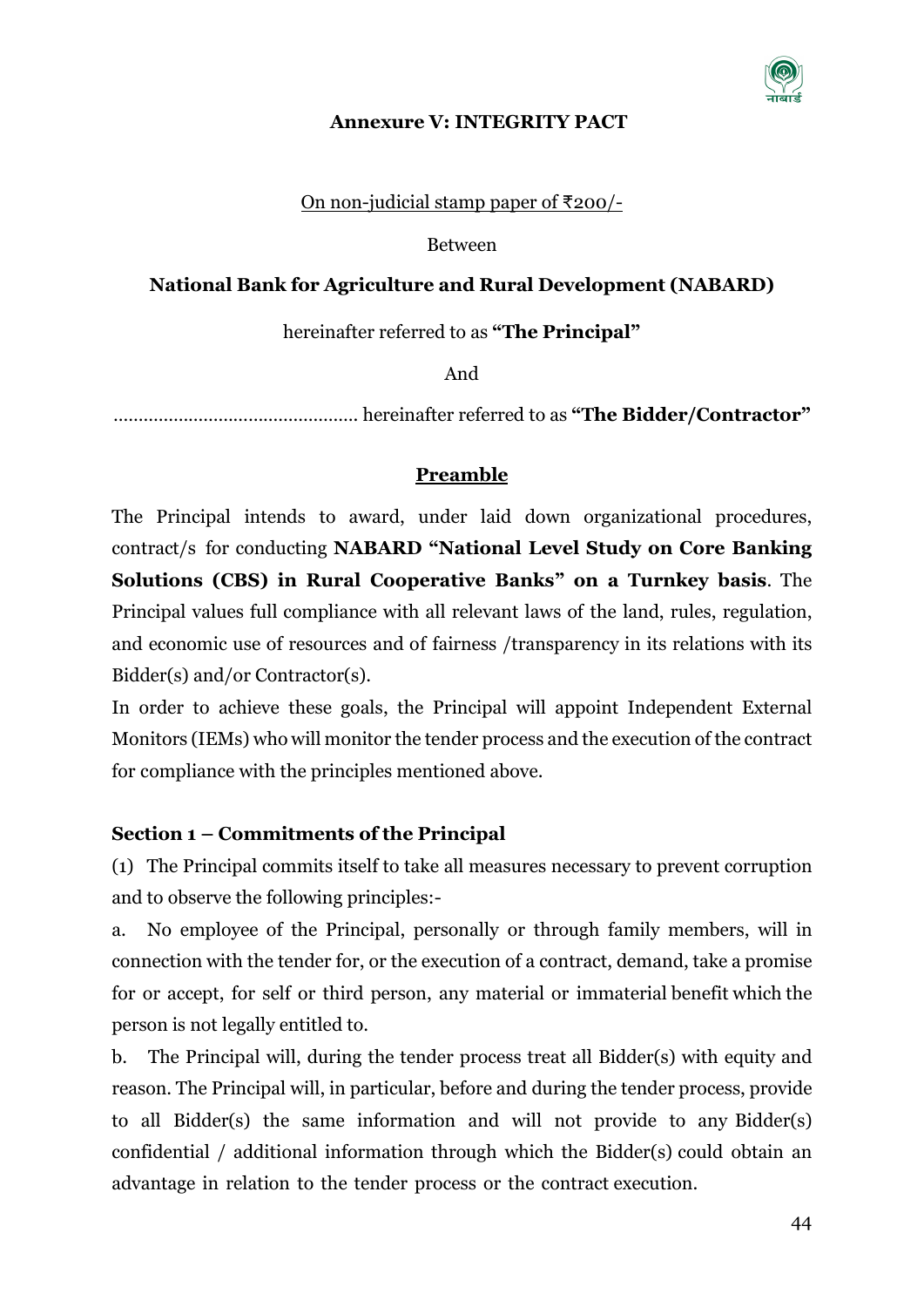

c. The Principal will exclude from the process all known prejudiced persons.

(2) If the Principal obtains information on the conduct of any of its employees which is a criminal offence under the IPC/PC Act, or if there be a substantive suspicion in this regard, the Principal will inform the Chief Vigilance Officer and in addition can initiate disciplinary actions.

# **Section 2 – Commitments of the Bidder(s)/Contractor(s)**

(1) The Bidder(s) / Contractor(s) commit themselves to take all measures necessary to prevent corruption. The Bidder(s) / Contractor(s) commit themselves to observe the following principles during participation in the tender process and during the contract execution:

a. The Bidder(s) / Contractor(s) will not, directly or through any other person or firm, offer, promise or give to any of the Principal's employees involved in the tender process or the execution of the contract or to any third person any material or other benefit which he/she is not legally entitled to, in order to obtain in exchange any advantage of any kind whatsoever during the tender process or during the execution of the contract.

b. The Bidder(s)/Contractor(s) will not enter with other Bidders into any undisclosed agreement or understanding, whether formal or informal. This applies in particular to prices, specifications, certifications, subsidiary contracts, submission or non-submission of bids or any other actions to restrict competitiveness or to introduce cartelisation in the bidding process.

c. The Bidder(s)/Contractor(s) will not commit any offence under the relevant IPC/PC Act; further the Bidder(s) / Contractor(s) will not use improperly, for purposes of competition or personal gain, or pass on to others, any information or document provided by the Principal as part of the business relationship, regarding plans, technical proposals and business details, including information contained or transmitted electronically.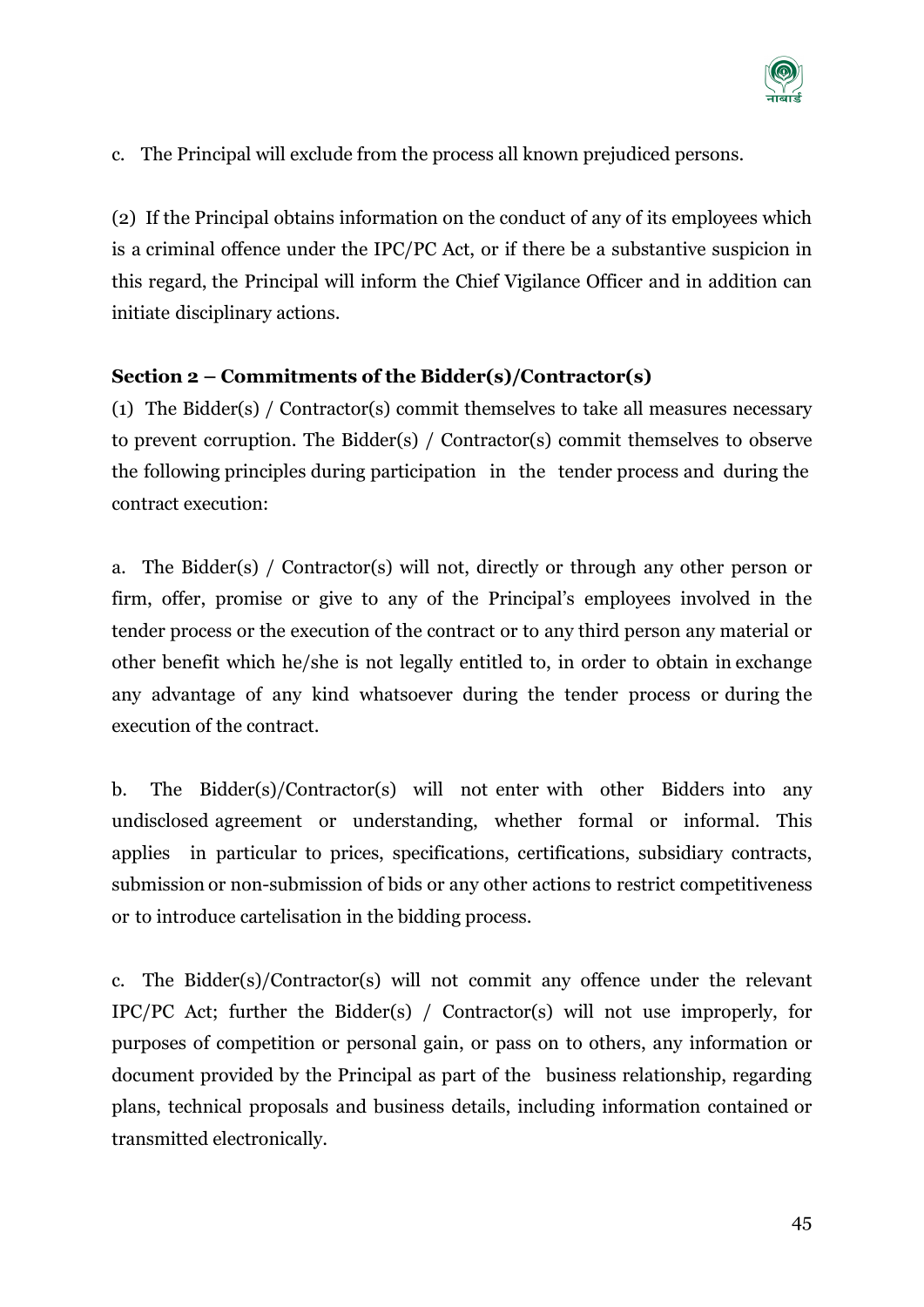

d. The Bidder(s)/Contractor(s) of foreign origin shall disclose the name and address of the Agents/representatives in India, if any. Similarly, the Bidder(s)/ Contractors(s) of Indian Nationality shall furnish the name and address of the foreign principals, if any.

e. The Bidder(s) /Contractor(s) will, when presenting their bid, disclose any and all payments made, is committed to or intends to make to agents, brokers or any other intermediaries in connection with the award of the contract.

f. Bidder(s) /Contractor(s) who have signed the Integrity Pact shall not approach the Courts while representing the matter to IEMs and shall wait for their decision in the matter.

(2) The Bidder(s) /Contractor(s) will not instigate third persons to commit offences outlined above or be an accessory to such offences.

# **Section 3 – Disqualification from tender process and exclusion from future contracts**

If the Bidder(s) /Contractor(s), before award or during execution has committed a transgression through a violation of Section 2, above or in any other form which put their reliability or credibility in question, the Principal is entitled to disqualify the Bidder(s) /Contractor(s) from the tender process.

# **Section 4 – Compensation for Damages**

(1) If the Principal has disqualified the Bidder(s) from the tender process prior to the award according to Section 3, the Principal is entitled to demand and recover the damages equivalent to Earnest Money Deposit/Bid Security.

(2) If the Principal has terminated the contract according to Section 3, or if the Principal is entitled to terminate the contract according to Section 3, the Principal shall be entitled to demand and recover from the Contractor liquidated damages of the Contract value or the amount equivalent to Performance Bank Guarantee.

# **Section 5 – Previous transgression**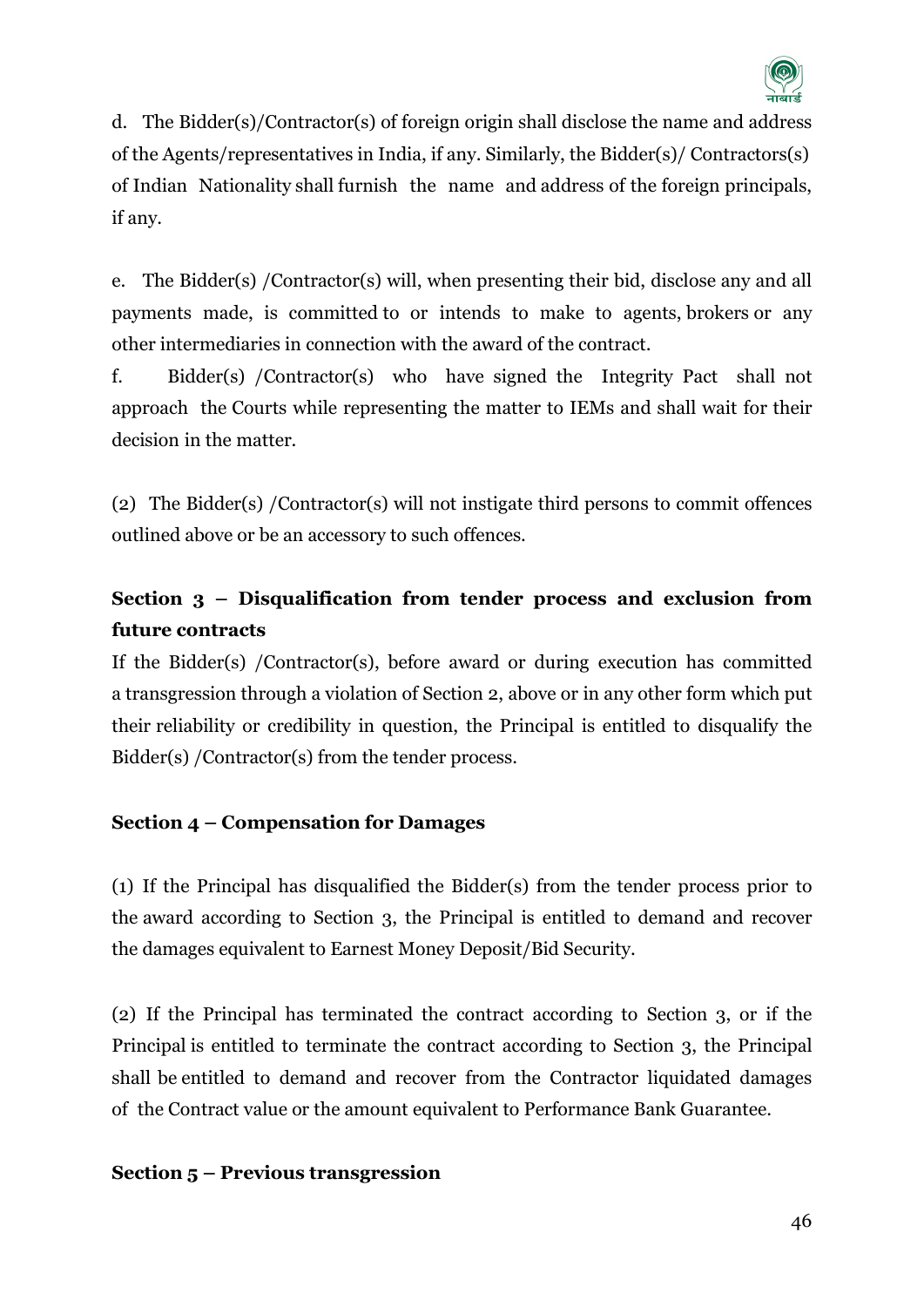

(1) The Bidder declares that no previous transgressions occurred in the last three years with any other Company in any country conforming to the anti-corruption approach or with any Public Sector Enterprise in India that could justify his exclusion from the tender process.

(2) If the Bidder makes incorrect statement on this subject, he can be disqualified from the tender process.

# **Section 6 – Equal treatment of all Bidders / Contractors/ Subcontractors**

(1) In case of Sub-contracting, the Principal Contractor shall take the responsibility of the adoption of Integrity Pact by the Sub-contractor.

(2) The Principal will enter into agreements with identical conditions as this one with all Bidders and Contractors

(3) The Principal will disqualify from the tender process all bidders who do not sign the Pact or violate its provisions.

# **Section 7 – Criminal charges against violating Bidders(s) / Contractor(s) / Subcontractor(s)**

If the Principal obtains knowledge of conduct of a Bidder, Contractor or Subcontractor, or of an employee or a representative or an associate of a Bidder, Contractor or Subcontractor which constitutes corruption, or if the Principal has substantive suspicion in this regard, the Principal will inform the same to the Chief Vigilance Officer.

# **Section 8 – Independent External Monitor**

(1) The Principal appoints competent and credible Independent External Monitor for this Pact after approval by Central Vigilance Commission. The task of the Monitor is to review independently and objectively, whether and to what extent the parties comply with the obligations under this agreement.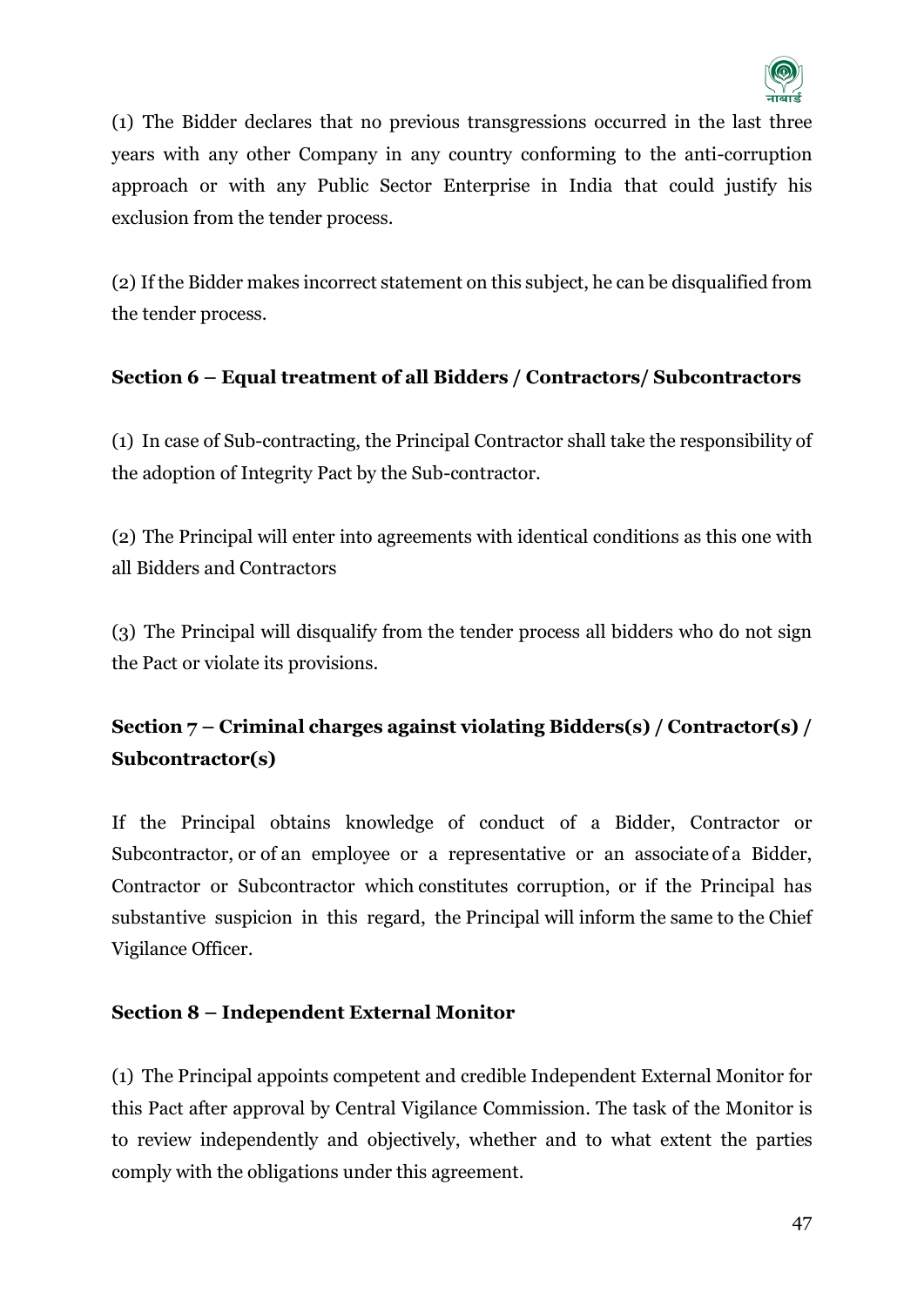

The Independent External Monitor appointed for NABARD is

Shri P K Sangewar, IRSS (Retd.) H No. 12-5-65/1, Flat No.109 Shri Harsha Sethuram Unique, Vijayapuri Colony, South Lalaguda Secunderabad - 500017 Telangana Email: [sangewarer@gmail.com](mailto:sangewarer@gmail.com)

(2) The Monitor is not subject to instructions by the representatives of the parties and performs his/her functions neutrally and independently. The Monitor would have access to all Contract documents, whenever required. It will be obligatory for him / her to treat the information and documents of the Bidders /Contractors as confidential. He / she reports to the Chairman, NABARD.

(3) The Bidder(s)/Contractor(s) accepts that the Monitor has the right to access without restriction to all Project documentation of the Principal including that provided by the Contractor. The Contractor will also grant the Monitor, upon his/her request and demonstration of a valid interest, unrestricted and unconditional access to their project documentation. The same is applicable to Subcontractors.

(4) The monitor is under contractual obligation to treat the information and documents of the Bidder(s)/ Contractor(s)/ Sub-contractor(s) with Confidentiality. The Monitor has also signed declarations on 'Non-disclosure of Confidential Information and of 'Absence of Conflict of Interest'. In case of any conflict of interest arising at a later date, the IEM shall inform Chairman, NABARD and recuse himself/herself from that case.

(5) The Principal will provide to the Monitor sufficient information about all meetings among the parties related to the Project, provided such meetings could have an impact on the contractual relations between the Principal and the Contractor. The parties offer to the Monitor the option to participate in such meetings.

(6) As soon as the Monitor notices, or believes to notice, a violation of this agreement, he/she will so inform the Management of the Principal and request the Management to discontinue or take corrective action, or to take other relevant action. The monitor can in this regard submit non-binding recommendations.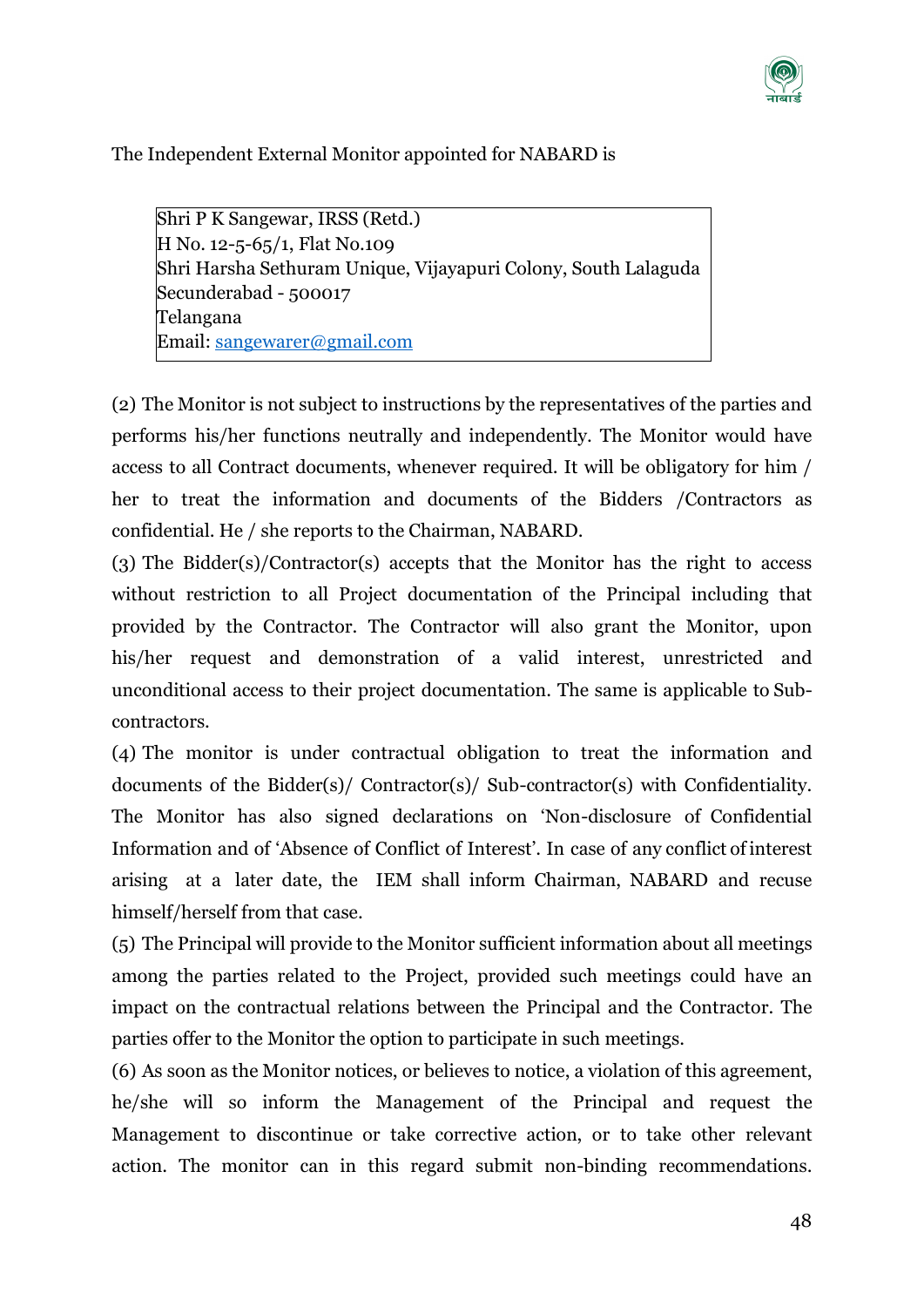

Beyond this, the Monitor has no right to demand from the parties that they act in a specific manner, refrain from action or tolerate action.

(7) The monitor will submit a written report the Chairman, NABARD within 8 to 10 weeks from the date of reference or intimation to him by the Principal and, should the occasion arise, submit proposal for correcting problematic situations.

(8) If the Monitor has reported to the Chairman, NABARD, a substantiated suspicion of an offence under relevant IPC/PC Act, and the Chairman NABARD has not, within the reasonable time taken visible action to proceed against such offence or reported it to the Chief Vigilance Officer, the Monitor may also transmit this information directly to the Central Vigilance Commissioner.

(9) The word **'Monitor'** would include both singular and plural.

# **Section 9 – Pact Duration**

This Pact begins when both parties have legally signed it. It expires for the Contractor 12 months after the last payment under the contract, and for all other Bidders 6 months after the contract has been awarded. Any violation of the same would entail disqualification of the bidders and exclusion from future business dealings.

If any claim is made/lodged during this time, the same shall be binding and continue to be valid despite the lapse of this pact as specified above, unless it is discharge/determined by the Chairman of NABARD.

#### **Section 10 – Other provisions**

(1) This agreement is subject of Indian Law, Place of performance and jurisdiction is the Head Office of the Principal, i.e. Mumbai.

(2) Changes and supplements as well as termination notices need to be made in writing. Side agreements have not been made.

(3) If the Contractor is a partnership or a consortium, this agreement must be signed by all partners or consortium members.

(4) Should one or several provisions of this agreement turn out to be invalid, the remainder of this agreement remains valid. In this case, the parties will strive to come to an agreement to their original intentions.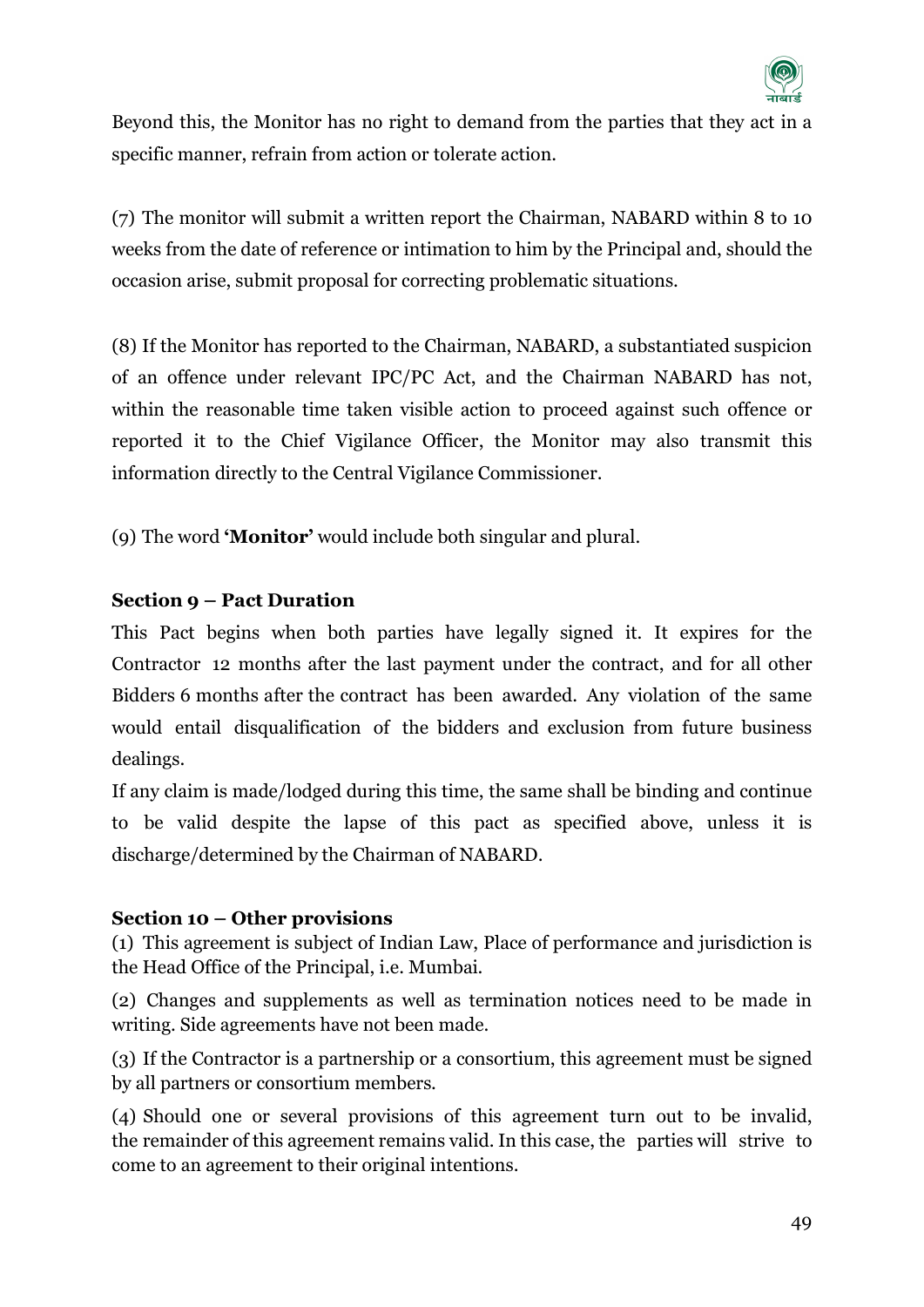

(5) Issues like Warranty/Guarantee etc. shall be outside the purview of IEMs.

(6) In the event of any contradiction between the Integrity Pact and its Annexure, if any, the Clause in the Integrity Pact will prevail.

| (For & On behalf of the Principal)<br>Bidder/contractor) | (For & on behalf of the                                                                                               |
|----------------------------------------------------------|-----------------------------------------------------------------------------------------------------------------------|
| (Office Seal)                                            | (Office Seal)                                                                                                         |
| Place:                                                   |                                                                                                                       |
| Date:                                                    |                                                                                                                       |
| <b>Witness 1:</b>                                        |                                                                                                                       |
| Name:                                                    |                                                                                                                       |
| Address:                                                 |                                                                                                                       |
|                                                          | <u> 1980 - Johann Barn, amerikan besteman besteman besteman besteman besteman besteman besteman besteman besteman</u> |
| <b>Witness 2:</b>                                        |                                                                                                                       |
| Name:                                                    |                                                                                                                       |
| Address:                                                 |                                                                                                                       |
|                                                          |                                                                                                                       |